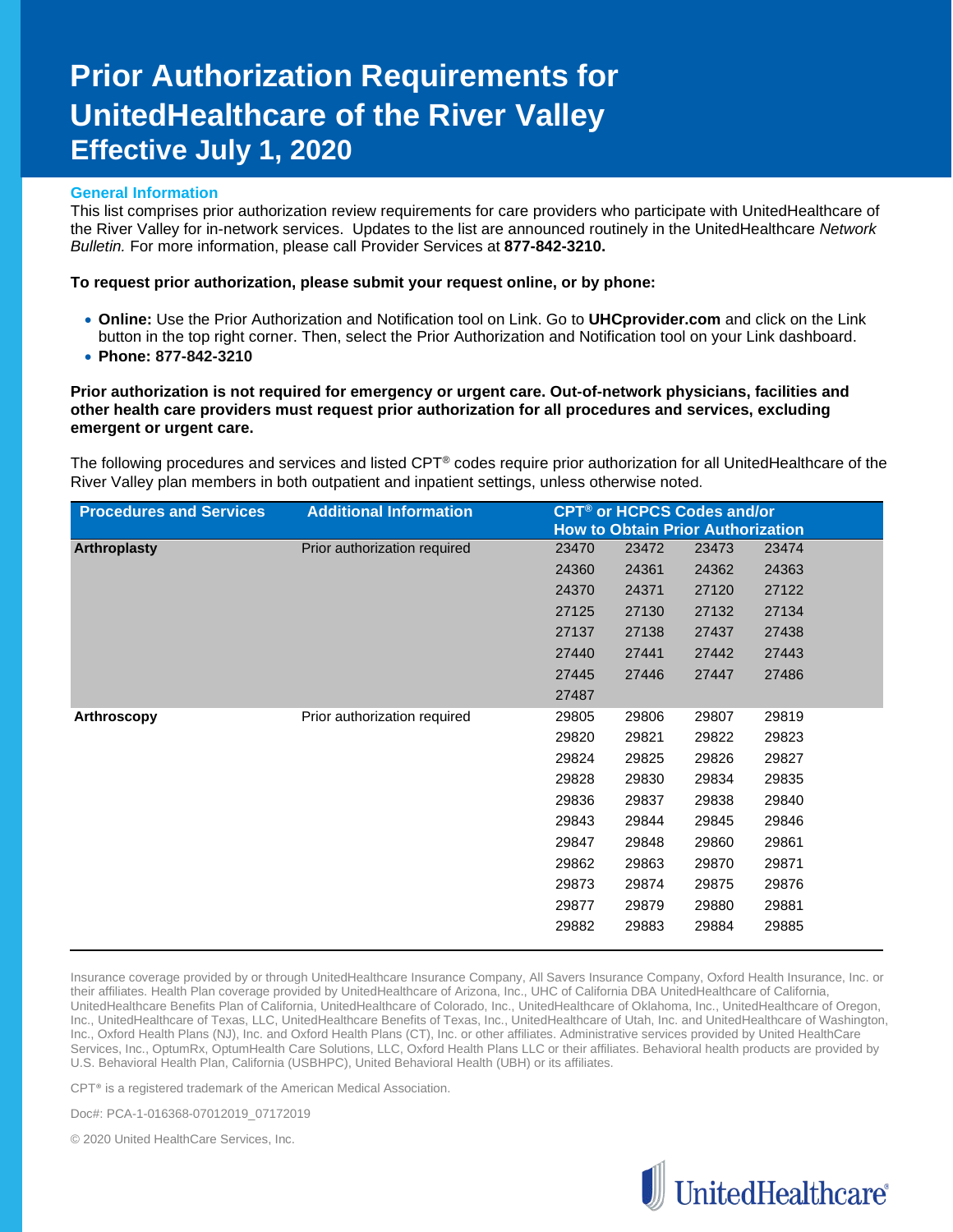| <b>Procedures and Services</b>                             | <b>Additional Information</b>                                                                                                                                               | <b>CPT<sup>®</sup> or HCPCS Codes and/or</b> |                                     |                                          |                                                                                                                                                                |
|------------------------------------------------------------|-----------------------------------------------------------------------------------------------------------------------------------------------------------------------------|----------------------------------------------|-------------------------------------|------------------------------------------|----------------------------------------------------------------------------------------------------------------------------------------------------------------|
|                                                            |                                                                                                                                                                             |                                              |                                     | <b>How to Obtain Prior Authorization</b> |                                                                                                                                                                |
| Arthroscopy (continued)                                    |                                                                                                                                                                             | 29886                                        | 29887                               | 29888                                    | 29889                                                                                                                                                          |
|                                                            |                                                                                                                                                                             | 29891                                        | 29892                               | 29893                                    | 29894                                                                                                                                                          |
|                                                            |                                                                                                                                                                             | 29895                                        | 29897                               | 29898                                    | 29899                                                                                                                                                          |
|                                                            |                                                                                                                                                                             | 29914                                        | 29915                               | 29916                                    |                                                                                                                                                                |
| <b>Bariatric surgery</b>                                   | Prior authorization required                                                                                                                                                | 43644                                        | 43645                               | 43659                                    | 43770                                                                                                                                                          |
| Bariatric surgery and specific<br>obesity-related services | There is a Center of Excellence                                                                                                                                             | 43771                                        | 43772                               | 43773                                    | 43774                                                                                                                                                          |
|                                                            | requirement for coverage of bariatric                                                                                                                                       | 43775                                        | 43842                               | 43843                                    | 43845                                                                                                                                                          |
|                                                            | surgery and services.                                                                                                                                                       | 43846                                        | 43847                               | 43848                                    | 43860*                                                                                                                                                         |
|                                                            | In certain situations, bariatric surgery                                                                                                                                    | 43865*                                       | 43886                               | 43887                                    | 43888                                                                                                                                                          |
| <b>Behavioral health services</b>                          | and other obesity-related services<br>aren't covered by some benefit plans.<br>For more information, please call<br>877-842-3210.<br>Many of our benefit plans only provide |                                              | Z68.39, Z68.41-Z68.45               |                                          | * Notification/prior authorization required for the<br>following diagnosis codes: E66.01, E66.09, E66.1-<br>E66.3, E66.8, E66.9, Z68.1, Z68.20-Z68.22, Z68.30- |
|                                                            | coverage for behavioral health<br>services through a designated                                                                                                             |                                              |                                     |                                          | For specific codes requiring prior authorization,<br>please call the number on the member's health plan<br>ID card to refer for mental health and substance    |
| <b>Bone growth stimulator</b>                              | behavioral health network.<br>Prior authorization required                                                                                                                  | 20975                                        | abuse/substance services.<br>20979  |                                          |                                                                                                                                                                |
| Electronic stimulation or<br>ultrasound to heal fractures  |                                                                                                                                                                             |                                              |                                     |                                          |                                                                                                                                                                |
| <b>Breast reconstruction</b>                               | Prior authorization required                                                                                                                                                | 19316                                        | 19318                               | 19324                                    | 19325                                                                                                                                                          |
| (non-mastectomy)                                           |                                                                                                                                                                             | 19328                                        | 19330                               | 19340                                    | 19342                                                                                                                                                          |
| Reconstruction of the breast                               |                                                                                                                                                                             | 19350                                        | 19357                               | 19361                                    | 19364                                                                                                                                                          |
| except when following mastectomy                           |                                                                                                                                                                             | 19366                                        | 19367                               | 19368                                    | 19369                                                                                                                                                          |
|                                                            |                                                                                                                                                                             | 19370<br>L8600                               | 19371                               | 19380                                    | 19396                                                                                                                                                          |
|                                                            |                                                                                                                                                                             |                                              | following diagnosis codes:          | Prior authorization not required for the |                                                                                                                                                                |
|                                                            |                                                                                                                                                                             | C50.019                                      | C50.011                             | C50.012                                  | C50.111                                                                                                                                                        |
|                                                            |                                                                                                                                                                             |                                              | C50.112 C50.119                     | C50.211                                  | C50.212                                                                                                                                                        |
|                                                            |                                                                                                                                                                             | C50.219 C50.311                              |                                     | C50.312                                  | C50.319                                                                                                                                                        |
|                                                            |                                                                                                                                                                             | C50.411                                      | C50.412                             | C50.419                                  | C50.511                                                                                                                                                        |
|                                                            |                                                                                                                                                                             |                                              | C50.512 C50.519                     | C50.611                                  | C50.612                                                                                                                                                        |
|                                                            |                                                                                                                                                                             | C50.619                                      | C50.811                             | C50.812                                  | C50.819                                                                                                                                                        |
|                                                            |                                                                                                                                                                             | C50.911                                      | C50.912                             | C50.919                                  | C50.029                                                                                                                                                        |
|                                                            |                                                                                                                                                                             | C50.021                                      | C50.022                             | C50.121                                  | C50.122                                                                                                                                                        |
|                                                            |                                                                                                                                                                             | C50.129                                      | C50.221                             | C50.222                                  | C50.229                                                                                                                                                        |
|                                                            |                                                                                                                                                                             | C50.321                                      | C50.322                             | C50.329                                  | C50.421                                                                                                                                                        |
|                                                            |                                                                                                                                                                             | C50.422                                      | C50.429                             | C50.521                                  | C50.522                                                                                                                                                        |
|                                                            |                                                                                                                                                                             | C50.529                                      | C50.621                             | C50.622                                  | C50.629                                                                                                                                                        |
|                                                            |                                                                                                                                                                             | C50.821                                      | C50.822                             | C50.829                                  | C50.921                                                                                                                                                        |
|                                                            |                                                                                                                                                                             | C50.922                                      | C50.929                             | C79.81                                   | D05.90                                                                                                                                                         |
|                                                            |                                                                                                                                                                             | D05.00                                       | D05.01                              | D05.02                                   | D05.10                                                                                                                                                         |
|                                                            |                                                                                                                                                                             | D05.11                                       | D05.12                              | D05.80                                   | D05.81                                                                                                                                                         |
|                                                            |                                                                                                                                                                             | D05.82                                       | D05.91                              | D05.92                                   | Z85.3                                                                                                                                                          |
|                                                            |                                                                                                                                                                             |                                              |                                     |                                          |                                                                                                                                                                |
|                                                            |                                                                                                                                                                             | Z90.10                                       | Z90.11                              | Z90.12                                   | Z90.13                                                                                                                                                         |
|                                                            |                                                                                                                                                                             | Z42.1                                        |                                     |                                          |                                                                                                                                                                |
| <b>Cancer supportive care</b>                              | Prior authorization required for<br>injectable chemotherapy drugs                                                                                                           |                                              | require prior authorization:        |                                          | Injectable colony-stimulating factor drugs that                                                                                                                |
|                                                            | administered in an outpatient setting,                                                                                                                                      |                                              | Filgrastim (Neupogen <sup>®</sup> ) |                                          |                                                                                                                                                                |
|                                                            | including intravenous, intravesical and                                                                                                                                     |                                              |                                     |                                          |                                                                                                                                                                |
|                                                            | intrathecal for a cancer diagnosis                                                                                                                                          | $J1442*$                                     |                                     |                                          |                                                                                                                                                                |

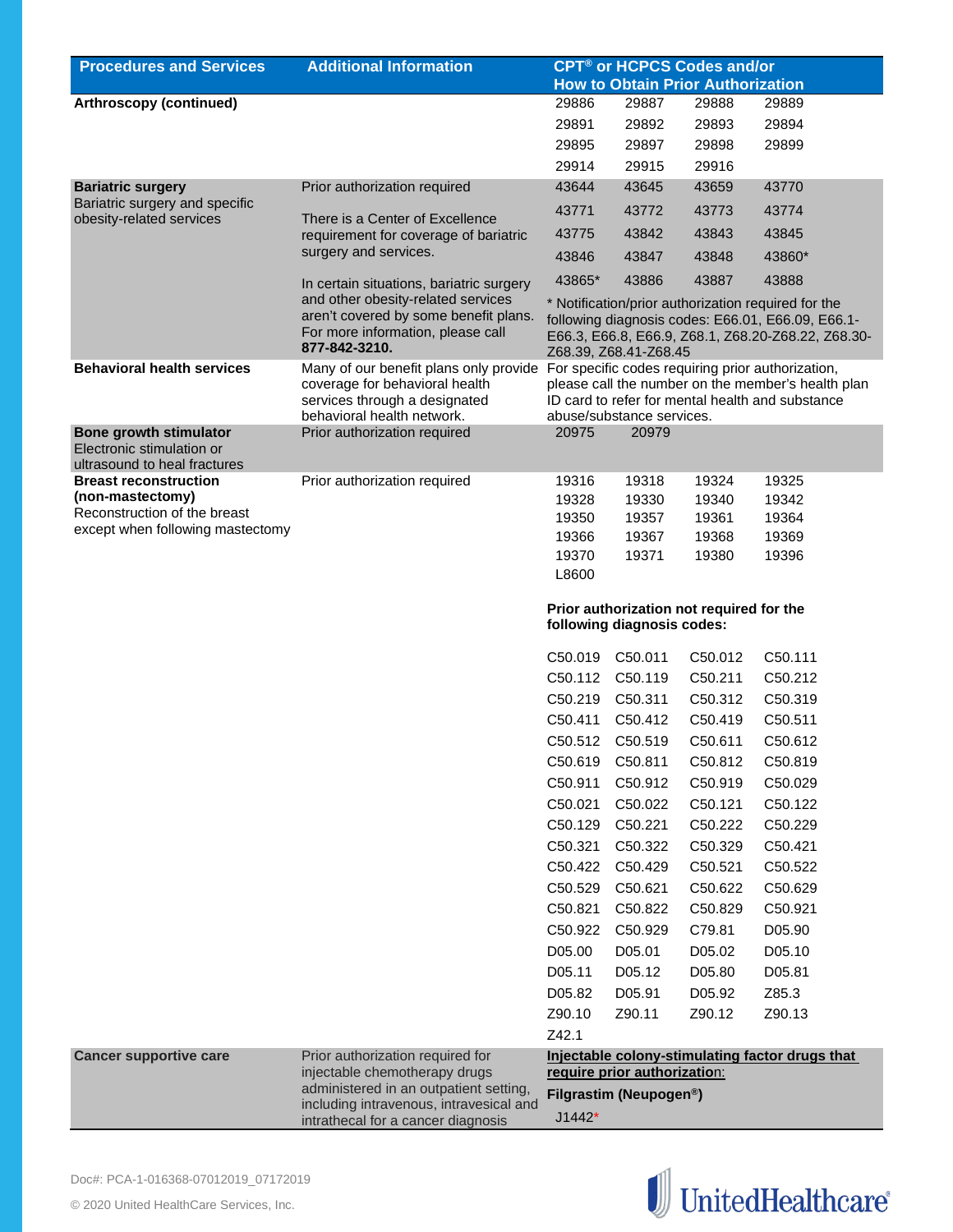| <b>Procedures and Services</b> | <b>Additional Information</b>                                                                                                    | <b>CPT<sup>®</sup> or HCPCS Codes and/or</b><br><b>How to Obtain Prior Authorization</b>                                                                                                                                                                                                                                             |
|--------------------------------|----------------------------------------------------------------------------------------------------------------------------------|--------------------------------------------------------------------------------------------------------------------------------------------------------------------------------------------------------------------------------------------------------------------------------------------------------------------------------------|
| <b>Cancer supportive care</b>  | Prior authorization required for colony-                                                                                         | Filgrastim-aafi (Nivestym™)                                                                                                                                                                                                                                                                                                          |
| (continued)                    | stimulating factor drugs administered<br>in an outpatient setting for a cancer                                                   | Q5110*                                                                                                                                                                                                                                                                                                                               |
|                                | diagnosis                                                                                                                        | Filgrastim-sndz (Zarxio <sup>®</sup> )                                                                                                                                                                                                                                                                                               |
|                                | *Codes J1442, J1447, J2505, Q5101,                                                                                               | Q5101*                                                                                                                                                                                                                                                                                                                               |
|                                | Q5108, Q5110, Q5111, and Q5120                                                                                                   | Pegfilgrastim (Neulasta®)                                                                                                                                                                                                                                                                                                            |
|                                | also require prior authorization for<br>non-oncology DX. See Injectable<br>medications section below.                            | $J2505*$                                                                                                                                                                                                                                                                                                                             |
|                                |                                                                                                                                  | Pegfilgrastim-bmez (Ziextenzo®)<br>Q5120*                                                                                                                                                                                                                                                                                            |
|                                |                                                                                                                                  | Pegfilgrastim-cbqv (UDENYCA ™))                                                                                                                                                                                                                                                                                                      |
|                                |                                                                                                                                  | Q5111*                                                                                                                                                                                                                                                                                                                               |
|                                |                                                                                                                                  | Pegfilgrastim-jmdb (Fulphila™)                                                                                                                                                                                                                                                                                                       |
|                                |                                                                                                                                  | Q5108*                                                                                                                                                                                                                                                                                                                               |
|                                |                                                                                                                                  | Sargramostim (Leukine <sup>®</sup> )<br>J2820                                                                                                                                                                                                                                                                                        |
|                                |                                                                                                                                  | Tbo-filgrastim (Granix®)                                                                                                                                                                                                                                                                                                             |
|                                |                                                                                                                                  | $J1447*$                                                                                                                                                                                                                                                                                                                             |
|                                |                                                                                                                                  | Bone-modifying agent that requires prior<br>authorization:                                                                                                                                                                                                                                                                           |
|                                |                                                                                                                                  | Denosumab (Xgeva <sup>®</sup> )                                                                                                                                                                                                                                                                                                      |
|                                |                                                                                                                                  | J0897                                                                                                                                                                                                                                                                                                                                |
|                                |                                                                                                                                  | For prior authorization requests, please submit<br>requests online by using the Prior Authorization and<br>Notification tool on Link. Go to UHCprovider.com<br>and click on the Link button in the top right corner.<br>Then, select the Prior Authorization and Notification<br>tool on your Link dashboard. Or, call 888-397-8129. |
| Cardiology                     | Prior authorization required for<br>inpatient, outpatient and office-based<br>electrophysiology implants prior<br>to performance | For prior authorization, please submit requests online<br>by using the Prior Authorization and Notification tool<br>on Link. Go to UHCprovider.com and click on the<br>Link button in the top right corner. Then, select the<br>Prior Authorization and Notification tool on your Link                                               |
|                                | Prior authorization required for<br>outpatient and office-based                                                                  | dashboard. Or, call 866-889-8054.                                                                                                                                                                                                                                                                                                    |
|                                | diagnostic catheterizations,<br>echocardiograms and stress<br>echoes prior to performance                                        | For more details and the CPT codes that require prior<br>authorization, please visit<br>UHCprovider.com/priorauth > Cardiology ><br>Commercial.                                                                                                                                                                                      |
| <b>Cardiovascular</b>          | Prior authorization required                                                                                                     | Cardiology                                                                                                                                                                                                                                                                                                                           |
|                                | For Vascular codes, prior                                                                                                        | 93580**<br>33285<br>93656***<br>E0616                                                                                                                                                                                                                                                                                                |
|                                | authorization required for lower<br>extremity angiogram                                                                          | <b>Vascular</b><br>75716*<br>75710*                                                                                                                                                                                                                                                                                                  |
|                                |                                                                                                                                  | For care providers in lowa, prior authorization<br>$***$                                                                                                                                                                                                                                                                             |
|                                | In Iowa, this change will be effective<br>Dec. 1, 2019.                                                                          | requirement will be effective for for dates of service                                                                                                                                                                                                                                                                               |
|                                |                                                                                                                                  | on or after Sept. 1, 2020.<br>** Prior authorization is required for patients age 18                                                                                                                                                                                                                                                 |
|                                |                                                                                                                                  | and older. See the Congenital Heart Disease section<br>in this document for patients under age 18<br>*Prior authorization required for the following                                                                                                                                                                                 |
|                                |                                                                                                                                  | diagnosis codes:<br>E08.51<br>E08.52<br>E08.59<br>E08.621                                                                                                                                                                                                                                                                            |
|                                |                                                                                                                                  | E09.51<br>E09.59<br>E09.621<br>E09.52                                                                                                                                                                                                                                                                                                |
|                                |                                                                                                                                  | E10.51<br>E10.621<br>E10.52<br>E10.59                                                                                                                                                                                                                                                                                                |
|                                |                                                                                                                                  | E11.51<br>E11.52<br>E11.59<br>E11.621                                                                                                                                                                                                                                                                                                |

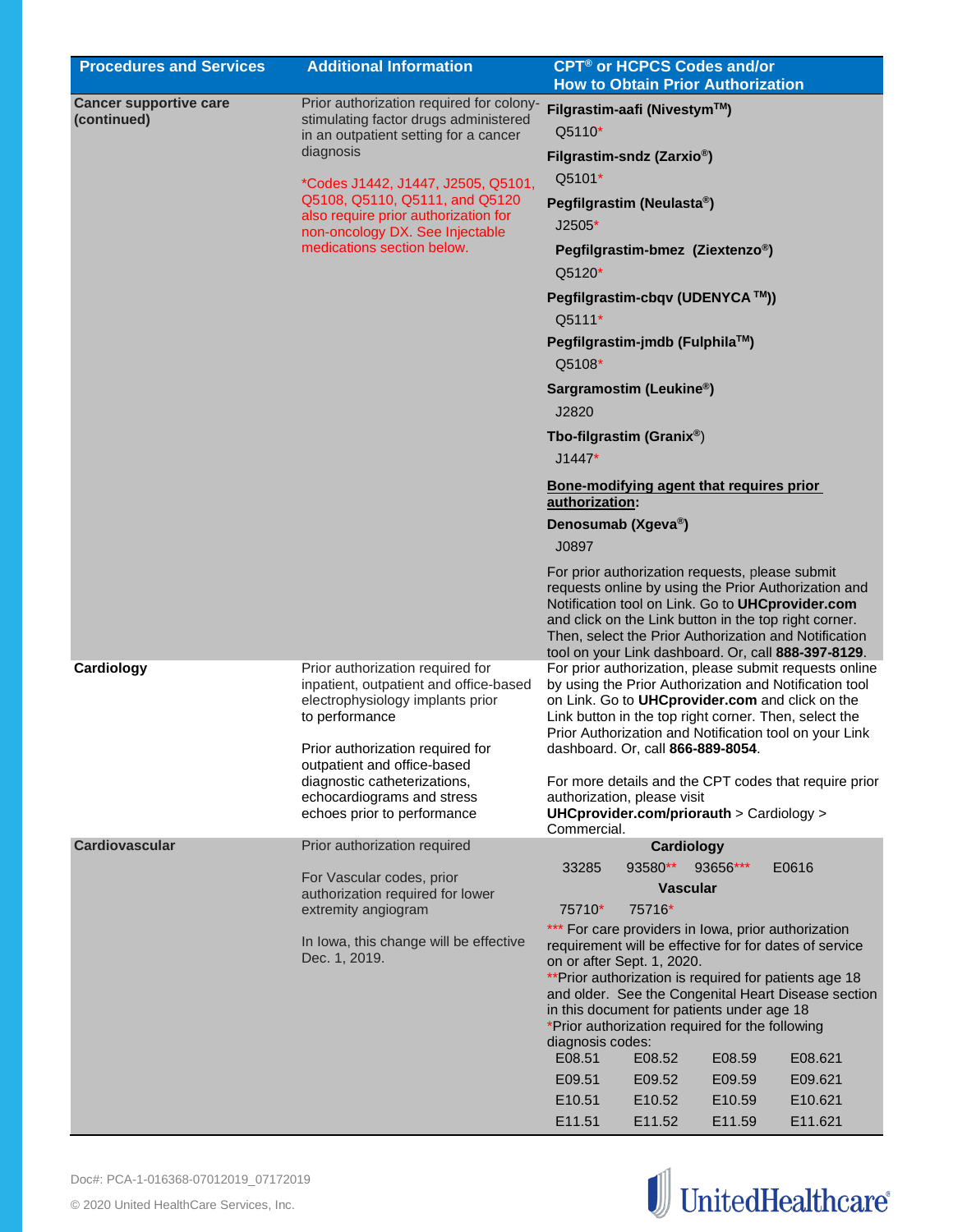| <b>Procedures and Services</b>    | <b>Additional Information</b> |         |         | <b>CPT<sup>®</sup> or HCPCS Codes and/or</b> |         |
|-----------------------------------|-------------------------------|---------|---------|----------------------------------------------|---------|
|                                   |                               |         |         | <b>How to Obtain Prior Authorization</b>     |         |
| <b>Cardiovascular (continued)</b> |                               | E13.51  | E13.52  | E13.59                                       | E13.621 |
|                                   |                               | 170.201 | 170.202 | 170.203                                      | 170.208 |
|                                   |                               | 170.209 | 170.211 | 170.212                                      | 170.213 |
|                                   |                               | 170.218 | 170.219 | 170.221                                      | 170.222 |
|                                   |                               | 170.223 | 170.228 | 170.229                                      | 170.231 |
|                                   |                               | 170.232 | 170.233 | 170.234                                      | 170.235 |
|                                   |                               | 170.238 | 170.239 | 170.241                                      | 170.242 |
|                                   |                               | 170.243 | 170.244 | 170.245                                      | 170.248 |
|                                   |                               | 170.249 | 170.25  | 170.261                                      | 170.262 |
|                                   |                               | 170.263 | 170.268 | 170.269                                      | 170.291 |
|                                   |                               | 170.292 | 170.293 | 170.298                                      | 170.299 |
|                                   |                               | 170.301 | 170.302 | 170.303                                      | 170.308 |
|                                   |                               | 170.309 | 170.311 | 170.312                                      | 170.313 |
|                                   |                               | 170.318 | 170.319 | 170.321                                      | 170.322 |
|                                   |                               | 170.323 | 170.329 | 170.331                                      | 170.332 |
|                                   |                               | 170.333 | 170.334 | 170.335                                      | 170.338 |
|                                   |                               | 170.339 | 170.341 | 170.342                                      | 170.343 |
|                                   |                               | 170.344 | 170.345 | 170.348                                      | 170.349 |
|                                   |                               | 170.35  | 170.361 | 170.362                                      | 170.363 |
|                                   |                               | 170.369 | 170.391 | 170.392                                      | 170.393 |
|                                   |                               | 170.399 | 170.401 | 170.402                                      | 170.403 |
|                                   |                               | 170.408 | 170.409 | 170.411                                      | 170.412 |
|                                   |                               | 170.413 | 170.418 | 170.421                                      | 170.422 |
|                                   |                               | 170.423 | 170.428 | 170.429                                      | 170.431 |
|                                   |                               | 170.432 | 170.433 | 170.434                                      | 170.435 |
|                                   |                               | 170.438 | 170.439 | 170.441                                      | 170.442 |
|                                   |                               | 170.443 | 170.444 | 170.445                                      | 170.448 |
|                                   |                               | 170.449 | 170.461 | 170.462                                      | 170.463 |
|                                   |                               | 170.468 | 170.469 | 170.491                                      | 170.492 |
|                                   |                               | 170.493 | 170.498 | 170.499                                      | 170.501 |
|                                   |                               | 170.502 | 170.503 | I70.508                                      | I70.509 |
|                                   |                               | 170.511 | 170.512 | 170.513                                      | 170.518 |
|                                   |                               | 170.519 | 170.521 | 170.522                                      | 170.523 |
|                                   |                               | 170.528 | 170.529 | 170.531                                      | 170.532 |
|                                   |                               | 170.533 | 170.534 | I70.535                                      | 170.538 |
|                                   |                               | 170.539 | 170.541 | 170.542                                      | 170.543 |
|                                   |                               | 170.544 | 170.545 | 170.548                                      | 170.549 |
|                                   |                               | 170.561 | 170.562 | 170.563                                      | 170.568 |
|                                   |                               | I70.569 | 170.591 | 170.592                                      | 170.593 |
|                                   |                               | I70.598 | 170.599 | 170.601                                      | 170.602 |
|                                   |                               | 170.603 | 170.608 | 170.609                                      | 170.611 |
|                                   |                               | 170.612 | 170.613 | 170.618                                      | 170.619 |
|                                   |                               | 170.621 | 170.622 | 170.623                                      | 170.628 |
|                                   |                               | 170.629 | 170.631 | 170.632                                      | 170.633 |
|                                   |                               | 170.634 | 170.635 | 170.638                                      | 170.639 |
|                                   |                               | 170.641 | 170.642 | 170.643                                      | 170.644 |
|                                   |                               | 170.645 | 170.648 | 170.649                                      | 170.661 |
|                                   |                               | 170.662 | 170.663 | 170.668                                      | 170.669 |
|                                   |                               | 170.691 | 170.692 | 170.693                                      | 170.698 |

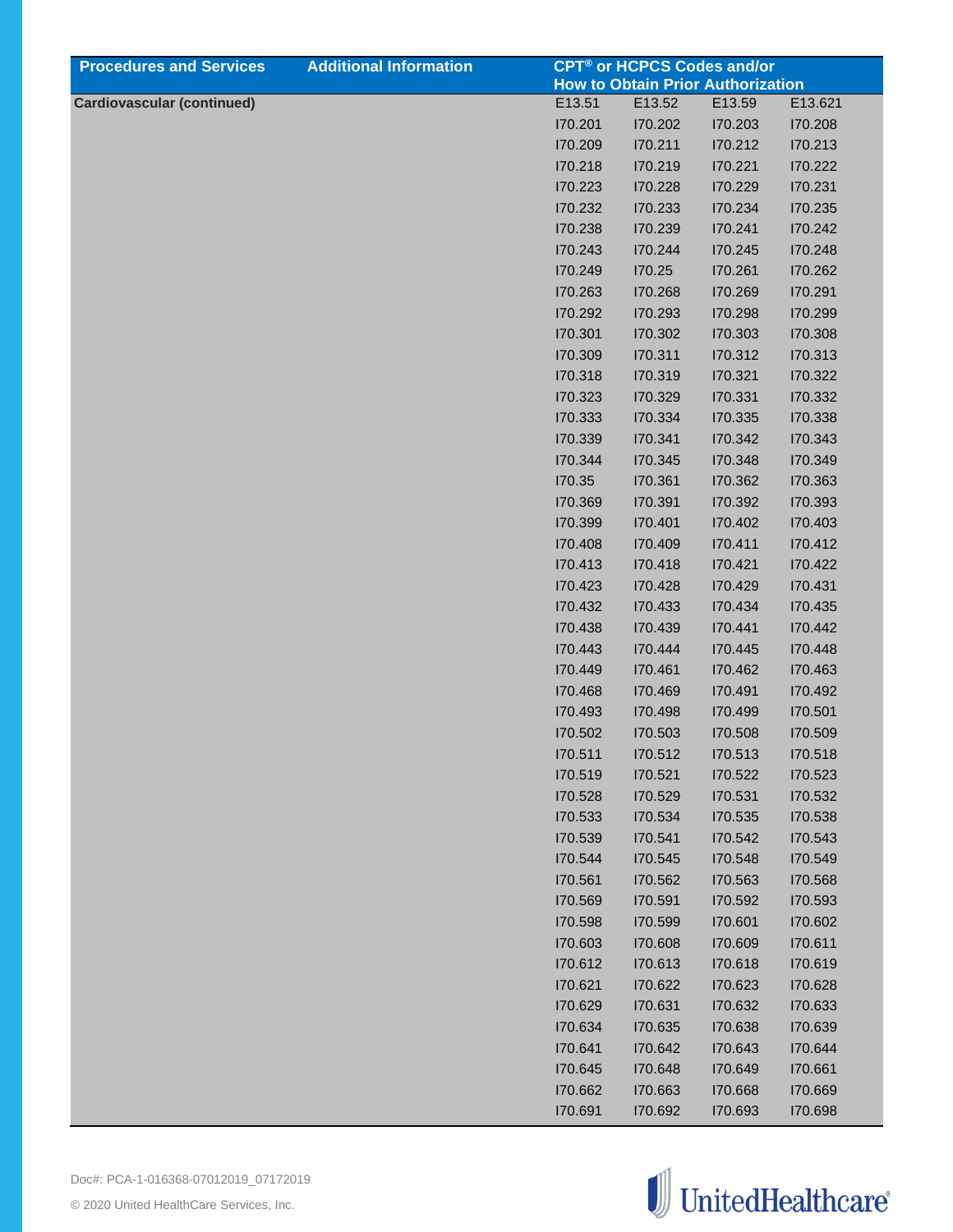| <b>Procedures and Services</b>                       | <b>Additional Information</b>                                                                                                                                                                | <b>CPT<sup>®</sup> or HCPCS Codes and/or</b>                                                                                                                                                                                                                                                                                                |                                          |          |          |  |
|------------------------------------------------------|----------------------------------------------------------------------------------------------------------------------------------------------------------------------------------------------|---------------------------------------------------------------------------------------------------------------------------------------------------------------------------------------------------------------------------------------------------------------------------------------------------------------------------------------------|------------------------------------------|----------|----------|--|
|                                                      |                                                                                                                                                                                              |                                                                                                                                                                                                                                                                                                                                             | <b>How to Obtain Prior Authorization</b> |          |          |  |
| <b>Cardiovascular (continued)</b>                    |                                                                                                                                                                                              | 170.699                                                                                                                                                                                                                                                                                                                                     | 170.701                                  | 170.702  | 170.703  |  |
|                                                      |                                                                                                                                                                                              | 170.708                                                                                                                                                                                                                                                                                                                                     | 170.709                                  | 170.711  | 170.712  |  |
|                                                      |                                                                                                                                                                                              | 170.713                                                                                                                                                                                                                                                                                                                                     | 170.718                                  | 170.719  | 170.721  |  |
|                                                      |                                                                                                                                                                                              | 170.722                                                                                                                                                                                                                                                                                                                                     | 170.723                                  | 170.728  | 170.729  |  |
|                                                      |                                                                                                                                                                                              | 170.731                                                                                                                                                                                                                                                                                                                                     | 170.732                                  | 170.733  | 170.734  |  |
|                                                      |                                                                                                                                                                                              | 170.735                                                                                                                                                                                                                                                                                                                                     | 170.738                                  | 170.739  | 170.741  |  |
|                                                      |                                                                                                                                                                                              | 170.742                                                                                                                                                                                                                                                                                                                                     | 170.743                                  | 170.744  | 170.745  |  |
|                                                      |                                                                                                                                                                                              | 170.748                                                                                                                                                                                                                                                                                                                                     | 170.749                                  | 170.761  | 170.762  |  |
|                                                      |                                                                                                                                                                                              | 170.763                                                                                                                                                                                                                                                                                                                                     | 170.768                                  | 170.769  | 170.791  |  |
|                                                      |                                                                                                                                                                                              | 170.792                                                                                                                                                                                                                                                                                                                                     | 170.793                                  | 170.798  | 170.799  |  |
|                                                      |                                                                                                                                                                                              | 170.8                                                                                                                                                                                                                                                                                                                                       | 170.90                                   | 170.91   | 170.92   |  |
|                                                      |                                                                                                                                                                                              | I72.3                                                                                                                                                                                                                                                                                                                                       | 172.4                                    | 172.8    | 172.9    |  |
|                                                      |                                                                                                                                                                                              | 173.89                                                                                                                                                                                                                                                                                                                                      | 173.9                                    | I74.3    | 174.4    |  |
|                                                      |                                                                                                                                                                                              | 174.5                                                                                                                                                                                                                                                                                                                                       | 174.8                                    | 174.9    | 175.021  |  |
|                                                      |                                                                                                                                                                                              | 175.022                                                                                                                                                                                                                                                                                                                                     | 175.023                                  | 175.029  | 175.89   |  |
|                                                      |                                                                                                                                                                                              | 177.1                                                                                                                                                                                                                                                                                                                                       | 177.2                                    | 177.70   | 177.72   |  |
|                                                      |                                                                                                                                                                                              | 177.77                                                                                                                                                                                                                                                                                                                                      | 177.79                                   | 196      | L03.115  |  |
|                                                      |                                                                                                                                                                                              | L03.116                                                                                                                                                                                                                                                                                                                                     | L97.319                                  | L97.329  | L97.419  |  |
|                                                      |                                                                                                                                                                                              | L97.429                                                                                                                                                                                                                                                                                                                                     | L97.511                                  | L97.512  | L97.513  |  |
|                                                      |                                                                                                                                                                                              | L97.519                                                                                                                                                                                                                                                                                                                                     | L97.521                                  | L97.522  | L97.529  |  |
|                                                      |                                                                                                                                                                                              | L97.819                                                                                                                                                                                                                                                                                                                                     | L97.828                                  | L97.829  | L97.909  |  |
|                                                      |                                                                                                                                                                                              | L97.919                                                                                                                                                                                                                                                                                                                                     | L97.929                                  | L98.491  | L98.499  |  |
|                                                      |                                                                                                                                                                                              | M79.604                                                                                                                                                                                                                                                                                                                                     | M79.605                                  | M79.606  | M79.609  |  |
|                                                      |                                                                                                                                                                                              | M79.651                                                                                                                                                                                                                                                                                                                                     | M79.652                                  | M79.659  | M79.661  |  |
|                                                      |                                                                                                                                                                                              | M79.662                                                                                                                                                                                                                                                                                                                                     | M79.669                                  | M79.671  | M79.672  |  |
|                                                      |                                                                                                                                                                                              | M79.673                                                                                                                                                                                                                                                                                                                                     | M79.674                                  | M79.675  | M79.676  |  |
|                                                      |                                                                                                                                                                                              | M86.661                                                                                                                                                                                                                                                                                                                                     | M86.662                                  | M86.669  | M86.671  |  |
|                                                      |                                                                                                                                                                                              | M86.672                                                                                                                                                                                                                                                                                                                                     | M86.679                                  | M86.8X7  | Q27.30   |  |
|                                                      |                                                                                                                                                                                              | Q27.32                                                                                                                                                                                                                                                                                                                                      | Q27.39                                   | Q27.8    | Q27.9    |  |
|                                                      |                                                                                                                                                                                              | Q87.2                                                                                                                                                                                                                                                                                                                                       | R93.6                                    | S35.511A | S35.512A |  |
|                                                      |                                                                                                                                                                                              | S81.801A                                                                                                                                                                                                                                                                                                                                    | S81.802A                                 | S81.809A | S91.301A |  |
|                                                      |                                                                                                                                                                                              | S91.302A                                                                                                                                                                                                                                                                                                                                    | S91.309A                                 | T82.312A | T82.318A |  |
|                                                      |                                                                                                                                                                                              | T82.319A                                                                                                                                                                                                                                                                                                                                    | T82.338A                                 | T82.392A | T82.398A |  |
|                                                      |                                                                                                                                                                                              | T82.399A                                                                                                                                                                                                                                                                                                                                    | T82.818A                                 | T82.856A | T82.858A |  |
|                                                      |                                                                                                                                                                                              | T82.868A                                                                                                                                                                                                                                                                                                                                    | T82.898A                                 | Z95.820  | Z98.62   |  |
| <b>Cartilage implants</b>                            | Prior authorization required.                                                                                                                                                                | 27412<br>J7330                                                                                                                                                                                                                                                                                                                              | 29866<br>S2112                           | 29867    | 29868    |  |
| Cerebral seizure monitoring -                        | Prior authorization required for                                                                                                                                                             | 95700                                                                                                                                                                                                                                                                                                                                       | 95711                                    | 95712    | 95713    |  |
| <b>Inpatient video</b><br>Electroencephalogram (EEG) | inpatient services.                                                                                                                                                                          | 95714                                                                                                                                                                                                                                                                                                                                       | 95715                                    | 95716    | 95718    |  |
|                                                      | Prior authorization is not required for<br>outpatient hospital or ambulatory<br>surgical center.                                                                                             | 95720                                                                                                                                                                                                                                                                                                                                       | 95722                                    | 95724    | 95726    |  |
| <b>Chemotherapy services</b>                         | Prior authorization required for<br>injectable chemotherapy drugs<br>administered in an outpatient setting,<br>including intravenous, intravesical<br>and intrathecal for a cancer diagnosis | Injectable chemotherapy drugs that require prior<br>authorization:<br>• Chemotherapy injectable drugs (J9000-J9999)*,<br>Leucovorin (J0640), Levoleucovorin (J0641,<br>J0642)<br>• Chemotherapy injectable drugs that have a<br>Q code<br>• Chemotherapy injectable drugs that have not yet<br>received an assigned code and will be billed |                                          |          |          |  |

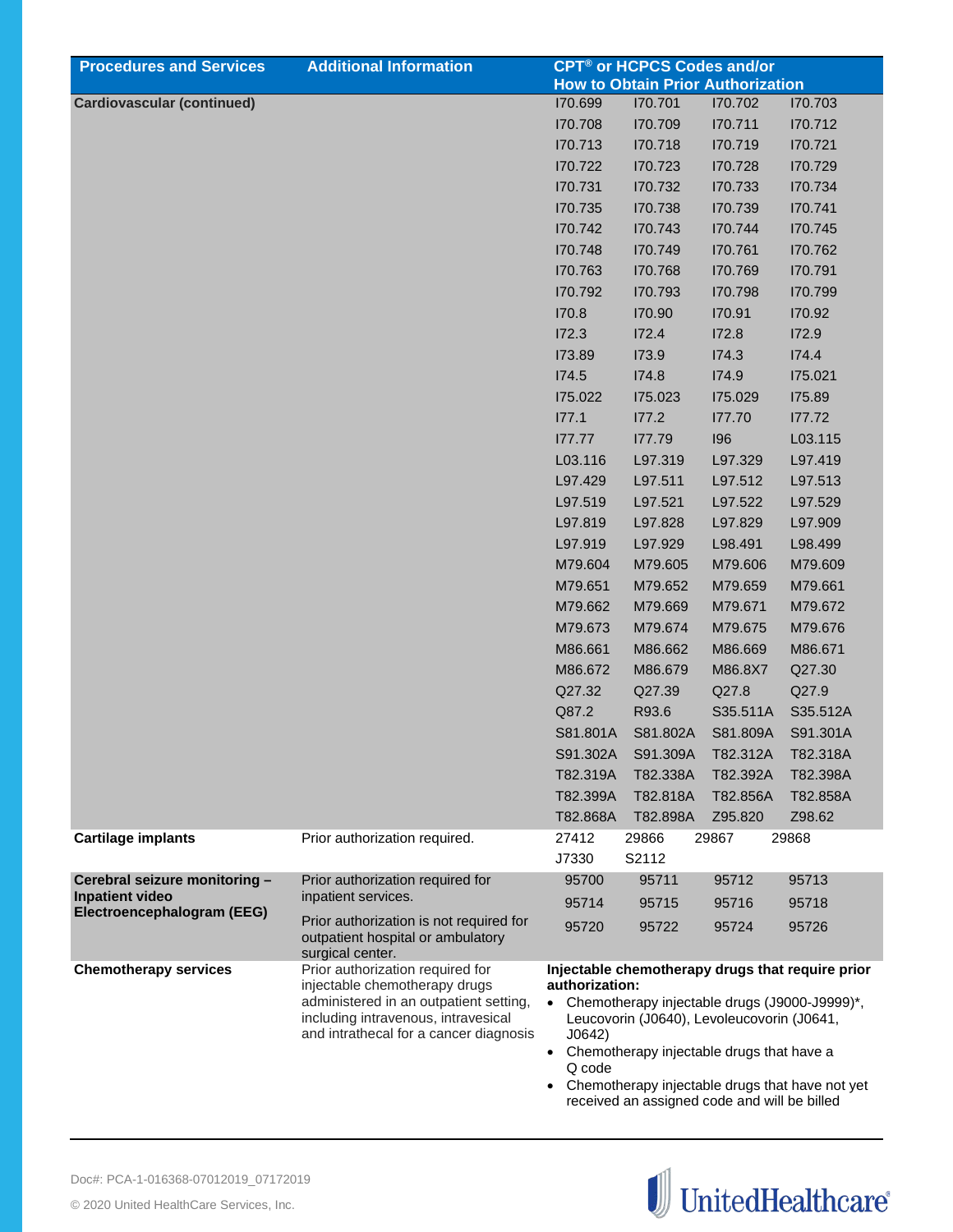| <b>Procedures and Services</b>                                                                                                                                                                              | <b>Additional Information</b> | CPT <sup>®</sup> or HCPCS Codes and/or<br><b>How to Obtain Prior Authorization</b>                                                                                                                                                                                                                                                                                                                                            |       |                                                                                           |                                                     |  |
|-------------------------------------------------------------------------------------------------------------------------------------------------------------------------------------------------------------|-------------------------------|-------------------------------------------------------------------------------------------------------------------------------------------------------------------------------------------------------------------------------------------------------------------------------------------------------------------------------------------------------------------------------------------------------------------------------|-------|-------------------------------------------------------------------------------------------|-----------------------------------------------------|--|
| <b>Chemotherapy services</b><br>(continued)                                                                                                                                                                 |                               | under a miscellaneous Healthcare Common<br>Procedure Coding System (HCPCS) code<br>Prior authorization requests:<br>Please submit requests online by using the Prior<br>Authorization and Notification tool on Link. Go to<br><b>UHCprovider.com</b> and click on the Link button in the<br>top right corner. Then, select the Prior Authorization<br>and Notification tool on your Link dashboard. Or, call<br>888-397-8129. |       |                                                                                           |                                                     |  |
| <b>Clinical trials</b><br>A rigorously controlled study of a<br>new drug, medical device or other<br>treatment on eligible human<br>subjects subject to oversight by an<br>Institutional Review Board (IRB) | Prior authorization required  | S9988                                                                                                                                                                                                                                                                                                                                                                                                                         | S9990 | S9991                                                                                     |                                                     |  |
| <b>Cochlear and other</b>                                                                                                                                                                                   | Prior authorization required  | 69710                                                                                                                                                                                                                                                                                                                                                                                                                         | 69714 | 69715                                                                                     | 69718                                               |  |
| auditory implants                                                                                                                                                                                           |                               | 69930                                                                                                                                                                                                                                                                                                                                                                                                                         | L8614 | L8619                                                                                     | L8690                                               |  |
| A medical device within the inner<br>ear and with an external portion<br>to help persons with profound<br>sensorineural deafness achieve<br>conversational speech                                           |                               | L8691                                                                                                                                                                                                                                                                                                                                                                                                                         | L8692 |                                                                                           |                                                     |  |
| <b>Congenital heart disease</b><br>Congenital heart<br>disease-related services,                                                                                                                            | Prior authorization required  |                                                                                                                                                                                                                                                                                                                                                                                                                               |       | For notification/prior authorization, please call<br>of the member's health plan ID card. | 888-936-7246 or the notification number on the back |  |
| including pre-treatment evaluation                                                                                                                                                                          |                               | <b>Congenital heart disease codes:</b>                                                                                                                                                                                                                                                                                                                                                                                        |       |                                                                                           |                                                     |  |
|                                                                                                                                                                                                             |                               | 33251                                                                                                                                                                                                                                                                                                                                                                                                                         | 33254 | 33255                                                                                     | 33256                                               |  |
|                                                                                                                                                                                                             |                               | 33257                                                                                                                                                                                                                                                                                                                                                                                                                         | 33258 | 33259                                                                                     | 33261                                               |  |
|                                                                                                                                                                                                             |                               | 33404                                                                                                                                                                                                                                                                                                                                                                                                                         | 33414 | 33415                                                                                     | 33416                                               |  |
|                                                                                                                                                                                                             |                               | 33417                                                                                                                                                                                                                                                                                                                                                                                                                         | 33476 | 33478                                                                                     | 33500                                               |  |
|                                                                                                                                                                                                             |                               | 33501                                                                                                                                                                                                                                                                                                                                                                                                                         | 33502 | 33503                                                                                     | 33504                                               |  |
|                                                                                                                                                                                                             |                               | 33505                                                                                                                                                                                                                                                                                                                                                                                                                         | 33506 | 33507                                                                                     | 33600                                               |  |
|                                                                                                                                                                                                             |                               | 33602                                                                                                                                                                                                                                                                                                                                                                                                                         | 33606 | 33608                                                                                     | 33610                                               |  |
|                                                                                                                                                                                                             |                               | 33611                                                                                                                                                                                                                                                                                                                                                                                                                         | 33612 | 33615                                                                                     | 33617                                               |  |
|                                                                                                                                                                                                             |                               | 33619                                                                                                                                                                                                                                                                                                                                                                                                                         | 33641 | 33645                                                                                     | 33647                                               |  |
|                                                                                                                                                                                                             |                               | 33660                                                                                                                                                                                                                                                                                                                                                                                                                         | 33665 | 33670                                                                                     | 33675                                               |  |
|                                                                                                                                                                                                             |                               | 33676                                                                                                                                                                                                                                                                                                                                                                                                                         | 33677 | 33681                                                                                     | 33684                                               |  |
|                                                                                                                                                                                                             |                               | 33688                                                                                                                                                                                                                                                                                                                                                                                                                         | 33690 | 33692                                                                                     | 33694                                               |  |
|                                                                                                                                                                                                             |                               | 33697                                                                                                                                                                                                                                                                                                                                                                                                                         | 33702 | 33710                                                                                     | 33720                                               |  |
|                                                                                                                                                                                                             |                               | 33722                                                                                                                                                                                                                                                                                                                                                                                                                         | 33724 | 33726                                                                                     | 33730                                               |  |
|                                                                                                                                                                                                             |                               | 33732                                                                                                                                                                                                                                                                                                                                                                                                                         | 33735 | 33736                                                                                     | 33737                                               |  |
|                                                                                                                                                                                                             |                               | 33750                                                                                                                                                                                                                                                                                                                                                                                                                         | 33755 | 33762                                                                                     | 33764                                               |  |
|                                                                                                                                                                                                             |                               | 33766                                                                                                                                                                                                                                                                                                                                                                                                                         | 33767 | 33768                                                                                     | 33770                                               |  |
|                                                                                                                                                                                                             |                               | 33771                                                                                                                                                                                                                                                                                                                                                                                                                         | 33774 | 33775                                                                                     | 33776                                               |  |
|                                                                                                                                                                                                             |                               | 33777                                                                                                                                                                                                                                                                                                                                                                                                                         | 33778 | 33779                                                                                     | 33780                                               |  |
|                                                                                                                                                                                                             |                               | 33781                                                                                                                                                                                                                                                                                                                                                                                                                         | 33786 | 33788                                                                                     | 33802                                               |  |
|                                                                                                                                                                                                             |                               | 33803                                                                                                                                                                                                                                                                                                                                                                                                                         | 33820 | 33822                                                                                     | 33840                                               |  |
|                                                                                                                                                                                                             |                               | 33845                                                                                                                                                                                                                                                                                                                                                                                                                         | 33851 | 33852                                                                                     | 33853                                               |  |
|                                                                                                                                                                                                             |                               | 33917                                                                                                                                                                                                                                                                                                                                                                                                                         | 33920 | 33924                                                                                     | 93501                                               |  |
|                                                                                                                                                                                                             |                               | 93524                                                                                                                                                                                                                                                                                                                                                                                                                         | 93526 | 93527                                                                                     | 93528                                               |  |
|                                                                                                                                                                                                             |                               | 93529                                                                                                                                                                                                                                                                                                                                                                                                                         | 93530 | 93531                                                                                     | 93532                                               |  |
|                                                                                                                                                                                                             |                               | 93533                                                                                                                                                                                                                                                                                                                                                                                                                         | 93541 | 93542                                                                                     | 93543                                               |  |
|                                                                                                                                                                                                             |                               | 93544                                                                                                                                                                                                                                                                                                                                                                                                                         | 93545 | 93555                                                                                     | 93556                                               |  |
|                                                                                                                                                                                                             |                               | 93561                                                                                                                                                                                                                                                                                                                                                                                                                         | 93562 | 93580*                                                                                    | 93581                                               |  |

**In combination with the following** 

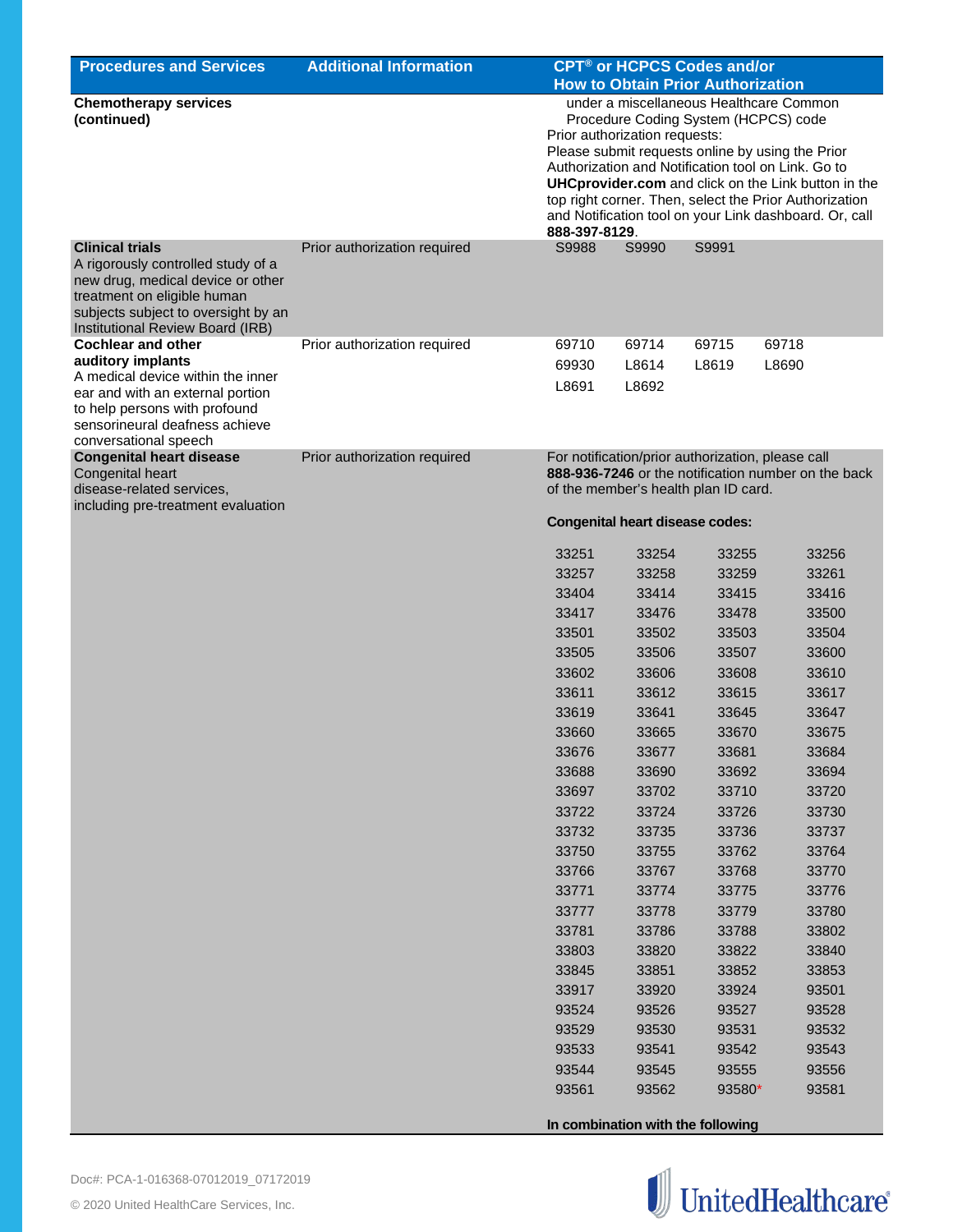| <b>Procedures and Services</b>     | <b>Additional Information</b>                                            | <b>CPT<sup>®</sup> or HCPCS Codes and/or</b> |                                          |        |                                                      |
|------------------------------------|--------------------------------------------------------------------------|----------------------------------------------|------------------------------------------|--------|------------------------------------------------------|
|                                    |                                                                          |                                              | <b>How to Obtain Prior Authorization</b> |        |                                                      |
| <b>Congenital heart disease</b>    |                                                                          | ICD-10-CM codes:                             |                                          |        |                                                      |
| (continued)                        |                                                                          | Q20.0                                        | Q20.3                                    | Q20.1  | Q20.5                                                |
|                                    |                                                                          | Q20.2                                        | Q20.3                                    | Q20.8  | Q21.3                                                |
|                                    |                                                                          | Q20.4                                        | Q21.0                                    | Q21.1  | Q21.2                                                |
|                                    |                                                                          | Q21.8                                        | Q21.2                                    | Q21.2  | Q20.8                                                |
|                                    |                                                                          | Q20.6                                        | Q20.8                                    | Q21.4  | Q21.8                                                |
|                                    |                                                                          | Q21.9                                        | Q21.9                                    | Q22.3  | Q22.0                                                |
|                                    |                                                                          | Q22.1                                        | Q22.2                                    | Q22.4  | Q22.6                                                |
|                                    |                                                                          | Q22.8                                        | Q22.9                                    | Q22.5  | Q23.0                                                |
|                                    |                                                                          | Q23.1                                        | Q23.2                                    | Q23.3  | Q23.4                                                |
|                                    |                                                                          | Q24.4                                        | Q24.2                                    | Q24.3  | Q24.8                                                |
|                                    |                                                                          | Q24.5                                        | Q24.6                                    | Q24.0  | Q24.1                                                |
|                                    |                                                                          | Q24.8                                        | Q23.8                                    | Q23.9  | Q24.8                                                |
|                                    |                                                                          | Q20.9                                        | Q24.9                                    | Q25.0  | Q25.1                                                |
|                                    |                                                                          | Q25.2                                        | Q25.4                                    | Q25.4  | Q25.2                                                |
|                                    |                                                                          | Q25.3                                        | Q25.4                                    | Q25.8  | Q25.9                                                |
|                                    |                                                                          | Q25.5                                        | Q25.71                                   | Q25.72 | Q25.6                                                |
|                                    |                                                                          | Q25.79                                       | Q26.9                                    | Q26.2  | Q26.3                                                |
|                                    |                                                                          | Q26.4                                        | Q26.0                                    | Q26.1  | Q26.8                                                |
|                                    |                                                                          | Q27.0                                        | Q27.9                                    | Q26.5  | Q26.6                                                |
|                                    |                                                                          | Q27.33                                       | Q27.8                                    | Q27.1  | Q27.2                                                |
|                                    |                                                                          | Q27.34                                       | Q27.31                                   | Q27.32 | Q27.39                                               |
|                                    |                                                                          | Q27.8                                        | Q28.2                                    | Q28.3  |                                                      |
|                                    |                                                                          |                                              | patients age 18 and older,               |        | *See the Cardiovascular section of this document for |
| <b>Continuous Glucose Monitor</b>  | Prior authorization required with Type                                   | A4226                                        | A9276                                    | A9277  | A9278                                                |
|                                    | 2 Diabetes Diagnosis                                                     | E0787                                        | K0553                                    | K0554  |                                                      |
| <b>Cosmetic and</b>                | Prior authorization required                                             | 11960                                        | 11971                                    | 15820  | 15821                                                |
| reconstructive procedures          |                                                                          | 15822                                        | 15823                                    | 15830  | 15847                                                |
| Cosmetic procedures that change    |                                                                          | 15877                                        | 17106                                    | 17107  | 17108                                                |
| or improve physical appearance     |                                                                          |                                              |                                          |        |                                                      |
| without significantly improving or |                                                                          | 17999                                        | 21137                                    | 21138  | 21139                                                |
| restoring physiological function   |                                                                          | 21172                                        | 21175                                    | 21179  | 21180                                                |
| Reconstructive procedures that     |                                                                          | 21181                                        | 21182                                    | 21230  | 21235                                                |
| treat a medical condition or       |                                                                          | 21256                                        | 21282                                    | 21740  | 21742                                                |
| improve or restore physiologic     |                                                                          | 21743                                        | 28344                                    | 30540  | 30560                                                |
| function                           |                                                                          | 30620                                        | 67900                                    | 67901  | 67902                                                |
|                                    |                                                                          | 21183                                        | 21184                                    | 21260  | 21261                                                |
|                                    |                                                                          | 21263                                        | 21267                                    | 21268  | 21275                                                |
|                                    |                                                                          |                                              |                                          |        |                                                      |
|                                    |                                                                          | 21280                                        | 21295                                    | 30545  | 67903                                                |
|                                    |                                                                          | 67904                                        | 67906                                    | 67908  | 67909                                                |
|                                    |                                                                          | 67911                                        | 67912                                    | 67914  | 67915                                                |
|                                    |                                                                          | 67916                                        | 67917                                    | 67921  | 67922                                                |
|                                    |                                                                          | 67923                                        | 67924                                    | 67950  | 67961                                                |
|                                    |                                                                          | 67966                                        | Q2026                                    |        |                                                      |
| Durable medical equipment          | Prior authorization required only                                        | A7025                                        | A7026                                    | E0194  | E0265                                                |
| (DME)                              | for DME codes listed with a retail<br>purchase or cumulative rental cost | E0266                                        | E0277                                    | E0296  | E0297                                                |
|                                    | of more than \$1,000                                                     | E0300                                        | E0302                                    | E0304  | E0328                                                |
|                                    |                                                                          | E0329                                        | E0466                                    | E0471  | E0483                                                |
|                                    | Some home health care services may<br>qualify under the durable medical  | E0620                                        | E0745                                    | E0764  | E0766                                                |
|                                    | equipment requirement but are not                                        | E0770                                        | E0784                                    | E0984  | E0986                                                |
|                                    | subject to the \$1,000 retail purchase                                   | E1002                                        | E1003                                    | E1004  | E1005                                                |
|                                    | or cumulative retail rental cost<br>threshold - see Home health care.    |                                              |                                          |        |                                                      |

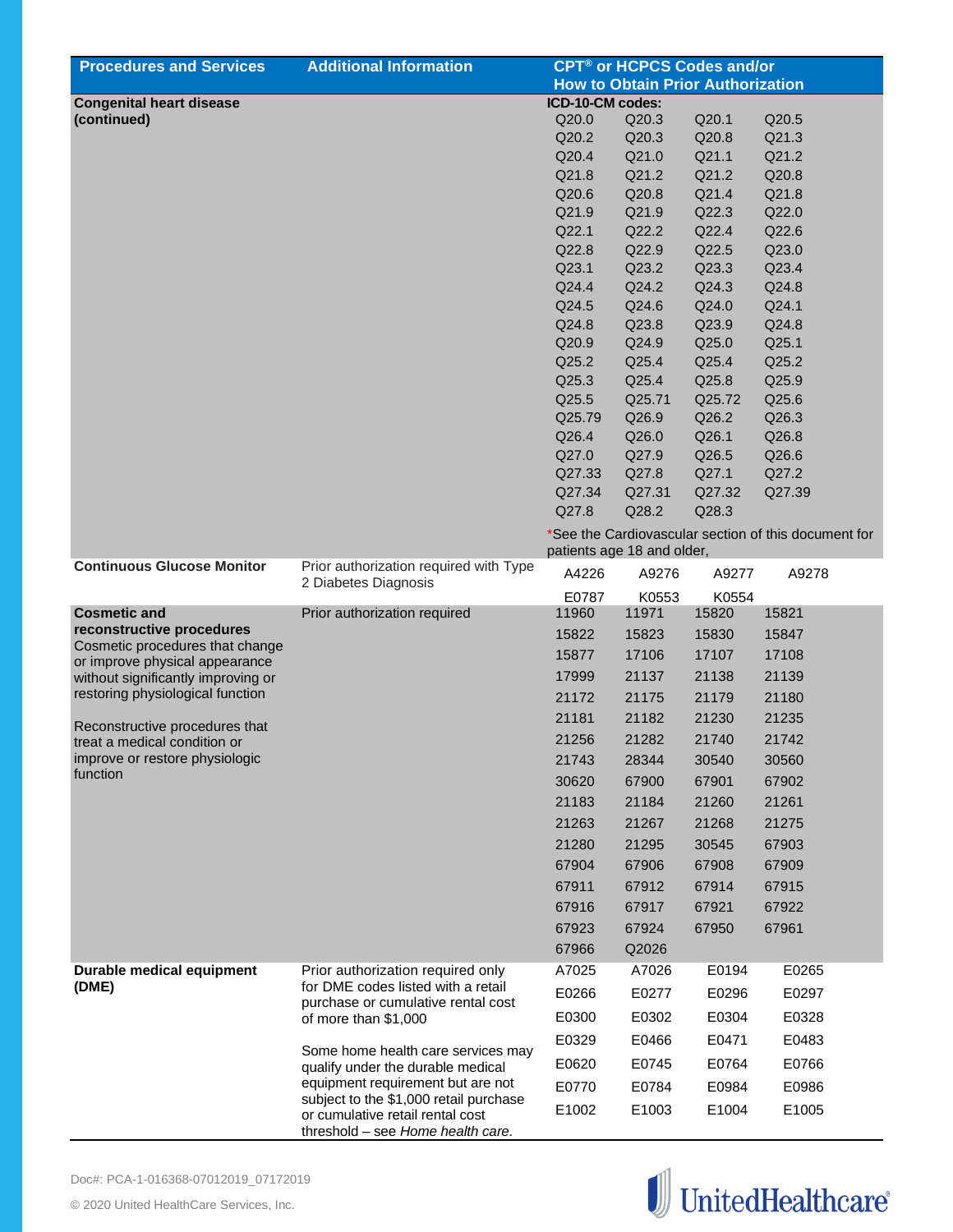| <b>Procedures and Services</b>                                                                                                | <b>Additional Information</b>                                                                                                       | <b>CPT<sup>®</sup> or HCPCS Codes and/or</b>                                                                                                                                |                                                                                     |       |                                                |  |
|-------------------------------------------------------------------------------------------------------------------------------|-------------------------------------------------------------------------------------------------------------------------------------|-----------------------------------------------------------------------------------------------------------------------------------------------------------------------------|-------------------------------------------------------------------------------------|-------|------------------------------------------------|--|
|                                                                                                                               |                                                                                                                                     |                                                                                                                                                                             | <b>How to Obtain Prior Authorization</b>                                            |       |                                                |  |
| Durable medical equipment                                                                                                     | Some payer groups may have different                                                                                                | E1006                                                                                                                                                                       | E1007                                                                               | E1008 | E1010                                          |  |
| (DME) (continued)                                                                                                             | DME prior authorization requirements<br>for their benefit plans.                                                                    | E1016                                                                                                                                                                       | E1018                                                                               | E1236 | E1238                                          |  |
|                                                                                                                               |                                                                                                                                     | E1399                                                                                                                                                                       | E1802                                                                               | E1805 | E1825                                          |  |
|                                                                                                                               |                                                                                                                                     | E1830                                                                                                                                                                       | E1840                                                                               | E2402 | E2502                                          |  |
|                                                                                                                               |                                                                                                                                     | E2504                                                                                                                                                                       | E2506                                                                               | E2508 | E2510                                          |  |
|                                                                                                                               |                                                                                                                                     | E2511                                                                                                                                                                       | E2512                                                                               | E2599 | K0005                                          |  |
|                                                                                                                               |                                                                                                                                     | K0012                                                                                                                                                                       | K0014                                                                               | K0812 | K0848                                          |  |
|                                                                                                                               |                                                                                                                                     | K0849                                                                                                                                                                       | K0850                                                                               | K0851 | K0852                                          |  |
|                                                                                                                               |                                                                                                                                     | K0853                                                                                                                                                                       | K0854                                                                               | K0855 | K0856                                          |  |
|                                                                                                                               |                                                                                                                                     | K0857                                                                                                                                                                       | K0858                                                                               | K0859 | K0860                                          |  |
|                                                                                                                               |                                                                                                                                     | K0861                                                                                                                                                                       | K0862                                                                               | K0863 | K0864                                          |  |
|                                                                                                                               |                                                                                                                                     | K0868                                                                                                                                                                       | K0869                                                                               | K0870 | K0871                                          |  |
|                                                                                                                               |                                                                                                                                     | K0877                                                                                                                                                                       | K0878                                                                               | K0879 | K0880                                          |  |
|                                                                                                                               |                                                                                                                                     |                                                                                                                                                                             |                                                                                     |       |                                                |  |
|                                                                                                                               |                                                                                                                                     | K0884                                                                                                                                                                       | K0885                                                                               | K0886 | K0890                                          |  |
|                                                                                                                               |                                                                                                                                     | K0891                                                                                                                                                                       | S1040                                                                               |       |                                                |  |
| End-stage renal disease<br>(ESRD) dialysis services<br>Services for treating end-stage<br>renal disease, including outpatient | Prior authorization required<br>when members are referred to<br>an out-of-network care provider<br>for dialysis services.           |                                                                                                                                                                             | Please call 888-936-7246 to initiate case<br>management and utilization management. |       |                                                |  |
| dialysis services                                                                                                             | Prior authorization not required for<br>ESRD when a member travels outside<br>of the service area.                                  |                                                                                                                                                                             |                                                                                     |       |                                                |  |
|                                                                                                                               | Please note: Your agreement with us<br>may include restrictions on referring<br>members outside of the<br>UnitedHealthcare network. |                                                                                                                                                                             |                                                                                     |       |                                                |  |
| <b>Foot surgery</b>                                                                                                           | Prior authorization required                                                                                                        | 28285                                                                                                                                                                       | 28289                                                                               | 28291 | 28292                                          |  |
|                                                                                                                               |                                                                                                                                     | 28296                                                                                                                                                                       | 28297                                                                               | 28298 | 28299                                          |  |
| <b>Functional endoscopic sinus</b>                                                                                            | Prior authorization required                                                                                                        | 31240                                                                                                                                                                       | 31253                                                                               | 31254 | 31255                                          |  |
| surgery (FESS)                                                                                                                |                                                                                                                                     | 31256                                                                                                                                                                       | 31257                                                                               | 31259 | 31267                                          |  |
|                                                                                                                               |                                                                                                                                     | 31276                                                                                                                                                                       | 31287                                                                               | 31288 |                                                |  |
| Gender dysphoria treatment                                                                                                    | Prior authorization required                                                                                                        | 55970                                                                                                                                                                       | regardless of diagnosis code:<br>55980                                              |       | Prior authorization required for the following |  |
|                                                                                                                               |                                                                                                                                     | Prior authorization required for the following<br>when submitted with a diagnosis code F64.0,<br>F64.1, F64.2, F64.8, F64.9 or Z87.890:<br>14000<br>14001<br>14041<br>15734 |                                                                                     |       |                                                |  |
|                                                                                                                               |                                                                                                                                     | 15738                                                                                                                                                                       | 15750                                                                               | 15757 | 15758                                          |  |
|                                                                                                                               |                                                                                                                                     | 19303                                                                                                                                                                       | 53410                                                                               | 53430 | 54125                                          |  |
|                                                                                                                               |                                                                                                                                     | 54520                                                                                                                                                                       | 54660                                                                               | 54690 | 55175                                          |  |
|                                                                                                                               |                                                                                                                                     | 55180                                                                                                                                                                       | 56625                                                                               | 56800 | 56805                                          |  |
|                                                                                                                               |                                                                                                                                     | 57110                                                                                                                                                                       | 57335                                                                               | 58260 | 58661                                          |  |
|                                                                                                                               |                                                                                                                                     | 58720                                                                                                                                                                       | 58940                                                                               | 64856 | 64892                                          |  |
|                                                                                                                               |                                                                                                                                     | 64896                                                                                                                                                                       |                                                                                     |       |                                                |  |
| <b>Genetic and molecular</b>                                                                                                  | Prior authorization required for genetic                                                                                            | 81105                                                                                                                                                                       | 81106                                                                               | 81107 | 81108                                          |  |
| testing to include BRCA gene                                                                                                  | and molecular testing performed in an                                                                                               | 81109                                                                                                                                                                       | 81110                                                                               | 81111 | 81120                                          |  |
| testing                                                                                                                       | outpatient setting.                                                                                                                 | 81121                                                                                                                                                                       | 81161                                                                               | 81162 | 81163                                          |  |
|                                                                                                                               | Care providers requesting laboratory                                                                                                |                                                                                                                                                                             |                                                                                     |       |                                                |  |

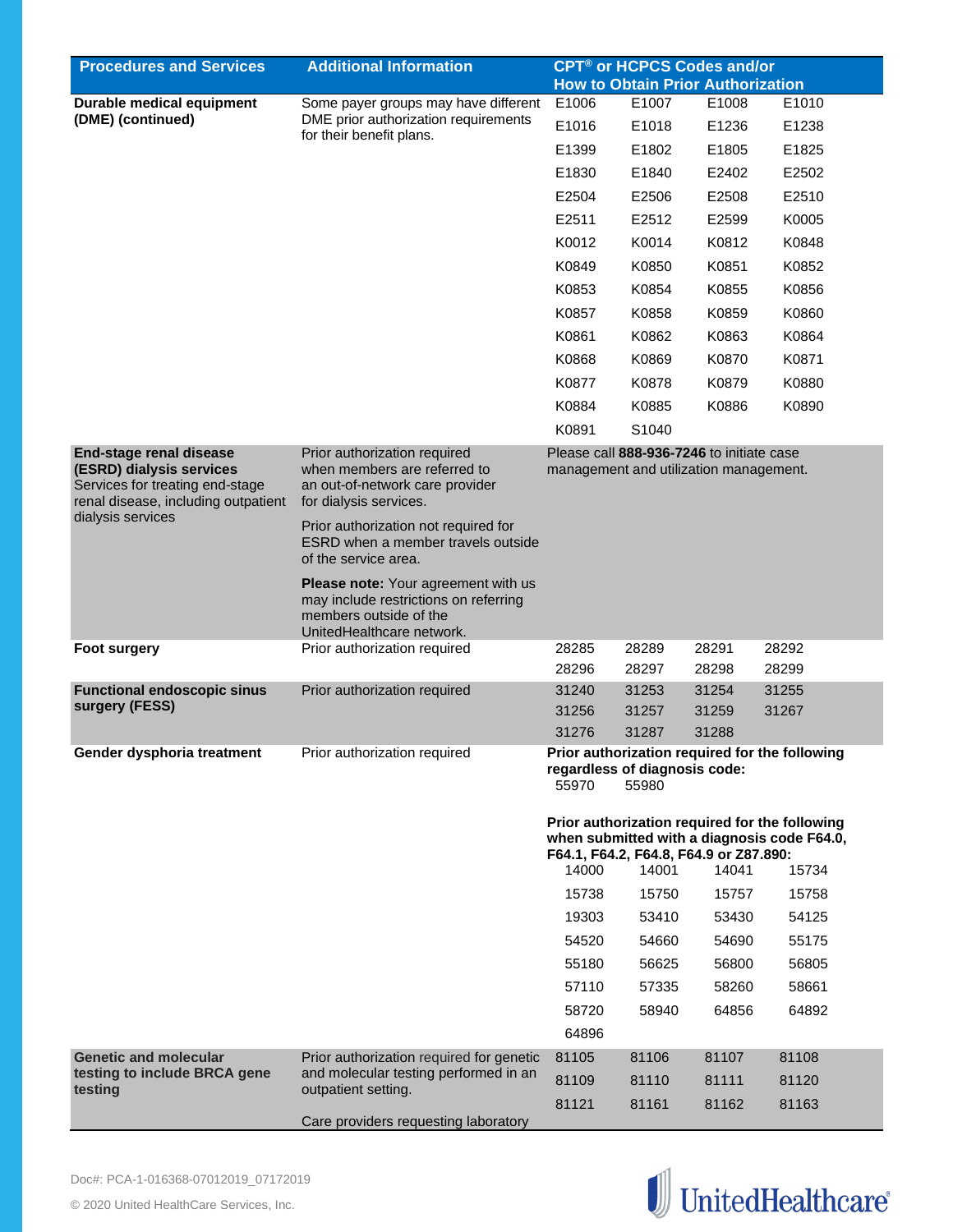| <b>How to Obtain Prior Authorization</b><br>Genetic and molecular testing to testing will be required to complete<br>81164<br>81165<br>81166<br>81167<br>include BRCA gene testing<br>the prior authorization/notification<br>81171<br>81170<br>81172<br>81173<br>process, which includes indicating<br>81175<br>81176<br>81177<br>81174<br>the laboratory and test name.<br>Payment will be authorized for those<br>81178<br>81179<br>81180<br>81181<br>CPT codes registered with the<br>81184<br>81185<br>81182<br>81183<br>Genetic and Molecular Testing Prior<br>Authorization/ Notification Program<br>81187<br>81186<br>81188<br>81189<br>for each specified genetic test.<br>81200<br>81201<br>81202<br>81190<br>Notification/prior authorization<br>81203<br>81204<br>81205<br>81206<br>required for BRCA testing before<br>81208<br>81209<br>81210<br>81207<br>DNA sequencing is performed.<br>The ordering care provider must<br>81212<br>81215<br>81216<br>81217<br>notify the laboratory conducting the<br>81218<br>81219<br>81220<br>81221<br>test and the laboratory will notify<br>81222<br>81223<br>81224<br>81225<br>UnitedHealthcare.<br>81226<br>81227<br>81228<br>81229<br>81230<br>81231<br>81232<br>81233<br>81234<br>81235<br>81236<br>81237<br>81238<br>81239<br>81240<br>81241<br>81242<br>81243<br>81244<br>81245<br>81246<br>81247<br>81248<br>81249<br>81250<br>81251<br>81252<br>81253<br>81254<br>81255<br>81256<br>81257<br>81258<br>81259<br>81260<br>81261<br>81262<br>81263<br>81264<br>81265<br>81266<br>81267<br>81268<br>81269<br>81270<br>81271<br>81272<br>81273<br>81276<br>81274<br>81275<br>81283<br>81284<br>81285<br>81286<br>81287<br>81290<br>81291<br>81288<br>81289<br>81292<br>81294<br>81295<br>81293<br>81296<br>81297<br>81298<br>81299<br>81300<br>81301<br>81302<br>81303<br>81304<br>81305<br>81306<br>81307<br>81308<br>81309<br>81310<br>81311<br>81312<br>81313<br>81314<br>81315<br>81316<br>81317<br>81318<br>81319<br>81320<br>81321<br>81322<br>81323<br>81324<br>81325<br>81326<br>81327<br>81328<br>81329<br>81330<br>81331<br>81332<br>81333<br>81334<br>81335<br>81336<br>81337<br>81340<br>81341<br>81342<br>81343<br>81344<br>81345<br>81346<br>81350<br>81355<br>81361<br>81362<br>81363<br>81364<br>81370<br>81371<br>81372<br>81373<br>81374 | <b>Procedures and Services</b> | <b>Additional Information</b> | <b>CPT<sup>®</sup> or HCPCS Codes and/or</b> |       |       |       |  |
|---------------------------------------------------------------------------------------------------------------------------------------------------------------------------------------------------------------------------------------------------------------------------------------------------------------------------------------------------------------------------------------------------------------------------------------------------------------------------------------------------------------------------------------------------------------------------------------------------------------------------------------------------------------------------------------------------------------------------------------------------------------------------------------------------------------------------------------------------------------------------------------------------------------------------------------------------------------------------------------------------------------------------------------------------------------------------------------------------------------------------------------------------------------------------------------------------------------------------------------------------------------------------------------------------------------------------------------------------------------------------------------------------------------------------------------------------------------------------------------------------------------------------------------------------------------------------------------------------------------------------------------------------------------------------------------------------------------------------------------------------------------------------------------------------------------------------------------------------------------------------------------------------------------------------------------------------------------------------------------------------------------------------------------------------------------------------------------------------------------------------------------------------------------------------------------------------------------------------------------------------------------------------------------------------------------------|--------------------------------|-------------------------------|----------------------------------------------|-------|-------|-------|--|
|                                                                                                                                                                                                                                                                                                                                                                                                                                                                                                                                                                                                                                                                                                                                                                                                                                                                                                                                                                                                                                                                                                                                                                                                                                                                                                                                                                                                                                                                                                                                                                                                                                                                                                                                                                                                                                                                                                                                                                                                                                                                                                                                                                                                                                                                                                                     |                                |                               |                                              |       |       |       |  |
|                                                                                                                                                                                                                                                                                                                                                                                                                                                                                                                                                                                                                                                                                                                                                                                                                                                                                                                                                                                                                                                                                                                                                                                                                                                                                                                                                                                                                                                                                                                                                                                                                                                                                                                                                                                                                                                                                                                                                                                                                                                                                                                                                                                                                                                                                                                     |                                |                               |                                              |       |       |       |  |
|                                                                                                                                                                                                                                                                                                                                                                                                                                                                                                                                                                                                                                                                                                                                                                                                                                                                                                                                                                                                                                                                                                                                                                                                                                                                                                                                                                                                                                                                                                                                                                                                                                                                                                                                                                                                                                                                                                                                                                                                                                                                                                                                                                                                                                                                                                                     | (continued)                    |                               |                                              |       |       |       |  |
|                                                                                                                                                                                                                                                                                                                                                                                                                                                                                                                                                                                                                                                                                                                                                                                                                                                                                                                                                                                                                                                                                                                                                                                                                                                                                                                                                                                                                                                                                                                                                                                                                                                                                                                                                                                                                                                                                                                                                                                                                                                                                                                                                                                                                                                                                                                     |                                |                               |                                              |       |       |       |  |
|                                                                                                                                                                                                                                                                                                                                                                                                                                                                                                                                                                                                                                                                                                                                                                                                                                                                                                                                                                                                                                                                                                                                                                                                                                                                                                                                                                                                                                                                                                                                                                                                                                                                                                                                                                                                                                                                                                                                                                                                                                                                                                                                                                                                                                                                                                                     |                                |                               |                                              |       |       |       |  |
|                                                                                                                                                                                                                                                                                                                                                                                                                                                                                                                                                                                                                                                                                                                                                                                                                                                                                                                                                                                                                                                                                                                                                                                                                                                                                                                                                                                                                                                                                                                                                                                                                                                                                                                                                                                                                                                                                                                                                                                                                                                                                                                                                                                                                                                                                                                     |                                |                               |                                              |       |       |       |  |
|                                                                                                                                                                                                                                                                                                                                                                                                                                                                                                                                                                                                                                                                                                                                                                                                                                                                                                                                                                                                                                                                                                                                                                                                                                                                                                                                                                                                                                                                                                                                                                                                                                                                                                                                                                                                                                                                                                                                                                                                                                                                                                                                                                                                                                                                                                                     |                                |                               |                                              |       |       |       |  |
|                                                                                                                                                                                                                                                                                                                                                                                                                                                                                                                                                                                                                                                                                                                                                                                                                                                                                                                                                                                                                                                                                                                                                                                                                                                                                                                                                                                                                                                                                                                                                                                                                                                                                                                                                                                                                                                                                                                                                                                                                                                                                                                                                                                                                                                                                                                     |                                |                               |                                              |       |       |       |  |
|                                                                                                                                                                                                                                                                                                                                                                                                                                                                                                                                                                                                                                                                                                                                                                                                                                                                                                                                                                                                                                                                                                                                                                                                                                                                                                                                                                                                                                                                                                                                                                                                                                                                                                                                                                                                                                                                                                                                                                                                                                                                                                                                                                                                                                                                                                                     |                                |                               |                                              |       |       |       |  |
|                                                                                                                                                                                                                                                                                                                                                                                                                                                                                                                                                                                                                                                                                                                                                                                                                                                                                                                                                                                                                                                                                                                                                                                                                                                                                                                                                                                                                                                                                                                                                                                                                                                                                                                                                                                                                                                                                                                                                                                                                                                                                                                                                                                                                                                                                                                     |                                |                               |                                              |       |       |       |  |
|                                                                                                                                                                                                                                                                                                                                                                                                                                                                                                                                                                                                                                                                                                                                                                                                                                                                                                                                                                                                                                                                                                                                                                                                                                                                                                                                                                                                                                                                                                                                                                                                                                                                                                                                                                                                                                                                                                                                                                                                                                                                                                                                                                                                                                                                                                                     |                                |                               |                                              |       |       |       |  |
|                                                                                                                                                                                                                                                                                                                                                                                                                                                                                                                                                                                                                                                                                                                                                                                                                                                                                                                                                                                                                                                                                                                                                                                                                                                                                                                                                                                                                                                                                                                                                                                                                                                                                                                                                                                                                                                                                                                                                                                                                                                                                                                                                                                                                                                                                                                     |                                |                               |                                              |       |       |       |  |
|                                                                                                                                                                                                                                                                                                                                                                                                                                                                                                                                                                                                                                                                                                                                                                                                                                                                                                                                                                                                                                                                                                                                                                                                                                                                                                                                                                                                                                                                                                                                                                                                                                                                                                                                                                                                                                                                                                                                                                                                                                                                                                                                                                                                                                                                                                                     |                                |                               |                                              |       |       |       |  |
|                                                                                                                                                                                                                                                                                                                                                                                                                                                                                                                                                                                                                                                                                                                                                                                                                                                                                                                                                                                                                                                                                                                                                                                                                                                                                                                                                                                                                                                                                                                                                                                                                                                                                                                                                                                                                                                                                                                                                                                                                                                                                                                                                                                                                                                                                                                     |                                |                               |                                              |       |       |       |  |
|                                                                                                                                                                                                                                                                                                                                                                                                                                                                                                                                                                                                                                                                                                                                                                                                                                                                                                                                                                                                                                                                                                                                                                                                                                                                                                                                                                                                                                                                                                                                                                                                                                                                                                                                                                                                                                                                                                                                                                                                                                                                                                                                                                                                                                                                                                                     |                                |                               |                                              |       |       |       |  |
|                                                                                                                                                                                                                                                                                                                                                                                                                                                                                                                                                                                                                                                                                                                                                                                                                                                                                                                                                                                                                                                                                                                                                                                                                                                                                                                                                                                                                                                                                                                                                                                                                                                                                                                                                                                                                                                                                                                                                                                                                                                                                                                                                                                                                                                                                                                     |                                |                               |                                              |       |       |       |  |
|                                                                                                                                                                                                                                                                                                                                                                                                                                                                                                                                                                                                                                                                                                                                                                                                                                                                                                                                                                                                                                                                                                                                                                                                                                                                                                                                                                                                                                                                                                                                                                                                                                                                                                                                                                                                                                                                                                                                                                                                                                                                                                                                                                                                                                                                                                                     |                                |                               |                                              |       |       |       |  |
|                                                                                                                                                                                                                                                                                                                                                                                                                                                                                                                                                                                                                                                                                                                                                                                                                                                                                                                                                                                                                                                                                                                                                                                                                                                                                                                                                                                                                                                                                                                                                                                                                                                                                                                                                                                                                                                                                                                                                                                                                                                                                                                                                                                                                                                                                                                     |                                |                               |                                              |       |       |       |  |
|                                                                                                                                                                                                                                                                                                                                                                                                                                                                                                                                                                                                                                                                                                                                                                                                                                                                                                                                                                                                                                                                                                                                                                                                                                                                                                                                                                                                                                                                                                                                                                                                                                                                                                                                                                                                                                                                                                                                                                                                                                                                                                                                                                                                                                                                                                                     |                                |                               |                                              |       |       |       |  |
|                                                                                                                                                                                                                                                                                                                                                                                                                                                                                                                                                                                                                                                                                                                                                                                                                                                                                                                                                                                                                                                                                                                                                                                                                                                                                                                                                                                                                                                                                                                                                                                                                                                                                                                                                                                                                                                                                                                                                                                                                                                                                                                                                                                                                                                                                                                     |                                |                               |                                              |       |       |       |  |
|                                                                                                                                                                                                                                                                                                                                                                                                                                                                                                                                                                                                                                                                                                                                                                                                                                                                                                                                                                                                                                                                                                                                                                                                                                                                                                                                                                                                                                                                                                                                                                                                                                                                                                                                                                                                                                                                                                                                                                                                                                                                                                                                                                                                                                                                                                                     |                                |                               |                                              |       |       |       |  |
|                                                                                                                                                                                                                                                                                                                                                                                                                                                                                                                                                                                                                                                                                                                                                                                                                                                                                                                                                                                                                                                                                                                                                                                                                                                                                                                                                                                                                                                                                                                                                                                                                                                                                                                                                                                                                                                                                                                                                                                                                                                                                                                                                                                                                                                                                                                     |                                |                               |                                              |       |       |       |  |
|                                                                                                                                                                                                                                                                                                                                                                                                                                                                                                                                                                                                                                                                                                                                                                                                                                                                                                                                                                                                                                                                                                                                                                                                                                                                                                                                                                                                                                                                                                                                                                                                                                                                                                                                                                                                                                                                                                                                                                                                                                                                                                                                                                                                                                                                                                                     |                                |                               |                                              |       |       |       |  |
|                                                                                                                                                                                                                                                                                                                                                                                                                                                                                                                                                                                                                                                                                                                                                                                                                                                                                                                                                                                                                                                                                                                                                                                                                                                                                                                                                                                                                                                                                                                                                                                                                                                                                                                                                                                                                                                                                                                                                                                                                                                                                                                                                                                                                                                                                                                     |                                |                               |                                              |       |       |       |  |
|                                                                                                                                                                                                                                                                                                                                                                                                                                                                                                                                                                                                                                                                                                                                                                                                                                                                                                                                                                                                                                                                                                                                                                                                                                                                                                                                                                                                                                                                                                                                                                                                                                                                                                                                                                                                                                                                                                                                                                                                                                                                                                                                                                                                                                                                                                                     |                                |                               |                                              |       |       |       |  |
|                                                                                                                                                                                                                                                                                                                                                                                                                                                                                                                                                                                                                                                                                                                                                                                                                                                                                                                                                                                                                                                                                                                                                                                                                                                                                                                                                                                                                                                                                                                                                                                                                                                                                                                                                                                                                                                                                                                                                                                                                                                                                                                                                                                                                                                                                                                     |                                |                               |                                              |       |       |       |  |
|                                                                                                                                                                                                                                                                                                                                                                                                                                                                                                                                                                                                                                                                                                                                                                                                                                                                                                                                                                                                                                                                                                                                                                                                                                                                                                                                                                                                                                                                                                                                                                                                                                                                                                                                                                                                                                                                                                                                                                                                                                                                                                                                                                                                                                                                                                                     |                                |                               |                                              |       |       |       |  |
|                                                                                                                                                                                                                                                                                                                                                                                                                                                                                                                                                                                                                                                                                                                                                                                                                                                                                                                                                                                                                                                                                                                                                                                                                                                                                                                                                                                                                                                                                                                                                                                                                                                                                                                                                                                                                                                                                                                                                                                                                                                                                                                                                                                                                                                                                                                     |                                |                               |                                              |       |       |       |  |
|                                                                                                                                                                                                                                                                                                                                                                                                                                                                                                                                                                                                                                                                                                                                                                                                                                                                                                                                                                                                                                                                                                                                                                                                                                                                                                                                                                                                                                                                                                                                                                                                                                                                                                                                                                                                                                                                                                                                                                                                                                                                                                                                                                                                                                                                                                                     |                                |                               |                                              |       |       |       |  |
|                                                                                                                                                                                                                                                                                                                                                                                                                                                                                                                                                                                                                                                                                                                                                                                                                                                                                                                                                                                                                                                                                                                                                                                                                                                                                                                                                                                                                                                                                                                                                                                                                                                                                                                                                                                                                                                                                                                                                                                                                                                                                                                                                                                                                                                                                                                     |                                |                               |                                              |       |       |       |  |
|                                                                                                                                                                                                                                                                                                                                                                                                                                                                                                                                                                                                                                                                                                                                                                                                                                                                                                                                                                                                                                                                                                                                                                                                                                                                                                                                                                                                                                                                                                                                                                                                                                                                                                                                                                                                                                                                                                                                                                                                                                                                                                                                                                                                                                                                                                                     |                                |                               |                                              |       |       |       |  |
|                                                                                                                                                                                                                                                                                                                                                                                                                                                                                                                                                                                                                                                                                                                                                                                                                                                                                                                                                                                                                                                                                                                                                                                                                                                                                                                                                                                                                                                                                                                                                                                                                                                                                                                                                                                                                                                                                                                                                                                                                                                                                                                                                                                                                                                                                                                     |                                |                               |                                              |       |       |       |  |
|                                                                                                                                                                                                                                                                                                                                                                                                                                                                                                                                                                                                                                                                                                                                                                                                                                                                                                                                                                                                                                                                                                                                                                                                                                                                                                                                                                                                                                                                                                                                                                                                                                                                                                                                                                                                                                                                                                                                                                                                                                                                                                                                                                                                                                                                                                                     |                                |                               |                                              |       |       |       |  |
|                                                                                                                                                                                                                                                                                                                                                                                                                                                                                                                                                                                                                                                                                                                                                                                                                                                                                                                                                                                                                                                                                                                                                                                                                                                                                                                                                                                                                                                                                                                                                                                                                                                                                                                                                                                                                                                                                                                                                                                                                                                                                                                                                                                                                                                                                                                     |                                |                               |                                              |       |       |       |  |
|                                                                                                                                                                                                                                                                                                                                                                                                                                                                                                                                                                                                                                                                                                                                                                                                                                                                                                                                                                                                                                                                                                                                                                                                                                                                                                                                                                                                                                                                                                                                                                                                                                                                                                                                                                                                                                                                                                                                                                                                                                                                                                                                                                                                                                                                                                                     |                                |                               |                                              |       |       |       |  |
|                                                                                                                                                                                                                                                                                                                                                                                                                                                                                                                                                                                                                                                                                                                                                                                                                                                                                                                                                                                                                                                                                                                                                                                                                                                                                                                                                                                                                                                                                                                                                                                                                                                                                                                                                                                                                                                                                                                                                                                                                                                                                                                                                                                                                                                                                                                     |                                |                               |                                              |       |       |       |  |
|                                                                                                                                                                                                                                                                                                                                                                                                                                                                                                                                                                                                                                                                                                                                                                                                                                                                                                                                                                                                                                                                                                                                                                                                                                                                                                                                                                                                                                                                                                                                                                                                                                                                                                                                                                                                                                                                                                                                                                                                                                                                                                                                                                                                                                                                                                                     |                                |                               |                                              |       |       |       |  |
|                                                                                                                                                                                                                                                                                                                                                                                                                                                                                                                                                                                                                                                                                                                                                                                                                                                                                                                                                                                                                                                                                                                                                                                                                                                                                                                                                                                                                                                                                                                                                                                                                                                                                                                                                                                                                                                                                                                                                                                                                                                                                                                                                                                                                                                                                                                     |                                |                               |                                              |       |       |       |  |
|                                                                                                                                                                                                                                                                                                                                                                                                                                                                                                                                                                                                                                                                                                                                                                                                                                                                                                                                                                                                                                                                                                                                                                                                                                                                                                                                                                                                                                                                                                                                                                                                                                                                                                                                                                                                                                                                                                                                                                                                                                                                                                                                                                                                                                                                                                                     |                                |                               |                                              |       |       |       |  |
|                                                                                                                                                                                                                                                                                                                                                                                                                                                                                                                                                                                                                                                                                                                                                                                                                                                                                                                                                                                                                                                                                                                                                                                                                                                                                                                                                                                                                                                                                                                                                                                                                                                                                                                                                                                                                                                                                                                                                                                                                                                                                                                                                                                                                                                                                                                     |                                |                               |                                              |       |       |       |  |
|                                                                                                                                                                                                                                                                                                                                                                                                                                                                                                                                                                                                                                                                                                                                                                                                                                                                                                                                                                                                                                                                                                                                                                                                                                                                                                                                                                                                                                                                                                                                                                                                                                                                                                                                                                                                                                                                                                                                                                                                                                                                                                                                                                                                                                                                                                                     |                                |                               |                                              |       |       |       |  |
|                                                                                                                                                                                                                                                                                                                                                                                                                                                                                                                                                                                                                                                                                                                                                                                                                                                                                                                                                                                                                                                                                                                                                                                                                                                                                                                                                                                                                                                                                                                                                                                                                                                                                                                                                                                                                                                                                                                                                                                                                                                                                                                                                                                                                                                                                                                     |                                |                               |                                              |       |       |       |  |
|                                                                                                                                                                                                                                                                                                                                                                                                                                                                                                                                                                                                                                                                                                                                                                                                                                                                                                                                                                                                                                                                                                                                                                                                                                                                                                                                                                                                                                                                                                                                                                                                                                                                                                                                                                                                                                                                                                                                                                                                                                                                                                                                                                                                                                                                                                                     |                                |                               |                                              |       |       |       |  |
|                                                                                                                                                                                                                                                                                                                                                                                                                                                                                                                                                                                                                                                                                                                                                                                                                                                                                                                                                                                                                                                                                                                                                                                                                                                                                                                                                                                                                                                                                                                                                                                                                                                                                                                                                                                                                                                                                                                                                                                                                                                                                                                                                                                                                                                                                                                     |                                |                               |                                              |       |       |       |  |
|                                                                                                                                                                                                                                                                                                                                                                                                                                                                                                                                                                                                                                                                                                                                                                                                                                                                                                                                                                                                                                                                                                                                                                                                                                                                                                                                                                                                                                                                                                                                                                                                                                                                                                                                                                                                                                                                                                                                                                                                                                                                                                                                                                                                                                                                                                                     |                                |                               | 81375                                        | 81376 | 81377 | 81378 |  |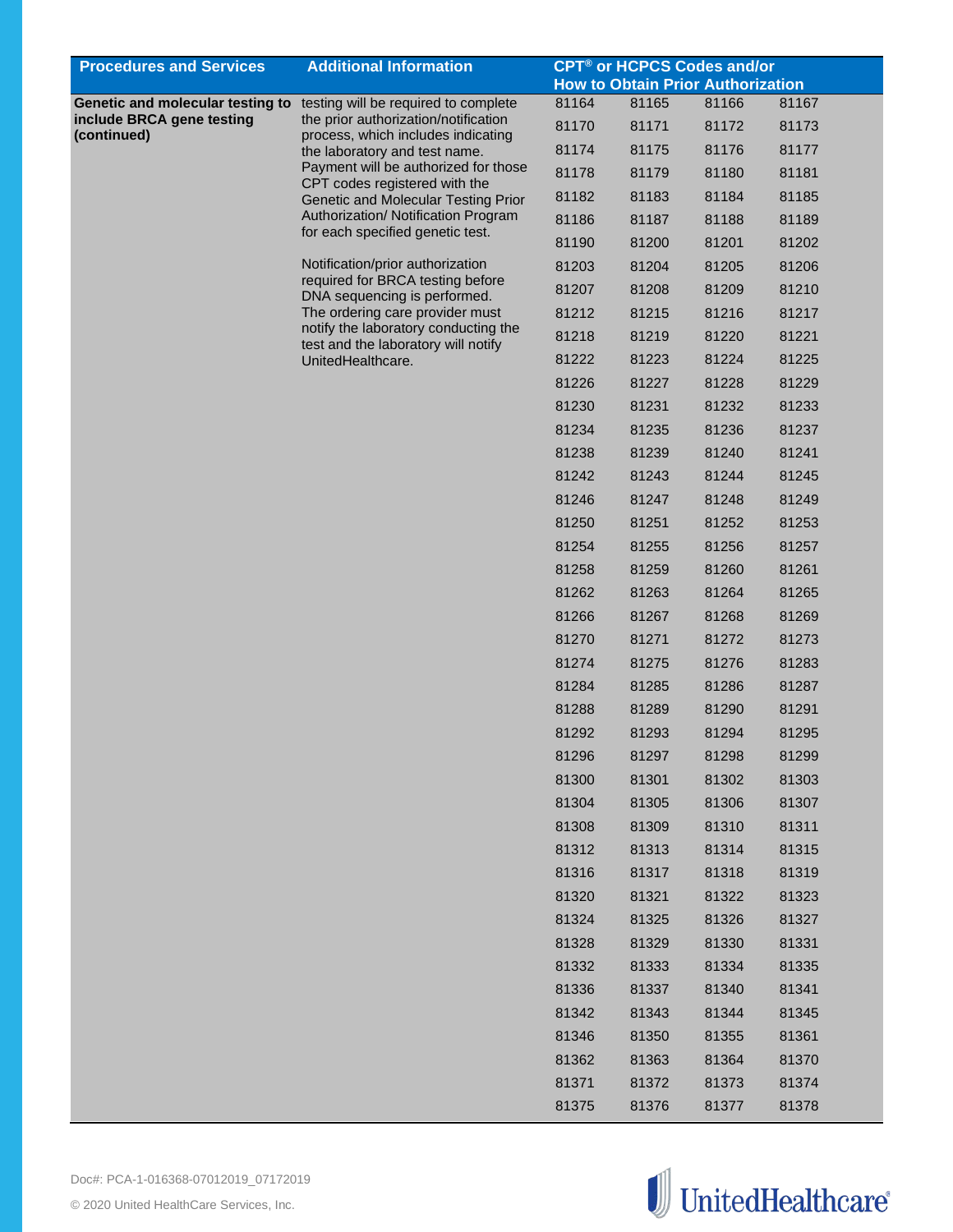| <b>Procedures and Services</b>                                       | <b>Additional Information</b>                                                                          |       |       | <b>CPT<sup>®</sup> or HCPCS Codes and/or</b> |       |
|----------------------------------------------------------------------|--------------------------------------------------------------------------------------------------------|-------|-------|----------------------------------------------|-------|
|                                                                      |                                                                                                        |       |       | <b>How to Obtain Prior Authorization</b>     |       |
| <b>Genetic and molecular testing</b><br>to include BRCA gene testing |                                                                                                        | 81379 | 81380 | 81381                                        | 81382 |
| (continued)                                                          |                                                                                                        | 81383 | 81400 | 81401                                        | 81402 |
|                                                                      |                                                                                                        | 81403 | 81404 | 81405                                        | 81406 |
|                                                                      |                                                                                                        | 81407 | 81408 | 81410                                        | 81411 |
|                                                                      |                                                                                                        | 81412 | 81413 | 81414                                        | 81415 |
|                                                                      |                                                                                                        | 81416 | 81417 | 81420                                        | 81430 |
|                                                                      |                                                                                                        | 81431 | 81432 | 81433                                        | 81434 |
|                                                                      |                                                                                                        | 81435 | 81436 | 81437                                        | 81438 |
|                                                                      |                                                                                                        | 81439 | 81440 | 81442                                        | 81445 |
|                                                                      |                                                                                                        | 81448 | 81460 | 81465                                        | 81470 |
|                                                                      |                                                                                                        | 81471 | 81479 | 81507                                        | 81518 |
|                                                                      |                                                                                                        | 81519 | 81520 | 81521                                        | 81522 |
|                                                                      |                                                                                                        | 81545 | 81595 | 81599                                        | 87480 |
|                                                                      |                                                                                                        | 87481 | 87482 | 87505                                        | 87506 |
|                                                                      |                                                                                                        | 87507 | 87510 | 87511                                        | 87512 |
|                                                                      |                                                                                                        | 87623 | 87652 | 87660                                        | 87661 |
|                                                                      |                                                                                                        | 87797 | 87798 | 87799                                        | 87800 |
|                                                                      |                                                                                                        | 87801 | 0001U | 0004M                                        | 0006M |
|                                                                      |                                                                                                        | 0007M | 0012U | 0013U                                        | 0014U |
|                                                                      |                                                                                                        | 0016U | 0017U | 0018U                                        | 0022U |
|                                                                      |                                                                                                        | 0023U | 0026U | 0027U                                        | 0030U |
|                                                                      |                                                                                                        | 0031U | 0032U | 0033U                                        | 0034U |
|                                                                      |                                                                                                        | 0040U | 0046U | 0049U                                        | 0055U |
|                                                                      |                                                                                                        | 0060U | 0068U | 0070U                                        | 0071U |
|                                                                      |                                                                                                        | 0072U | 0073U | 0074U                                        | 0075U |
|                                                                      |                                                                                                        | 0076U | 0084U | 0087U                                        | 0088U |
|                                                                      |                                                                                                        | 0097U | 0101U | 0102U                                        | 0103U |
|                                                                      |                                                                                                        | 0111U | 0129U | 0130U                                        | 0131U |
|                                                                      |                                                                                                        | 0132U | 0133U | 0134U                                        | 0135U |
|                                                                      |                                                                                                        | 0136U | 0137U | 0138U                                        | 0154U |
|                                                                      |                                                                                                        | 0155U | 0157U | 0158U                                        | 0159U |
|                                                                      |                                                                                                        | 0160U | 0161U | 0162U                                        | 0168U |
|                                                                      |                                                                                                        | 0169U | 0170U | 0171U                                        | 0172U |
|                                                                      |                                                                                                        | 0173U | 0175U | 0177U                                        | 0179U |
|                                                                      |                                                                                                        | 0180U | 0181U | 0182U                                        | 0183U |
|                                                                      |                                                                                                        | 0184U | 0185U | 0186U                                        | 0187U |
|                                                                      |                                                                                                        | 0188U | 0189U | 0190U                                        | 0191U |
|                                                                      |                                                                                                        | 0192U | 0193U | 0194U                                        | 0195U |
|                                                                      |                                                                                                        | 0196U | 0197U | 0198U                                        | 0199U |
|                                                                      |                                                                                                        | 0200U | 0201U | S3870                                        |       |
| Home health care -<br>Non-nutritional                                | Notification/prior authorization<br>required only in outpatient settings,<br>to include member's home. | T1000 | T1002 | T1003                                        |       |

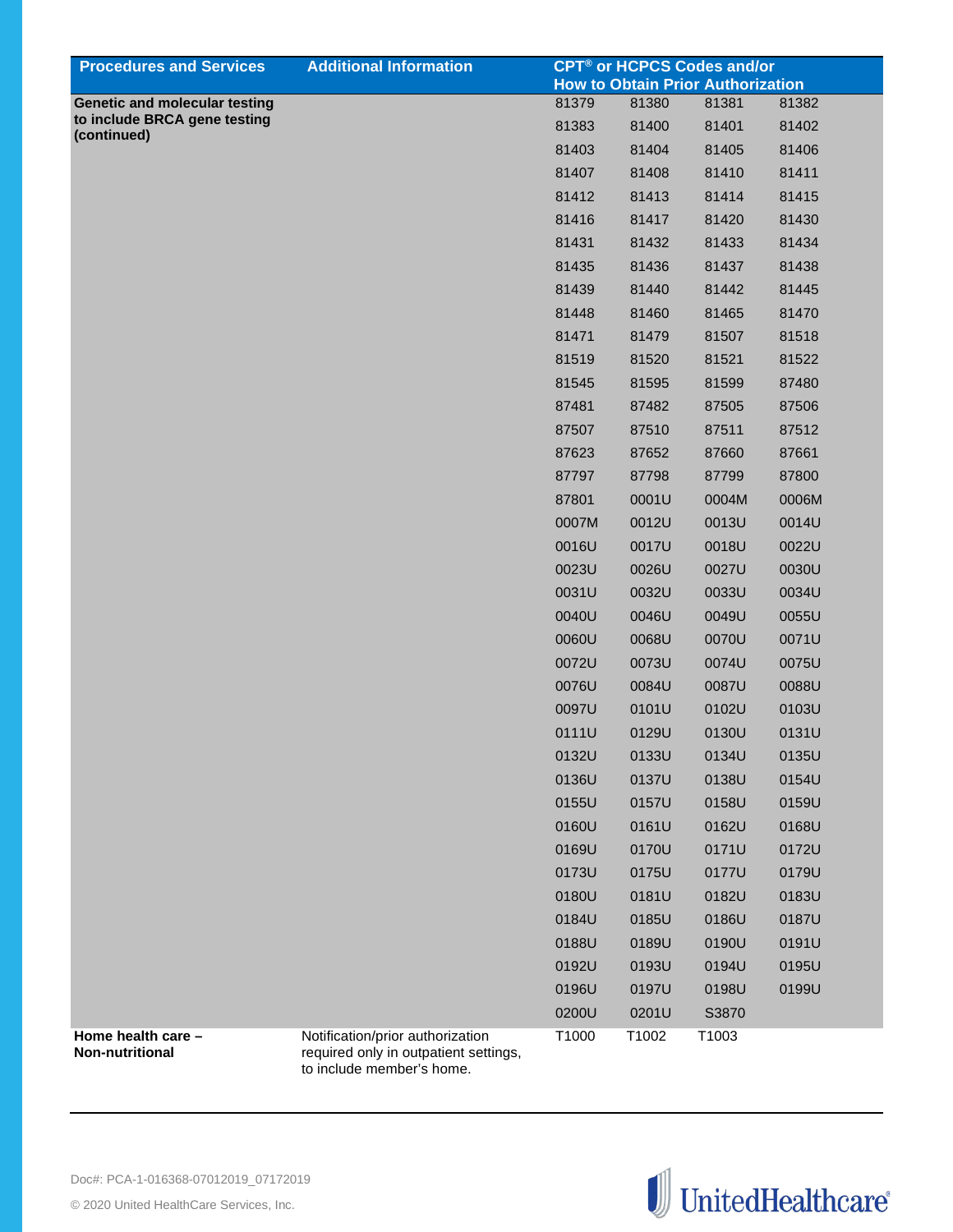| <b>Procedures and Services</b>                                | <b>Additional Information</b>                                              | CPT <sup>®</sup> or HCPCS Codes and/or                                                 |         |                                          |                                                                                            |
|---------------------------------------------------------------|----------------------------------------------------------------------------|----------------------------------------------------------------------------------------|---------|------------------------------------------|--------------------------------------------------------------------------------------------|
|                                                               |                                                                            |                                                                                        |         | <b>How to Obtain Prior Authorization</b> |                                                                                            |
| Hysterectomy - Inpatient only<br>Vaginal hysterectomies       | Prior authorization required for<br>inpatient vaginal hysterectomies.      | 58270                                                                                  | 58275   | 58293                                    | 58294                                                                                      |
|                                                               | Prior authorization not required for<br>outpatient vaginal hysterectomies. |                                                                                        |         |                                          |                                                                                            |
| Hysterectomy - Inpatient and                                  | Prior authorization required.                                              | 58150                                                                                  | 58152   | 58180                                    | 58541                                                                                      |
| outpatient procedures<br>Abdominal and                        |                                                                            | 58542                                                                                  | 58543   | 58544                                    | 58550                                                                                      |
| laparoscopic surgeries                                        |                                                                            | 58552                                                                                  | 58553   | 58554                                    | 58570                                                                                      |
|                                                               |                                                                            | 58571                                                                                  | 58572   | 58573                                    |                                                                                            |
| Infertility                                                   | Prior authorization required.                                              | 55870                                                                                  | 58321   | 58322                                    | 58323                                                                                      |
| Diagnostic and treatment<br>services related to the inability |                                                                            | 58345                                                                                  | 58752   | 58760                                    | 58970                                                                                      |
| to achieve pregnancy                                          |                                                                            | 58974                                                                                  | 58976   | 76948                                    | 89250                                                                                      |
|                                                               |                                                                            | 89251                                                                                  | 89253   | 89254                                    | 89255                                                                                      |
|                                                               |                                                                            | 89257                                                                                  | 89258   | 89259                                    | 89260                                                                                      |
|                                                               |                                                                            | 89261                                                                                  | 89264   | 89268                                    | 89272                                                                                      |
|                                                               |                                                                            | 89280                                                                                  | 89281   | 89290                                    | 89291                                                                                      |
|                                                               |                                                                            | 89335                                                                                  | 89337   | 89342                                    | 89343                                                                                      |
|                                                               |                                                                            | 89344                                                                                  | 89346   | 89352                                    | 89353                                                                                      |
|                                                               |                                                                            | 89354                                                                                  | 89356   | 0058T                                    | S4011                                                                                      |
|                                                               |                                                                            | S4013                                                                                  | S4014   | S4015                                    | S4016                                                                                      |
|                                                               |                                                                            | S4022                                                                                  | S4023   | S4025                                    |                                                                                            |
|                                                               |                                                                            |                                                                                        |         |                                          | S4026                                                                                      |
|                                                               |                                                                            | S4028                                                                                  | S4030   | S4031                                    | S4035                                                                                      |
|                                                               |                                                                            | S4037                                                                                  |         |                                          |                                                                                            |
|                                                               |                                                                            | The following codes only require prior<br>authorization if the DX code is also listed: |         |                                          |                                                                                            |
|                                                               |                                                                            | 52402                                                                                  | 54500   | 54505                                    | 55550                                                                                      |
|                                                               |                                                                            | 58140                                                                                  | 58145   | 58146                                    | 58545                                                                                      |
|                                                               |                                                                            | 58546                                                                                  | 58660   | 58662                                    | 58670                                                                                      |
|                                                               |                                                                            | 58672                                                                                  | 58673   | 58740                                    | 58770                                                                                      |
|                                                               |                                                                            | 89398                                                                                  |         |                                          |                                                                                            |
|                                                               |                                                                            |                                                                                        |         |                                          |                                                                                            |
|                                                               |                                                                            | DX codes:                                                                              |         |                                          |                                                                                            |
|                                                               |                                                                            | E23.0                                                                                  | N46.01  | N46.021                                  | N46.022                                                                                    |
|                                                               |                                                                            | N46.023                                                                                | N46.024 | N46.025                                  | N46.029                                                                                    |
|                                                               |                                                                            | N46.11                                                                                 | N46.121 | N46.122                                  | N46.123                                                                                    |
|                                                               |                                                                            | N46.124                                                                                | N46.125 | N46.129                                  | N46.8                                                                                      |
|                                                               |                                                                            | N46.9                                                                                  | N97.0   | N97.1                                    | N97.2                                                                                      |
| Injectable medications                                        |                                                                            | N97.8                                                                                  | N97.8   | N97.9                                    | N98.1                                                                                      |
| A drug capable of being                                       | Prior authorization required.                                              | Alpha1-Proteinase<br>J0256                                                             | J0257   |                                          |                                                                                            |
| injected intravenously through<br>an intravenous infusion,    | To submit a prior authorization request<br>and, for UHC Commercial Non PAR | Anemia                                                                                 |         |                                          |                                                                                            |
| subcutaneously or intra-muscularly                            | providers, to submit a Pre                                                 | J0896                                                                                  | J1439   | Q0138                                    |                                                                                            |
|                                                               | Determination request the provider<br>must Log into UHCProvider.com and    | J0517                                                                                  | J2182   | J2357                                    | Asthma - Nucala <sup>®</sup> /Xolair <sup>®</sup> /Cinqair <sup>®</sup> /Fasenra™<br>J2786 |
|                                                               | click on the Link button in the upper                                      | <b>Blood modifying agents</b>                                                          |         |                                          |                                                                                            |
|                                                               | right hand corner<br>Submit the request using the Specialty                | J0223                                                                                  | J1300   | J1303                                    |                                                                                            |
|                                                               | Pharmacy Transactions tile on the Link                                     |                                                                                        |         | <b>Central Nervous System Agents</b>     |                                                                                            |
|                                                               | Dashboard.                                                                 | J0222                                                                                  | J1428   | J1429                                    | J2326                                                                                      |
|                                                               | For questions about this online                                            | Enzyme deficiency - POS 19 and 22 only                                                 |         |                                          |                                                                                            |
|                                                               | authorization process, the provider may                                    | J0180                                                                                  | J0221   | J1322                                    | J1458                                                                                      |
|                                                               | call Optum:                                                                | J1743                                                                                  | J1931   | J2504                                    | J2840                                                                                      |

![](_page_10_Picture_2.jpeg)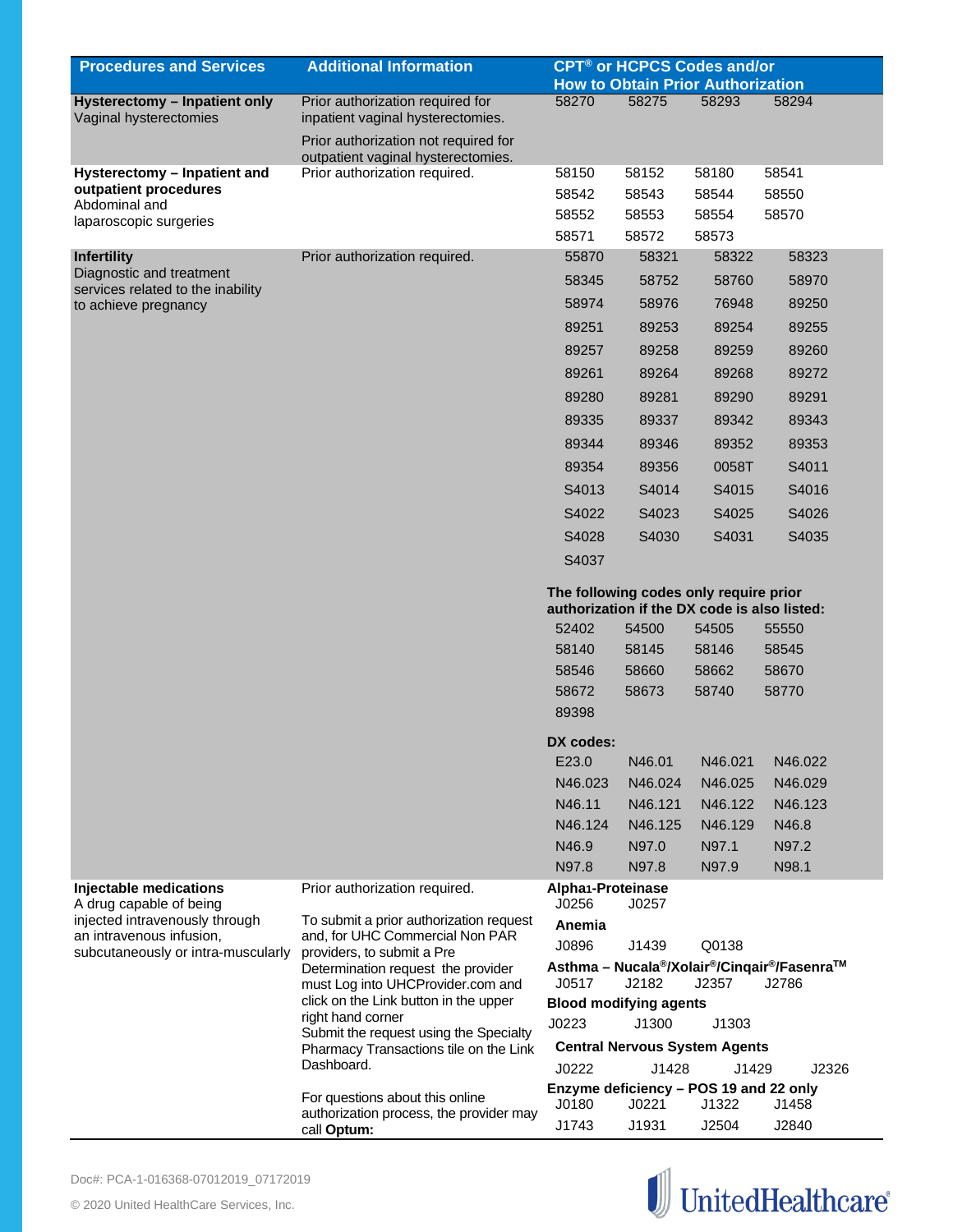| <b>Procedures and Services</b>        | <b>Additional Information</b>                                              | <b>CPT<sup>®</sup> or HCPCS Codes and/or</b><br><b>How to Obtain Prior Authorization</b> |       |       |       |       |
|---------------------------------------|----------------------------------------------------------------------------|------------------------------------------------------------------------------------------|-------|-------|-------|-------|
|                                       |                                                                            |                                                                                          |       |       |       |       |
| Injectable medications<br>(continued) | 888-397-8129                                                               | J3397                                                                                    |       |       |       |       |
|                                       | Hemophilia codes ONLY:                                                     | <b>Enzyme replacement therapy</b><br>J0567                                               | J1786 | J3060 |       |       |
|                                       | To submit a prior authorization request                                    | <b>Erythropoiesis Stimulating Agents<sup>6</sup></b>                                     |       |       |       |       |
|                                       | and, for UHC Commercial Non PAR                                            | J0885                                                                                    |       |       |       |       |
|                                       | providers, to submit a Pre<br>Determination request the provider           | Gaucher's disease - POS 19 and 22 only                                                   |       |       |       |       |
|                                       | must Log into UHCProvider.com and                                          | J3385                                                                                    |       |       |       |       |
|                                       | click on the Link button in the upper                                      | Gender dysphoria treatment with diagnosis code                                           |       |       |       |       |
|                                       | right hand corner<br>Submit the request using the Specialty                | F64.0, F64.1, F64.2, F64.8, F64.9 or Z87.890                                             |       |       |       |       |
|                                       | Pharmacy Transactions tile on the Link                                     | J1950                                                                                    | J3315 | J9155 | J9202 |       |
|                                       | Dashboard.                                                                 | J9217                                                                                    | J9225 | J9226 | J3316 |       |
|                                       |                                                                            | <b>Gene therapy</b>                                                                      |       |       |       |       |
|                                       | For questions about this online<br>authorization process, the provider may | J3398                                                                                    | J3399 |       |       |       |
|                                       | call Optum:                                                                | Hemophilia                                                                               |       |       |       |       |
|                                       | 888-397-8129                                                               | J7170                                                                                    | J7175 | J7177 | J7178 |       |
|                                       |                                                                            | J7179                                                                                    | J7180 | J7181 | J7182 |       |
|                                       |                                                                            | J7183                                                                                    | J7185 | J7186 | J7187 |       |
|                                       |                                                                            | J7188                                                                                    | J7189 | J7190 | J7191 |       |
|                                       |                                                                            | J7192                                                                                    | J7193 | J7194 | J7195 |       |
|                                       |                                                                            | J7198                                                                                    | J7200 | J7201 | J7202 |       |
|                                       |                                                                            | J7203                                                                                    | J7204 | J7205 | J7207 |       |
|                                       |                                                                            | J7208                                                                                    | J7209 | J7210 | J7211 |       |
|                                       |                                                                            | H.P. Acthar <sup>®</sup>                                                                 |       |       |       |       |
|                                       |                                                                            | J0800                                                                                    |       |       |       |       |
|                                       |                                                                            | Immune globulin                                                                          |       |       |       |       |
|                                       |                                                                            | 90283                                                                                    | 90284 | J1459 | J1555 |       |
|                                       |                                                                            | J1556                                                                                    | J1557 | J1558 | J1559 |       |
|                                       |                                                                            | J1561                                                                                    | J1566 | J1568 | J1569 |       |
|                                       |                                                                            | J1572                                                                                    | J1575 | J1599 |       |       |
|                                       |                                                                            | Immuno modulator                                                                         |       |       |       |       |
|                                       |                                                                            | J0638                                                                                    | J0490 | J9210 |       |       |
|                                       |                                                                            | <b>Inflammatory - All POS</b>                                                            |       |       |       |       |
|                                       |                                                                            | J0129                                                                                    | J0717 |       | J1602 | J1745 |
|                                       |                                                                            | J3262                                                                                    | J3358 |       | J3380 | Q5103 |
|                                       |                                                                            | Q5104                                                                                    | Q5121 |       |       |       |
|                                       |                                                                            | <b>Miscellaneous</b>                                                                     |       |       |       |       |
|                                       |                                                                            | J0584                                                                                    | J1301 | J1746 |       | J3111 |
|                                       |                                                                            | J3245                                                                                    |       |       |       |       |
|                                       |                                                                            | <b>Multiple sclerosis</b>                                                                |       |       |       |       |
|                                       |                                                                            | J0202                                                                                    | J2350 |       |       |       |
|                                       |                                                                            | <b>Opioid addiction</b><br>J0570                                                         | Q9991 | Q9992 |       |       |
|                                       |                                                                            | Parsabiv™                                                                                |       |       |       |       |
|                                       |                                                                            | J0606                                                                                    |       |       |       |       |
|                                       |                                                                            | Rituximab                                                                                |       |       |       |       |
|                                       |                                                                            | J9311                                                                                    | J9312 | Q5115 | Q5119 |       |
|                                       |                                                                            | <b>Sickle Cell disease</b>                                                               |       |       |       |       |
|                                       |                                                                            | J0791                                                                                    |       |       |       |       |
|                                       |                                                                            |                                                                                          |       |       |       |       |
|                                       |                                                                            | Sodium hyaluronate<br>J7320                                                              | J7321 | J7322 | J7324 |       |
|                                       |                                                                            | J7325                                                                                    | J7326 | J7327 | J7329 |       |
|                                       |                                                                            |                                                                                          |       |       |       |       |

![](_page_11_Picture_2.jpeg)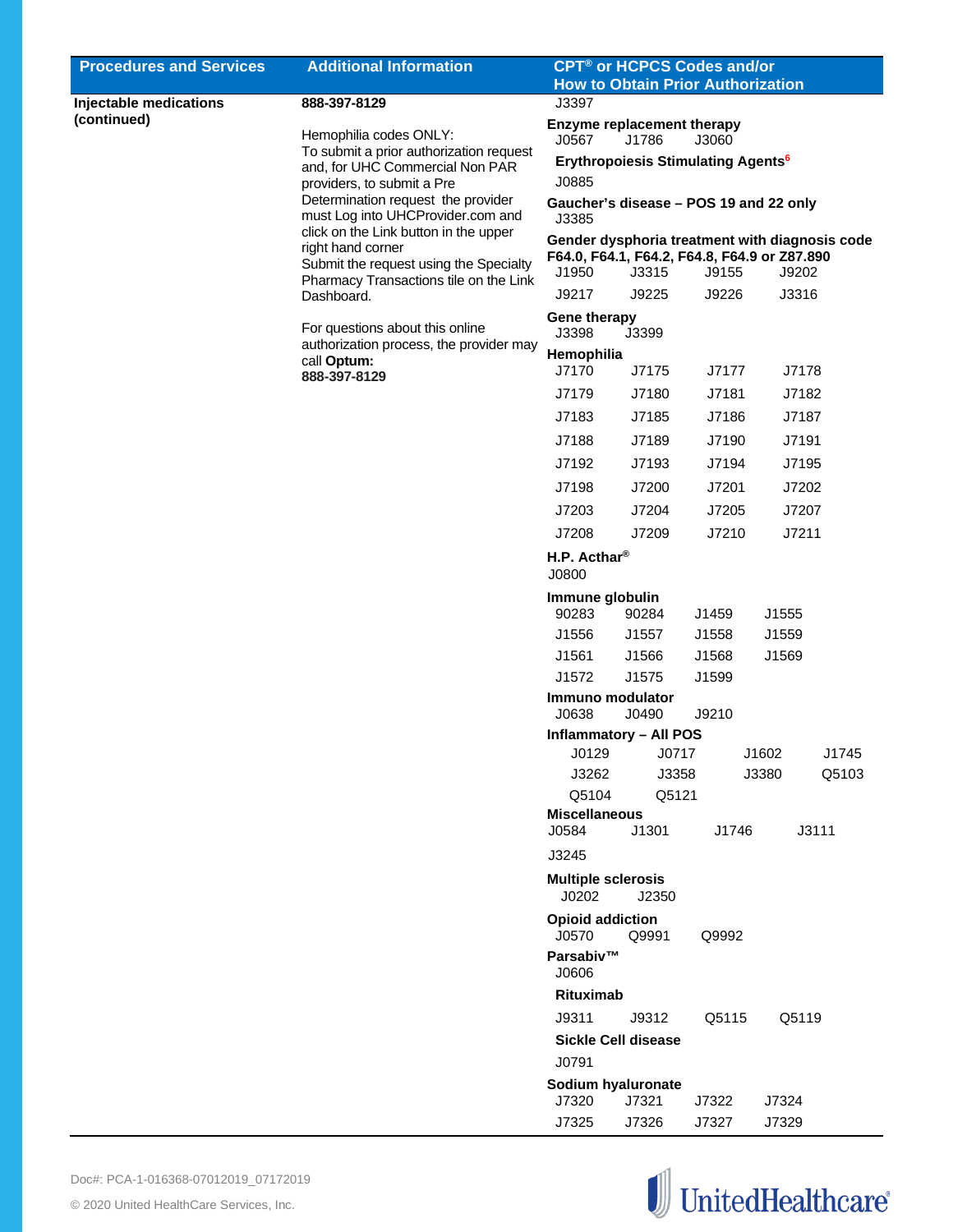| <b>Procedures and Services</b>              | <b>Additional Information</b>                                                                                                                                                                                                                                                                                                                        | <b>CPT<sup>®</sup> or HCPCS Codes and/or</b><br><b>How to Obtain Prior Authorization</b>                                                                                                                                                                                                                                                                                                                                                                                                                                                                                                                                                                                                                                                                                                                                                                                                                                                                                                                                         |
|---------------------------------------------|------------------------------------------------------------------------------------------------------------------------------------------------------------------------------------------------------------------------------------------------------------------------------------------------------------------------------------------------------|----------------------------------------------------------------------------------------------------------------------------------------------------------------------------------------------------------------------------------------------------------------------------------------------------------------------------------------------------------------------------------------------------------------------------------------------------------------------------------------------------------------------------------------------------------------------------------------------------------------------------------------------------------------------------------------------------------------------------------------------------------------------------------------------------------------------------------------------------------------------------------------------------------------------------------------------------------------------------------------------------------------------------------|
| Injectable medications                      |                                                                                                                                                                                                                                                                                                                                                      | J7331<br>J7333<br>J7332                                                                                                                                                                                                                                                                                                                                                                                                                                                                                                                                                                                                                                                                                                                                                                                                                                                                                                                                                                                                          |
| (continued)                                 |                                                                                                                                                                                                                                                                                                                                                      | Therapeutic Radiopharmaceuticals <sup>4</sup>                                                                                                                                                                                                                                                                                                                                                                                                                                                                                                                                                                                                                                                                                                                                                                                                                                                                                                                                                                                    |
|                                             |                                                                                                                                                                                                                                                                                                                                                      | A9513<br>A9590<br>A9606<br>A9699                                                                                                                                                                                                                                                                                                                                                                                                                                                                                                                                                                                                                                                                                                                                                                                                                                                                                                                                                                                                 |
|                                             |                                                                                                                                                                                                                                                                                                                                                      | <b>Unclassified</b><br>J3590 <sup>2</sup><br>C93993<br>J34901                                                                                                                                                                                                                                                                                                                                                                                                                                                                                                                                                                                                                                                                                                                                                                                                                                                                                                                                                                    |
|                                             |                                                                                                                                                                                                                                                                                                                                                      | White blood cell colony stimulating factors <sup>5</sup>                                                                                                                                                                                                                                                                                                                                                                                                                                                                                                                                                                                                                                                                                                                                                                                                                                                                                                                                                                         |
|                                             |                                                                                                                                                                                                                                                                                                                                                      | J2505<br>Q5101<br>J1442<br>J1447                                                                                                                                                                                                                                                                                                                                                                                                                                                                                                                                                                                                                                                                                                                                                                                                                                                                                                                                                                                                 |
|                                             |                                                                                                                                                                                                                                                                                                                                                      | Q5111<br>Q5120<br>Q5108<br>Q5110                                                                                                                                                                                                                                                                                                                                                                                                                                                                                                                                                                                                                                                                                                                                                                                                                                                                                                                                                                                                 |
|                                             |                                                                                                                                                                                                                                                                                                                                                      | Please check our Review at Launch for New to<br>Market Medications policy for the most up-to-date<br>information on drugs newly approved by the Food &<br>Drug Administration (FDA) and included on our<br>Review at Launch Medication List. Pre-determination<br>is highly recommended for the drugs on the list. The<br>Review at Launch for New to Market Medications<br>policy is available at UHCprovider.com > Menu ><br>Policies and Protocols > Commercial Policies ><br>Medical & Drug Policies and Determination<br>Guidelines for UnitedHealthcare Commercial Plans.                                                                                                                                                                                                                                                                                                                                                                                                                                                  |
|                                             |                                                                                                                                                                                                                                                                                                                                                      | <sup>1</sup> For unclassified code J3490, prior authorization is<br>only required for Cutaquig <sup>®</sup> , Revcovi™, and<br>Spravato™<br>. <sup>2</sup> For unclassified code J3590, prior authorization is<br>only required for Cutaquig®, Revcovi™, and<br>Spravato™<br><sup>3</sup> For unclassified code C9399, prior authorization is<br>only required for Cutaquig®, Revcovi™, and<br>Spravato™<br><sup>4</sup> For prior authorization, please submit requests<br>online by using the Prior Authorization and<br>Notification tool on Link. Go to UHCprovider.com<br>and click on the Link button in the top right corner.<br>Then, select the Specialty Pharmacy Transactions<br>tilel on your Link dashboard. Or, call 888-397-8129.<br><sup>5</sup> For codes J1442, J1447, J2505, Q5101, Q5108,<br>Q5110, Q5111 and Q5120 prior authorization is<br>required for both oncology and non-oncology DX.<br>For oncology DX please see Cancer supportive care<br>section above.<br>For non-oncology DX submit online at |
|                                             |                                                                                                                                                                                                                                                                                                                                                      | <b>UHCProvider.com</b> > Link > Specialty Pharmacy<br>Transactions tile on your link dashboard or call 888-<br>397-8129<br><sup>6</sup> For code J0885 prior authorization is required for<br>both oncology and non-oncology DX.<br>Prior authorization is not required for ESRD<br>diagnosis                                                                                                                                                                                                                                                                                                                                                                                                                                                                                                                                                                                                                                                                                                                                    |
| Inpatient admissions-post acute<br>services | Prior authorization and notification of<br>admission date required for these<br>facilities providing post-acute inpatient<br>services:<br>Acute care hospitals<br>$\bullet$<br>Acute inpatient rehabilitation<br>$\bullet$<br>Critical access hospitals<br>$\bullet$<br>Long-term acute care<br>$\bullet$<br>hospitals<br>Skilled nursing facilities |                                                                                                                                                                                                                                                                                                                                                                                                                                                                                                                                                                                                                                                                                                                                                                                                                                                                                                                                                                                                                                  |

![](_page_12_Picture_2.jpeg)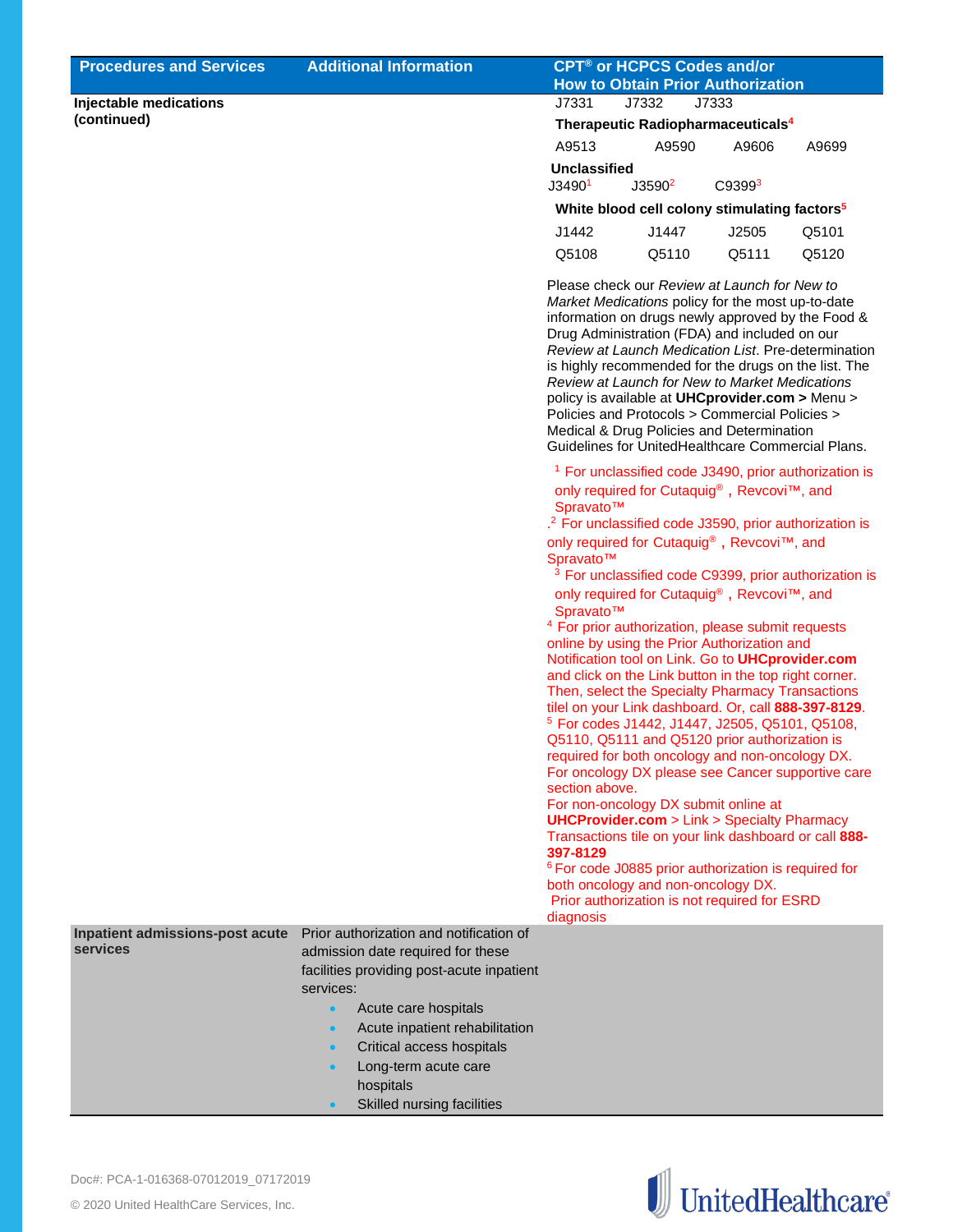| <b>Procedures and Services</b>                                                                              | <b>Additional Information</b>                                                                                                                                                                                                                                                                                                                                                                                                                                                                                                                                                                                                                                                                                                                                                                                                                                                                                                                                                                                                                                     |                |                | <b>CPT<sup>®</sup> or HCPCS Codes and/or</b>      |       |
|-------------------------------------------------------------------------------------------------------------|-------------------------------------------------------------------------------------------------------------------------------------------------------------------------------------------------------------------------------------------------------------------------------------------------------------------------------------------------------------------------------------------------------------------------------------------------------------------------------------------------------------------------------------------------------------------------------------------------------------------------------------------------------------------------------------------------------------------------------------------------------------------------------------------------------------------------------------------------------------------------------------------------------------------------------------------------------------------------------------------------------------------------------------------------------------------|----------------|----------------|---------------------------------------------------|-------|
| <b>Intensity modulated</b>                                                                                  |                                                                                                                                                                                                                                                                                                                                                                                                                                                                                                                                                                                                                                                                                                                                                                                                                                                                                                                                                                                                                                                                   | 77385          | 77386          | <b>How to Obtain Prior Authorization</b><br>G6015 | G6016 |
| radiation therapy (IMRT)                                                                                    | Prior authorization required.                                                                                                                                                                                                                                                                                                                                                                                                                                                                                                                                                                                                                                                                                                                                                                                                                                                                                                                                                                                                                                     |                |                |                                                   |       |
| <b>MR-guided focused ultrasound</b>                                                                         | Prior authorization required.                                                                                                                                                                                                                                                                                                                                                                                                                                                                                                                                                                                                                                                                                                                                                                                                                                                                                                                                                                                                                                     | 0071T          | 0072T          |                                                   |       |
| (MRgFUS) to treat uterine fibroid<br>MR-guided focused ultrasound<br>procedures and treatments              | MR-guided focused ultrasound is a<br>covered service for certain benefit<br>plans, subject to the terms and<br>conditions of those benefit plans,<br>which generally are as follows:<br>• A physician and/or facility must<br>confirm coverage of the service<br>for the member.<br>A hospital and/or facility must be<br>$\bullet$<br>contracted with UnitedHealthcare.<br>Members have no out-of-network<br>benefits for MRgFUS.<br>A member must consent in writing<br>$\bullet$<br>to the procedure acknowledging<br>that UnitedHealthcare doesn't<br>believe sufficient clinical evidence<br>has been published in peer-<br>reviewed medical literature to<br>conclude the service is safe and/or<br>effective.<br>A member must agree in writing to<br>not hold UnitedHealthcare<br>responsible if they're not satisfied<br>with the results.<br>A physician and facility must have<br>demonstrated experience and<br>expertise in MRgFUS as<br>determined by UnitedHealthcare.<br>A physician and facility must follow<br>FDA-labeled indications for use. |                |                |                                                   |       |
| Non-emergency air transport<br>Non-urgent ambulance<br>transportation by air between<br>specified locations | Prior authorization required.                                                                                                                                                                                                                                                                                                                                                                                                                                                                                                                                                                                                                                                                                                                                                                                                                                                                                                                                                                                                                                     | A0430<br>S9960 | A0431<br>S9961 | A0435                                             | A0436 |
| <b>Orthognathic surgery</b>                                                                                 | Prior authorization required.                                                                                                                                                                                                                                                                                                                                                                                                                                                                                                                                                                                                                                                                                                                                                                                                                                                                                                                                                                                                                                     | 21121          | 21123          | 21125                                             | 21127 |
| <b>Treatment of maxillofacial</b>                                                                           |                                                                                                                                                                                                                                                                                                                                                                                                                                                                                                                                                                                                                                                                                                                                                                                                                                                                                                                                                                                                                                                                   | 21141          | 21142          | 21143                                             | 21145 |
| functional impairment                                                                                       |                                                                                                                                                                                                                                                                                                                                                                                                                                                                                                                                                                                                                                                                                                                                                                                                                                                                                                                                                                                                                                                                   | 21146          | 21147          | 21150                                             | 21151 |
|                                                                                                             |                                                                                                                                                                                                                                                                                                                                                                                                                                                                                                                                                                                                                                                                                                                                                                                                                                                                                                                                                                                                                                                                   | 21154          | 21155          | 21159                                             | 21160 |
|                                                                                                             |                                                                                                                                                                                                                                                                                                                                                                                                                                                                                                                                                                                                                                                                                                                                                                                                                                                                                                                                                                                                                                                                   | 21188          | 21193          | 21194                                             | 21195 |
|                                                                                                             |                                                                                                                                                                                                                                                                                                                                                                                                                                                                                                                                                                                                                                                                                                                                                                                                                                                                                                                                                                                                                                                                   | 21196          | 21198          | 21199                                             | 21206 |
|                                                                                                             |                                                                                                                                                                                                                                                                                                                                                                                                                                                                                                                                                                                                                                                                                                                                                                                                                                                                                                                                                                                                                                                                   | 21208          | 21209          | 21210                                             | 21215 |
|                                                                                                             |                                                                                                                                                                                                                                                                                                                                                                                                                                                                                                                                                                                                                                                                                                                                                                                                                                                                                                                                                                                                                                                                   | 21240          | 21242          | 21244                                             | 21245 |
|                                                                                                             |                                                                                                                                                                                                                                                                                                                                                                                                                                                                                                                                                                                                                                                                                                                                                                                                                                                                                                                                                                                                                                                                   | 21246          | 21247          | 21248                                             | 21249 |
|                                                                                                             |                                                                                                                                                                                                                                                                                                                                                                                                                                                                                                                                                                                                                                                                                                                                                                                                                                                                                                                                                                                                                                                                   | 21255          | 21296          | 21299                                             |       |
| <b>Orthotics</b>                                                                                            | Prior authorization required for                                                                                                                                                                                                                                                                                                                                                                                                                                                                                                                                                                                                                                                                                                                                                                                                                                                                                                                                                                                                                                  | L0220          | L0480          | L0482                                             | L0484 |
|                                                                                                             | orthotics codes listed with a retail                                                                                                                                                                                                                                                                                                                                                                                                                                                                                                                                                                                                                                                                                                                                                                                                                                                                                                                                                                                                                              | L0486          | L0636          | L0638                                             | L1640 |
|                                                                                                             | purchase or cumulative rental cost<br>of more than \$1,000.                                                                                                                                                                                                                                                                                                                                                                                                                                                                                                                                                                                                                                                                                                                                                                                                                                                                                                                                                                                                       | L1680          | L1685          | L1700                                             | L1710 |
|                                                                                                             |                                                                                                                                                                                                                                                                                                                                                                                                                                                                                                                                                                                                                                                                                                                                                                                                                                                                                                                                                                                                                                                                   | L1720          | L1755          | L1844                                             | L1846 |
|                                                                                                             |                                                                                                                                                                                                                                                                                                                                                                                                                                                                                                                                                                                                                                                                                                                                                                                                                                                                                                                                                                                                                                                                   | L2005          | L2020          | L2034                                             | L2036 |
|                                                                                                             |                                                                                                                                                                                                                                                                                                                                                                                                                                                                                                                                                                                                                                                                                                                                                                                                                                                                                                                                                                                                                                                                   | L2037          | L2038          | L2330                                             | L3251 |
|                                                                                                             |                                                                                                                                                                                                                                                                                                                                                                                                                                                                                                                                                                                                                                                                                                                                                                                                                                                                                                                                                                                                                                                                   | L3253          | L3485          | L3766                                             | L3900 |
|                                                                                                             |                                                                                                                                                                                                                                                                                                                                                                                                                                                                                                                                                                                                                                                                                                                                                                                                                                                                                                                                                                                                                                                                   | L3901          | L3904          | L3961                                             | L3971 |
|                                                                                                             |                                                                                                                                                                                                                                                                                                                                                                                                                                                                                                                                                                                                                                                                                                                                                                                                                                                                                                                                                                                                                                                                   |                |                |                                                   |       |
|                                                                                                             |                                                                                                                                                                                                                                                                                                                                                                                                                                                                                                                                                                                                                                                                                                                                                                                                                                                                                                                                                                                                                                                                   | L3975          | L3976          | L3977                                             |       |

![](_page_13_Picture_2.jpeg)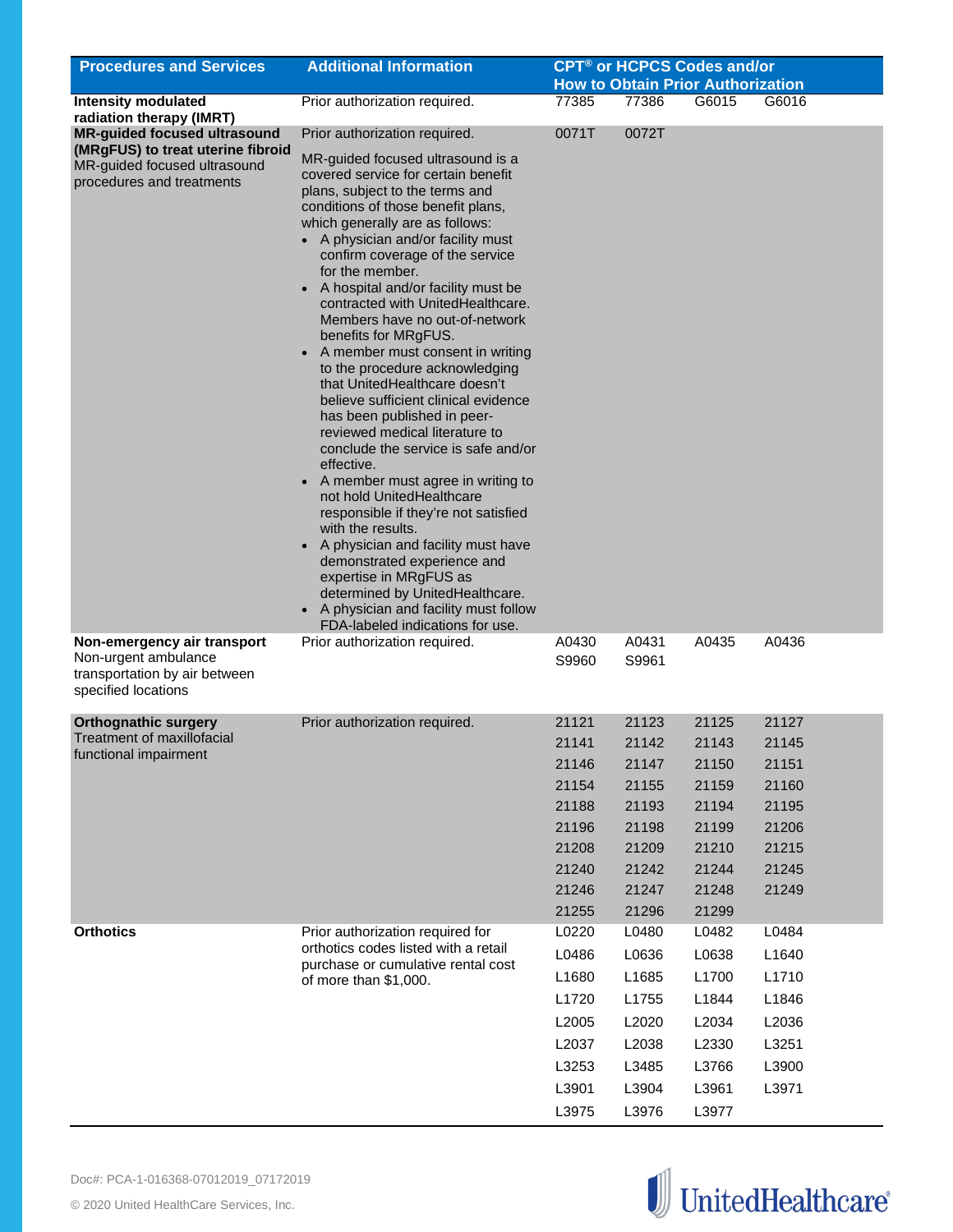| <b>Procedures and Services</b>                                                                                                                                                                                                                                                                                                                                                                                        | <b>Additional Information</b>                                                                                                                                                                                                                                                                                                                                                                                                                                                                                                                        | <b>CPT<sup>®</sup> or HCPCS Codes and/or</b><br><b>How to Obtain Prior Authorization</b>                                                                                                                                                                                                                                          |                                                                                                                                                                     |                                                                                                                                                                     |                                                                                                                                                                     |
|-----------------------------------------------------------------------------------------------------------------------------------------------------------------------------------------------------------------------------------------------------------------------------------------------------------------------------------------------------------------------------------------------------------------------|------------------------------------------------------------------------------------------------------------------------------------------------------------------------------------------------------------------------------------------------------------------------------------------------------------------------------------------------------------------------------------------------------------------------------------------------------------------------------------------------------------------------------------------------------|-----------------------------------------------------------------------------------------------------------------------------------------------------------------------------------------------------------------------------------------------------------------------------------------------------------------------------------|---------------------------------------------------------------------------------------------------------------------------------------------------------------------|---------------------------------------------------------------------------------------------------------------------------------------------------------------------|---------------------------------------------------------------------------------------------------------------------------------------------------------------------|
| <b>Out-of-network services</b>                                                                                                                                                                                                                                                                                                                                                                                        | Prior authorization required.                                                                                                                                                                                                                                                                                                                                                                                                                                                                                                                        |                                                                                                                                                                                                                                                                                                                                   |                                                                                                                                                                     |                                                                                                                                                                     |                                                                                                                                                                     |
| A referral from a network physician<br>or health care provider<br>to a hospital, physician or other<br>health care provider who isn't<br>contracted with UnitedHealthcare<br>of the River Valley                                                                                                                                                                                                                      | Please note that your agreement with<br>UnitedHealthcare of the River Valley<br>may include restrictions on directing<br>members outside of the health plan<br>service area.                                                                                                                                                                                                                                                                                                                                                                         |                                                                                                                                                                                                                                                                                                                                   |                                                                                                                                                                     |                                                                                                                                                                     |                                                                                                                                                                     |
|                                                                                                                                                                                                                                                                                                                                                                                                                       | Members who use non-network<br>physicians, health care professionals<br>or facilities may have increased out-of-<br>pocket expenses or no coverage.                                                                                                                                                                                                                                                                                                                                                                                                  |                                                                                                                                                                                                                                                                                                                                   |                                                                                                                                                                     |                                                                                                                                                                     |                                                                                                                                                                     |
| <b>Physical Therapy/Occupational</b><br>Therapy (PT/OT)                                                                                                                                                                                                                                                                                                                                                               | Physical therapy and/or occupational<br>therapy visits performed by care<br>providers contracted by Optum<br>Physical Health require prior<br>authorization, which includes the<br>plan member's initial evaluation.<br>After the initial visit, care providers<br>must complete and submit a Patient<br>Summary Form (PSF) through the<br>OptumHealth Physical Health<br>website at<br>myoptumhealthphysicalhealth.com.                                                                                                                             | For specific information on prior authorization<br>requirements based upon Provider Specialty or for<br>network status inquiries, please access the Optum<br>Provider Portal:<br>myoptumhealthphysicalhealth.com > Tools and<br>Resources and use the UHC Quick Group Check. Or<br>call OptumHealth Physical Health 888-329-5182. |                                                                                                                                                                     |                                                                                                                                                                     |                                                                                                                                                                     |
|                                                                                                                                                                                                                                                                                                                                                                                                                       | PSFs should be sent within three days<br>of initiating a plan member's<br>treatment, and must be received<br>within 10 days from the initial date<br>of service listed on the form.                                                                                                                                                                                                                                                                                                                                                                  |                                                                                                                                                                                                                                                                                                                                   |                                                                                                                                                                     |                                                                                                                                                                     |                                                                                                                                                                     |
| <b>Potentially unproven services</b>                                                                                                                                                                                                                                                                                                                                                                                  | Prior authorization required                                                                                                                                                                                                                                                                                                                                                                                                                                                                                                                         | 26340                                                                                                                                                                                                                                                                                                                             | 33361                                                                                                                                                               | 33362                                                                                                                                                               | 33363                                                                                                                                                               |
| (including experimental/<br>investigational and/or                                                                                                                                                                                                                                                                                                                                                                    |                                                                                                                                                                                                                                                                                                                                                                                                                                                                                                                                                      | 33364                                                                                                                                                                                                                                                                                                                             | 33365                                                                                                                                                               | 33366                                                                                                                                                               | 33369                                                                                                                                                               |
| linked services)<br>Services, including medications,<br>determined to be ineffective in<br>treating a medical condition and/or<br>to have no beneficial effect on<br>health outcomes. Determination<br>made when there's insufficient<br>clinical evidence from well-<br>conducted randomized controlled<br>trials or cohort studies in the<br>prevailing published, peer-reviewed<br>medical literature<br>Pregnancy | Voluntary notification for case and                                                                                                                                                                                                                                                                                                                                                                                                                                                                                                                  | 33477                                                                                                                                                                                                                                                                                                                             | 36514                                                                                                                                                               | 64722                                                                                                                                                               | A9274<br>Upon confirmation of pregnancy, please notify                                                                                                              |
|                                                                                                                                                                                                                                                                                                                                                                                                                       | disease management enrollment:                                                                                                                                                                                                                                                                                                                                                                                                                                                                                                                       | us for ICD-10-CM codes:                                                                                                                                                                                                                                                                                                           |                                                                                                                                                                     |                                                                                                                                                                     |                                                                                                                                                                     |
|                                                                                                                                                                                                                                                                                                                                                                                                                       | Please provide us with voluntary<br>notification of a pregnancy diagnosis.<br>Notification allows UnitedHealthcare<br>of the River Valley to enroll a pregnant<br>member in the Healthy Pregnancy<br>Program, our case and disease<br>management program, before their<br>baby's arrival. As part of these<br>programs members will have access<br>to the Healthy Pregnancy app and<br>other available resources. Voluntary<br>notification doesn't indicate or<br>imply coverage, which is<br>determined according to the<br>member's benefit plan. | O09.00<br>O09.10<br>O09.211<br>O09.291<br>O09.30<br>O09.40<br>O09.511<br>O09.521<br>O09.611<br>O09.621<br>O09.70<br>O09.891<br>O09.90<br>O12.00<br>O12.10<br>O12.20                                                                                                                                                               | O09.01<br>O09.11<br>O09.212<br>O09.292<br>O09.31<br>O09.41<br>O09.512<br>O09.522<br>O09.612<br>O09.622<br>O09.71<br>O09.892<br>O09.91<br>O12.01<br>012.11<br>012.21 | O09.02<br>O09.12<br>O09.213<br>O09.293<br>O09.32<br>O09.42<br>O09.513<br>O09.523<br>O09.613<br>O09.623<br>O09.72<br>O09.893<br>O09.92<br>O12.02<br>012.12<br>012.22 | O09.03<br>O09.13<br>O09.219<br>O09.299<br>O09.33<br>O09.43<br>O09.519<br>O09.529<br>O09.619<br>O09.629<br>O09.73<br>O09.899<br>O09.93<br>O12.03<br>O12.13<br>O12.23 |

![](_page_14_Picture_2.jpeg)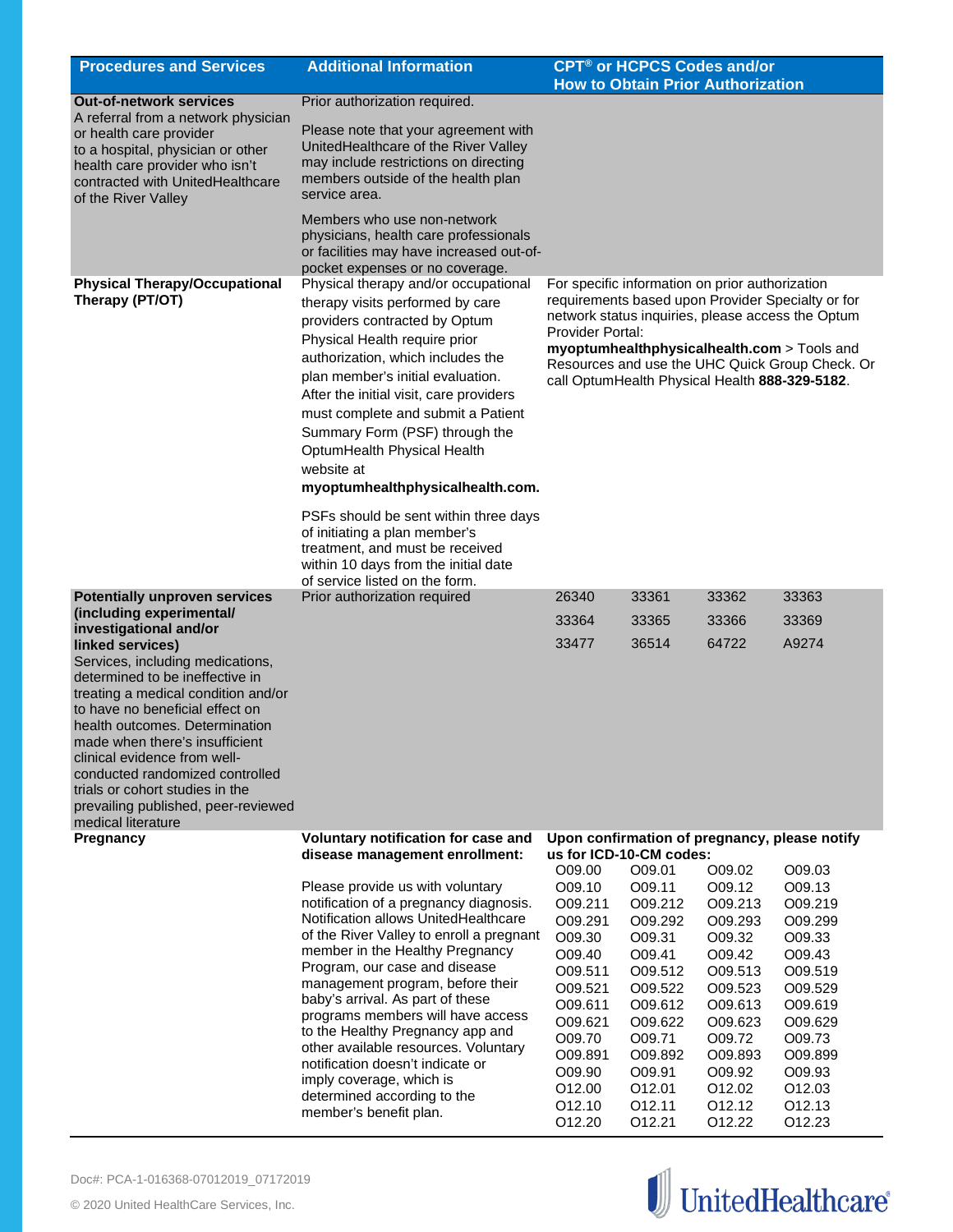| <b>Procedures and Services</b> | <b>Additional Information</b>                                                                                                                 |                     | CPT <sup>®</sup> or HCPCS Codes and/or   |                    |                    |
|--------------------------------|-----------------------------------------------------------------------------------------------------------------------------------------------|---------------------|------------------------------------------|--------------------|--------------------|
|                                |                                                                                                                                               |                     | <b>How to Obtain Prior Authorization</b> |                    |                    |
| <b>Pregnancy (continued)</b>   | Please notify us only once per                                                                                                                | O21.0               | O <sub>21.1</sub>                        | O21.8              | O21.9              |
|                                | pregnancy. We're not requesting                                                                                                               | O24.011             | O24.012                                  | O24.013            | O24.111            |
|                                | notification for ancillary services such                                                                                                      | O <sub>24.112</sub> | O24.113                                  | O24.311            | O24.312            |
|                                | as ultrasound and lab work.                                                                                                                   | O24.313             | O24.811                                  | O24.812            | O24.813            |
|                                |                                                                                                                                               | O24.911             | O24.912                                  | O24.913            | O26.00             |
|                                | After notification, please contact<br>us if the member is no longer                                                                           | O26.01              | O26.02                                   | O <sub>26.03</sub> | O26.831            |
|                                | appropriate for the Healthy                                                                                                                   | O26.832             | O26.833                                  | O26.839            | O30.001            |
|                                | Pregnancy Program - for example,                                                                                                              | O30.002<br>O30.013  | O30.003<br>O30.031                       | O30.011<br>O30.032 | O30.012<br>O30.033 |
|                                | if a pregnancy is terminated.                                                                                                                 | O30.041             | O30.042                                  | O30.043            | O30.091            |
|                                |                                                                                                                                               | O30.092             | O30.093                                  | O30.101            | O30.102            |
|                                |                                                                                                                                               | O30.103             | O30.111                                  | O30.112            | O30.113            |
|                                |                                                                                                                                               | O30.121             | O30.122                                  | O30.123            | O30.191            |
|                                |                                                                                                                                               | O30.192             | O30.193                                  | O30.201            | O30.202            |
|                                |                                                                                                                                               | O30.203             | O30.211                                  | O30.212            | O30.213            |
|                                |                                                                                                                                               | O30.221             | O30.222                                  | O30.223            | O30.291            |
|                                |                                                                                                                                               | O30.292             | O30.293                                  | O30.91             | O30.92             |
|                                |                                                                                                                                               | O30.93<br>O47.1     | O47.00<br>O47.9                          | O47.02             | O47.03<br>O60.02   |
|                                |                                                                                                                                               | O60.03              | O99.011                                  | O60.00<br>O99.012  | O99.013            |
|                                |                                                                                                                                               | O99.280             | O99.89                                   | Z32.01             | Z33.1              |
|                                |                                                                                                                                               | Z34.00              | Z34.01                                   | Z34.02             | Z34.03             |
|                                |                                                                                                                                               | Z34.80              | Z34.81                                   | Z34.82             | Z34.83             |
|                                |                                                                                                                                               | Z34.90              | Z34.91                                   | Z34.92             | Z34.93             |
|                                |                                                                                                                                               | Z36                 |                                          |                    |                    |
| <b>Prosthetics</b>             | Prior authorization required only for<br>prosthetic codes listed with a retail<br>purchase or cumulative rental cost<br>of more than \$1,000. | L5010               | L5020                                    | L5050              | L5060              |
|                                |                                                                                                                                               | L5100               | L5105                                    | L5150              | L5160              |
|                                |                                                                                                                                               | L5200               | L5210                                    | L5230              | L5250              |
|                                |                                                                                                                                               | L5270               | L5280                                    | L5301              | L5321              |
|                                |                                                                                                                                               | L5331               | L5400                                    | L5420              | L5530              |
|                                |                                                                                                                                               | L5535               | L5540                                    | L5585              | L5590              |
|                                |                                                                                                                                               | L5616               | L5639                                    | L5643              | L5649              |
|                                |                                                                                                                                               | L5651               | L5681                                    | L5683              | L5703              |
|                                |                                                                                                                                               | L5707               | L5724                                    | L5726              | L5728              |
|                                |                                                                                                                                               | L5780               | L5795                                    | L5814              | L5818              |
|                                |                                                                                                                                               | L5822               | L5824                                    | L5826              | L5828              |
|                                |                                                                                                                                               | L5830               | L5840                                    | L5845              | L5848              |
|                                |                                                                                                                                               | L5856               | L5858                                    | L5930              | L5960              |
|                                |                                                                                                                                               | L5966               | L5968                                    | L5973              | L5979              |
|                                |                                                                                                                                               | L5980               | L5981                                    | L5987              | L5988              |
|                                |                                                                                                                                               | L5990               | L6000                                    | L6010              | L6020              |
|                                |                                                                                                                                               | L6026               | L6050                                    | L6055              | L6120              |
|                                |                                                                                                                                               | L6130               | L6200                                    | L6205              | L6310              |
|                                |                                                                                                                                               | L6320               | L6350                                    | L6360              | L6370              |
|                                |                                                                                                                                               | L6400               | L6450                                    | L6570              | L6580              |
|                                |                                                                                                                                               | L6582               | L6584                                    | L6586              | L6588              |
|                                |                                                                                                                                               | L6590               | L6621                                    | L6624              | L6638              |
|                                |                                                                                                                                               | L6648               | L6693                                    | L6696              | L6697              |
|                                |                                                                                                                                               | L6707               | L6881                                    | L6882              | L6884              |
|                                |                                                                                                                                               | L6885               | L6900                                    | L6905              | L6910              |
|                                |                                                                                                                                               | L6920               | L6925                                    | L6930              | L6935              |
|                                |                                                                                                                                               | L6940               | L6945                                    | L6950              | L6955              |
|                                |                                                                                                                                               |                     |                                          |                    |                    |

![](_page_15_Picture_1.jpeg)

![](_page_15_Picture_2.jpeg)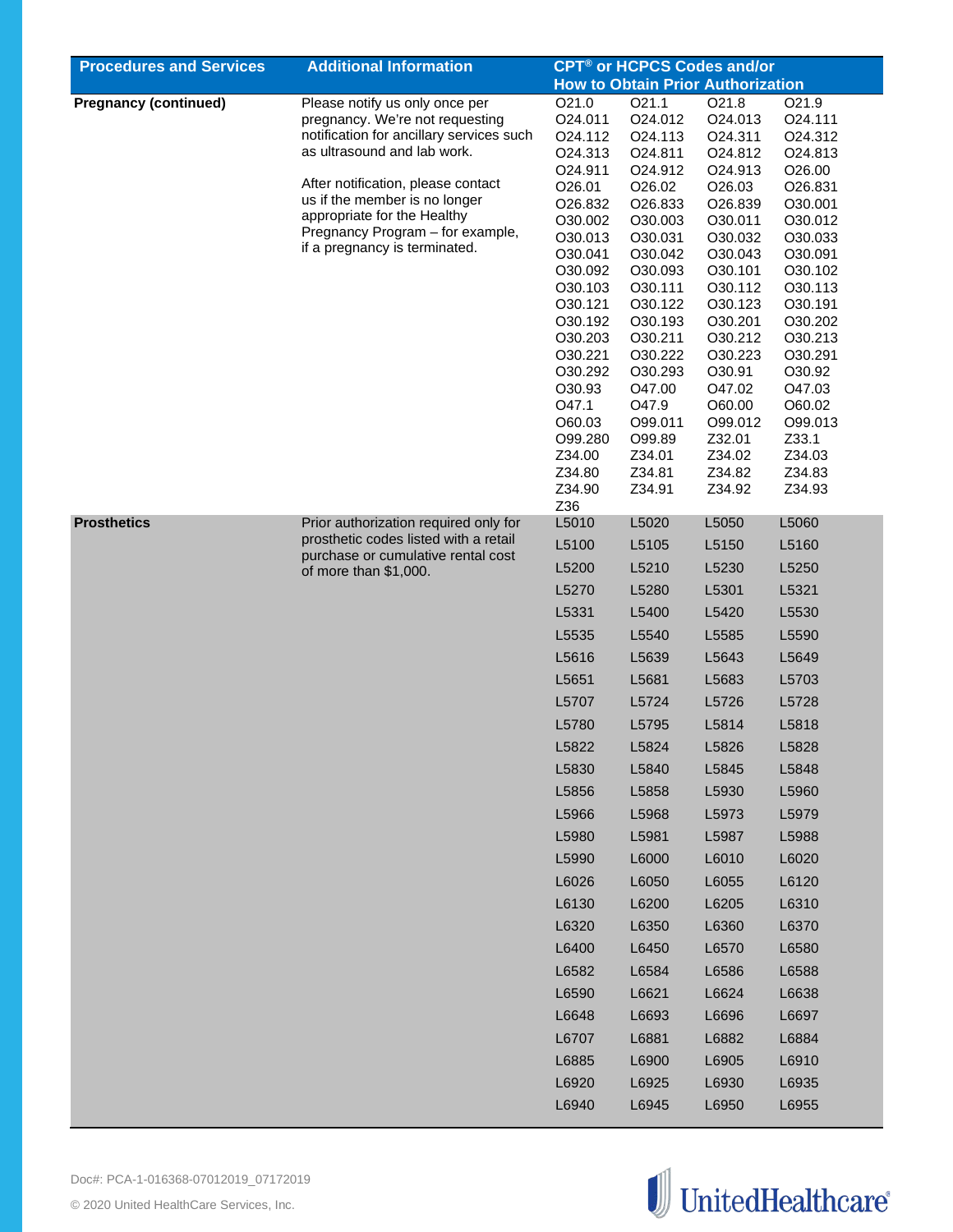| <b>Procedures and Services</b>                                             | <b>Additional Information</b>                                                                                                                                | <b>CPT<sup>®</sup> or HCPCS Codes and/or</b><br><b>How to Obtain Prior Authorization</b>                                                                                                                                                                                                                                                                                                                                                                                      |                               |                                          |                                                                                                                                                              |  |
|----------------------------------------------------------------------------|--------------------------------------------------------------------------------------------------------------------------------------------------------------|-------------------------------------------------------------------------------------------------------------------------------------------------------------------------------------------------------------------------------------------------------------------------------------------------------------------------------------------------------------------------------------------------------------------------------------------------------------------------------|-------------------------------|------------------------------------------|--------------------------------------------------------------------------------------------------------------------------------------------------------------|--|
|                                                                            |                                                                                                                                                              |                                                                                                                                                                                                                                                                                                                                                                                                                                                                               |                               |                                          |                                                                                                                                                              |  |
| <b>Prosthetics (continued)</b>                                             |                                                                                                                                                              | L6960                                                                                                                                                                                                                                                                                                                                                                                                                                                                         | L6965                         | L6970                                    | L6975                                                                                                                                                        |  |
|                                                                            |                                                                                                                                                              | L7007                                                                                                                                                                                                                                                                                                                                                                                                                                                                         | L7008                         | L7009                                    | L7040                                                                                                                                                        |  |
|                                                                            |                                                                                                                                                              | L7045                                                                                                                                                                                                                                                                                                                                                                                                                                                                         | L7170                         | L7180                                    | L7181                                                                                                                                                        |  |
|                                                                            |                                                                                                                                                              | L7185                                                                                                                                                                                                                                                                                                                                                                                                                                                                         | L7186                         | L7190                                    | L7191                                                                                                                                                        |  |
|                                                                            |                                                                                                                                                              | L7499                                                                                                                                                                                                                                                                                                                                                                                                                                                                         | L8042                         | L8043                                    | L8044                                                                                                                                                        |  |
|                                                                            |                                                                                                                                                              | L8049                                                                                                                                                                                                                                                                                                                                                                                                                                                                         | V2629                         |                                          |                                                                                                                                                              |  |
| Proton beam therapy<br>Focused radiation therapy<br>using beams of protons | Prior authorization required.<br>Please indicate whether proton beam<br>therapy is performed as part of a<br>clinical trial - see Clinical trials.           | 77520                                                                                                                                                                                                                                                                                                                                                                                                                                                                         | 77522                         | 77523                                    | 77525                                                                                                                                                        |  |
| Radiology                                                                  | Prior authorization required for<br>participating physicians who request<br>these advanced outpatient imaging<br>procedures:<br>Certain CT, MRI, MRA and PET | procedure.                                                                                                                                                                                                                                                                                                                                                                                                                                                                    |                               | imaging procedure are required to notify | Care providers ordering an advanced outpatient<br>UnitedHealthcare of the River Valley and complete<br>the prior authorization process before scheduling the |  |
|                                                                            | scans<br>Nuclear medicine and nuclear<br>cardiology procedures                                                                                               | For prior authorization, please submit requests online<br>by using the Prior Authorization and Notification tool<br>on Link. Go to UHCprovider.com and click on the<br>Link button in the top right corner. Then, select the<br>Prior Authorization and Notification tool on your Link<br>dashboard. Or, call 866-889-8054.<br>For more details and the CPT codes that<br>require prior authorization, please visit<br>UHCprovider.com/priorauth > Radiology ><br>Commercial. |                               |                                          |                                                                                                                                                              |  |
| Rhinoplasty                                                                | Prior authorization required                                                                                                                                 | 30400                                                                                                                                                                                                                                                                                                                                                                                                                                                                         | 30410                         | 30420                                    | 30430                                                                                                                                                        |  |
| Treatment of nasal functional<br>impairment and septal deviation           |                                                                                                                                                              | 30435<br>30465                                                                                                                                                                                                                                                                                                                                                                                                                                                                | 30450                         | 30460                                    | 30462                                                                                                                                                        |  |
| <b>Sinuplasty</b>                                                          | Prior authorization required                                                                                                                                 | 31295                                                                                                                                                                                                                                                                                                                                                                                                                                                                         | 31296                         | 31297                                    | 31298                                                                                                                                                        |  |
| Site of service (SOS) -<br>Office-based program                            | Prior authorization required if<br>performed in an outpatient hospital<br>setting or ambulatory surgery center.                                              | Dermatologic<br>11402<br>11426<br><b>General surgery</b>                                                                                                                                                                                                                                                                                                                                                                                                                      | 11403<br>11442                | 11406                                    | 11422                                                                                                                                                        |  |
|                                                                            | Prior authorization not required if<br>performed in an office.                                                                                               | 19000                                                                                                                                                                                                                                                                                                                                                                                                                                                                         |                               |                                          |                                                                                                                                                              |  |
|                                                                            | Notification/prior authorization not<br>required for care providers in lowa                                                                                  | <b>Musculoskeletal</b><br>27096<br><b>Neurologic</b>                                                                                                                                                                                                                                                                                                                                                                                                                          | 64479                         | 64490                                    | 64493                                                                                                                                                        |  |
|                                                                            | and Utah.                                                                                                                                                    | 62270                                                                                                                                                                                                                                                                                                                                                                                                                                                                         | 62321                         | 64633                                    | 64635                                                                                                                                                        |  |
|                                                                            |                                                                                                                                                              | <b>OB/GYN</b><br>57460                                                                                                                                                                                                                                                                                                                                                                                                                                                        |                               |                                          |                                                                                                                                                              |  |
|                                                                            |                                                                                                                                                              | <b>Respiratory</b><br>31579                                                                                                                                                                                                                                                                                                                                                                                                                                                   |                               |                                          |                                                                                                                                                              |  |
| Site of service (SOS) -                                                    | Notification/prior authorization only                                                                                                                        |                                                                                                                                                                                                                                                                                                                                                                                                                                                                               | <b>Carpal tunnel surgery</b>  |                                          |                                                                                                                                                              |  |
| <b>Outpatient hospital</b>                                                 | required when requesting service in<br>an outpatient hospital setting.                                                                                       | 64721                                                                                                                                                                                                                                                                                                                                                                                                                                                                         |                               |                                          |                                                                                                                                                              |  |
|                                                                            | Notification/prior authorization not                                                                                                                         | <b>Cataract surgery</b><br>66821                                                                                                                                                                                                                                                                                                                                                                                                                                              | 66982                         | 66984                                    |                                                                                                                                                              |  |
|                                                                            | required if performed at a participating                                                                                                                     |                                                                                                                                                                                                                                                                                                                                                                                                                                                                               |                               | <b>Cosmetic and reconstructive</b>       |                                                                                                                                                              |  |
|                                                                            | Ambulatory Surgery Center (ASC).                                                                                                                             | 13101                                                                                                                                                                                                                                                                                                                                                                                                                                                                         | 13132                         | 14040                                    | 14060                                                                                                                                                        |  |
|                                                                            | Notification/prior authorization not                                                                                                                         | 14301                                                                                                                                                                                                                                                                                                                                                                                                                                                                         | 21552                         | 21931                                    |                                                                                                                                                              |  |
|                                                                            | required for care providers in AK, KY,                                                                                                                       |                                                                                                                                                                                                                                                                                                                                                                                                                                                                               | Ear, nose and throat          |                                          |                                                                                                                                                              |  |
|                                                                            | MA, TX, UT, WI                                                                                                                                               | (ENT) procedures<br>21320<br>69631                                                                                                                                                                                                                                                                                                                                                                                                                                            | 30140                         | 30520                                    | 69436                                                                                                                                                        |  |
|                                                                            |                                                                                                                                                              |                                                                                                                                                                                                                                                                                                                                                                                                                                                                               | <b>Gynecologic procedures</b> |                                          |                                                                                                                                                              |  |
|                                                                            |                                                                                                                                                              | 57522                                                                                                                                                                                                                                                                                                                                                                                                                                                                         | 58353                         | 58558                                    | 58563                                                                                                                                                        |  |

![](_page_16_Picture_2.jpeg)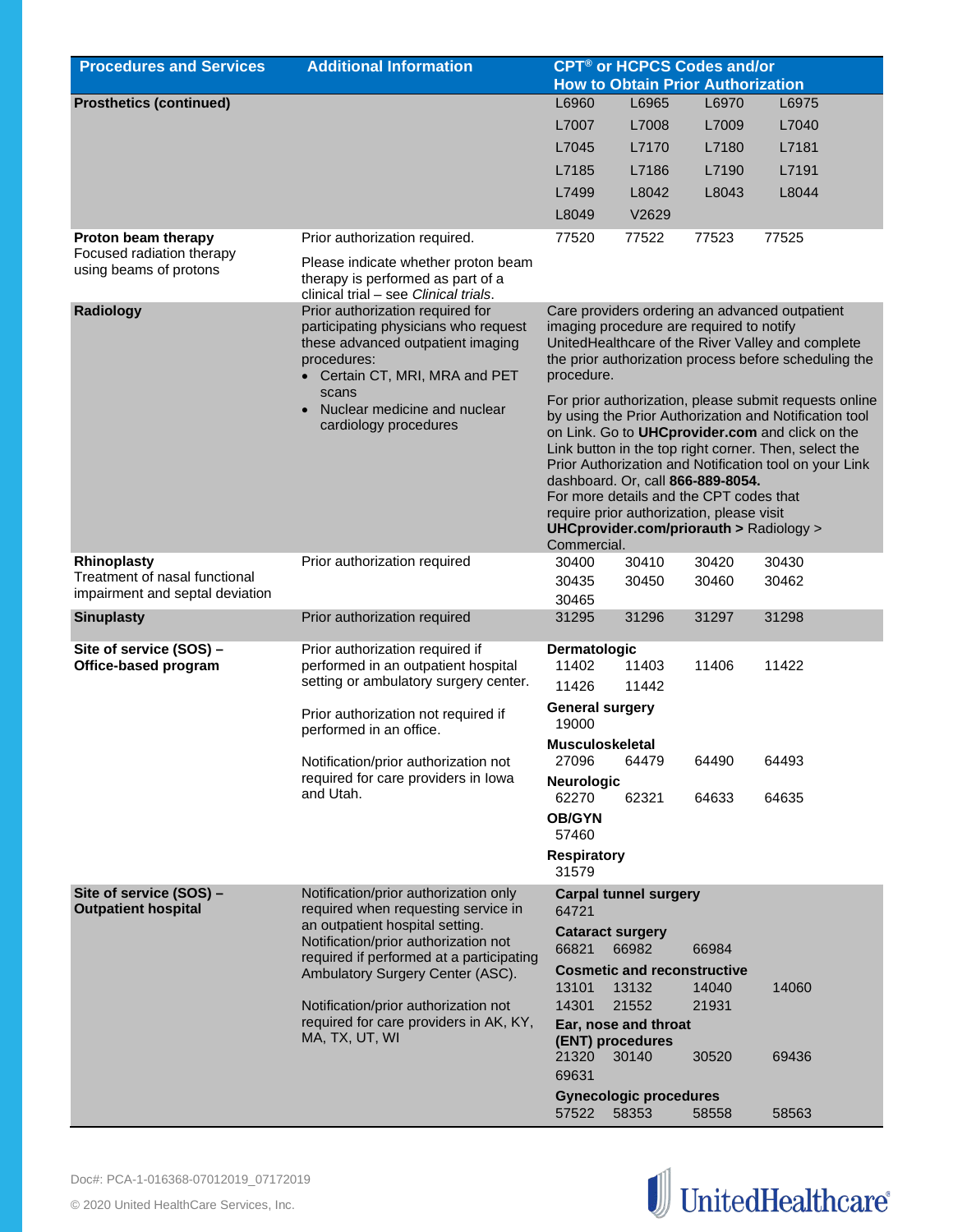| <b>Procedures and Services</b>         | <b>Additional Information</b>                                   | <b>CPT<sup>®</sup> or HCPCS Codes and/or</b> |                                         |                |                |
|----------------------------------------|-----------------------------------------------------------------|----------------------------------------------|-----------------------------------------|----------------|----------------|
|                                        |                                                                 | <b>How to Obtain Prior Authorization</b>     |                                         |                |                |
| Site of service (SOS) -                |                                                                 | 58565                                        |                                         |                |                |
| <b>Outpatient hospital (continued)</b> |                                                                 | Hernia repair                                |                                         |                |                |
|                                        |                                                                 | 49505<br>49651                               | 49585<br>49652                          | 49587<br>49653 | 49650<br>49654 |
|                                        |                                                                 | 49655                                        |                                         |                |                |
|                                        |                                                                 | <b>Liver biopsy</b><br>47000                 |                                         |                |                |
|                                        |                                                                 | <b>Miscellaneous</b>                         |                                         |                |                |
|                                        |                                                                 | 20680                                        |                                         |                |                |
|                                        |                                                                 | 65426                                        | <b>Ophthalmologic</b><br>65730          | 65855          | 66170          |
|                                        |                                                                 | 66761                                        | 67028                                   | 67036          | 67040          |
|                                        |                                                                 | 67228                                        | 67311                                   | 67312          |                |
|                                        |                                                                 |                                              | <b>Tonsillectomy and adenoidectomy</b>  |                |                |
|                                        |                                                                 | 42820<br>42830                               | 42821                                   | 42825          | 42826          |
|                                        |                                                                 |                                              | <b>Upper and lower gastrointestinal</b> |                |                |
|                                        |                                                                 | endoscopy<br>43235                           | 43239                                   | 43249          | 45378          |
|                                        |                                                                 | 45380                                        | 45384                                   | 45385          |                |
|                                        |                                                                 |                                              | <b>Urologic procedures</b>              |                |                |
|                                        |                                                                 | 50590                                        | 52000                                   | 52005          | 52204          |
|                                        |                                                                 | 52224                                        | 52234                                   | 52235          | 52260          |
|                                        |                                                                 | 52281                                        | 52310                                   | 52332          | 52351          |
|                                        |                                                                 | 52352<br>55040                               | 52353<br>55700                          | 52356<br>57288 | 54161          |
| Site of service (SOS) -                | Prior authorization only required when Auditory System          |                                              |                                         |                |                |
| <b>Outpatient hospital expansion</b>   | requesting service in an outpatient                             | 69100                                        | 69110                                   | 69140          | 69145          |
|                                        | hospital setting                                                | 69222                                        | 69310                                   | 69320          | 69421          |
|                                        | Prior authorization not required if                             | 69424                                        | 69433                                   | 69440          | 69450          |
|                                        | performed at a participating<br>Ambulatory Surgery Center (ASC) | 69505                                        | 69550                                   | 69602          | 69610          |
|                                        |                                                                 | 69620                                        | 69632                                   | 69633          | 69635          |
|                                        | Prior authorization not required for                            | 69636                                        | 69641                                   | 69642          | 69643          |
|                                        | care providers in AK, KY, MA, RI, TX,<br>UT, WI                 | 69644                                        | 69645                                   | 69646          | 69650          |
|                                        |                                                                 | 69660                                        | 69661                                   | 69662          | 69666          |
|                                        |                                                                 | 69801                                        | 69805                                   | 69806          |                |
|                                        |                                                                 | 33215                                        | <b>Cardiovascular System</b><br>33216   | 33241          | 35045          |
|                                        |                                                                 | 36000                                        | 36010                                   | 36012          | 36215          |
|                                        |                                                                 | 36246                                        | 36556                                   | 36569          | 36571          |
|                                        |                                                                 | 36581                                        | 36582                                   | 36589          | 36590          |
|                                        |                                                                 | 36821                                        | 36901                                   | 36902          | 37242          |
|                                        |                                                                 | 37248                                        | 37607                                   | 37609          | 37761          |
|                                        |                                                                 | 37765                                        | 37766                                   | 37785          |                |
|                                        |                                                                 | <b>Digestive System</b>                      |                                         |                |                |
|                                        |                                                                 | 40520                                        | 40525                                   | 40530          | 40810          |
|                                        |                                                                 | 40812                                        | 40814                                   | 40816          | 41105          |
|                                        |                                                                 | 41110                                        | 41112                                   | 41113          | 41116          |
|                                        |                                                                 | 41520                                        | 41825                                   | 42100          | 42104          |
|                                        |                                                                 | 42106                                        | 42107                                   | 42140          | 42330          |
|                                        |                                                                 | 42335                                        | 42405                                   | 42408          | 42410          |

![](_page_17_Picture_2.jpeg)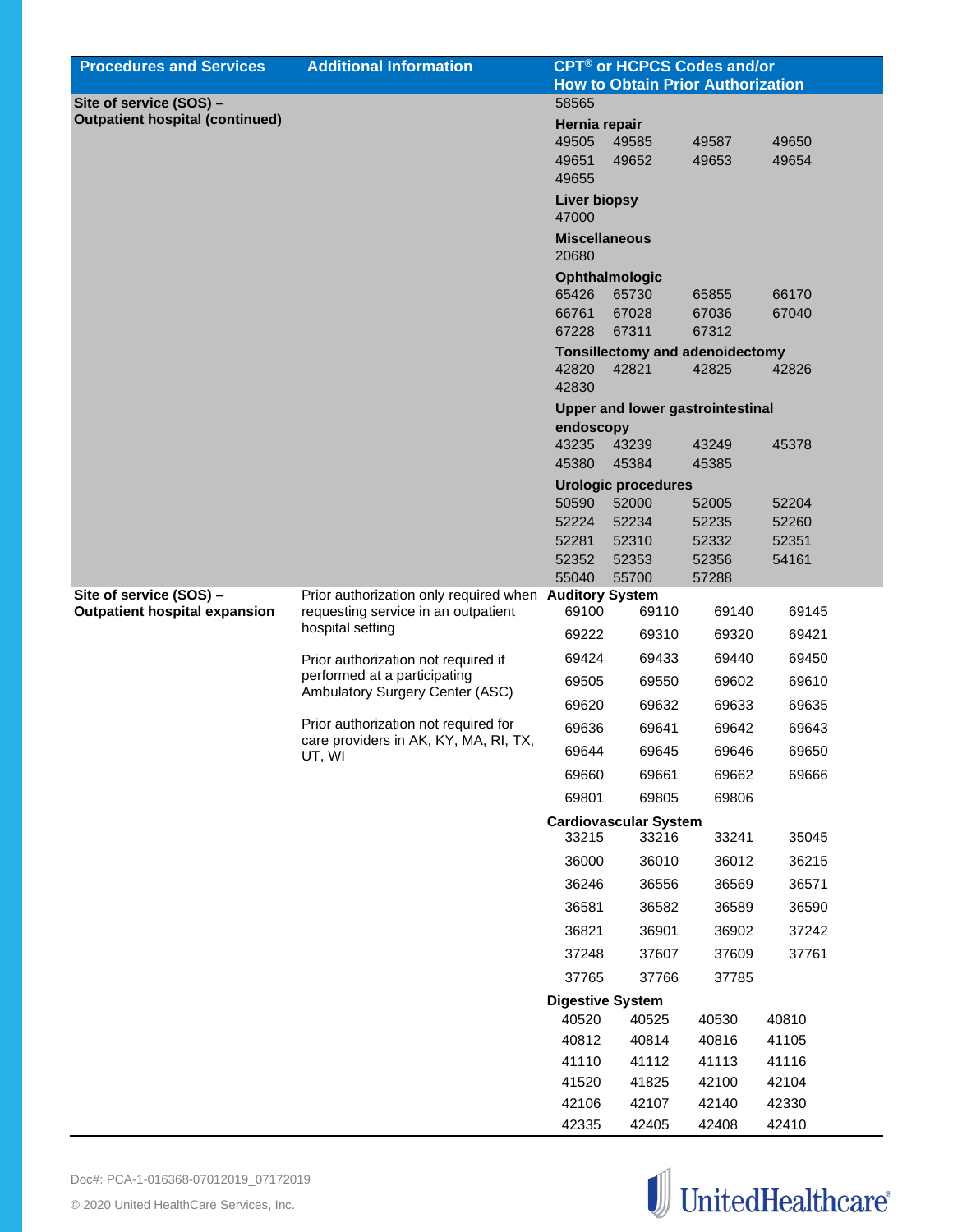| <b>Procedures and Services</b> | <b>Additional Information</b> |                                  | <b>CPT<sup>®</sup> or HCPCS Codes and/or</b> |       |       |
|--------------------------------|-------------------------------|----------------------------------|----------------------------------------------|-------|-------|
| Site of service - Outpatient   |                               |                                  | <b>How to Obtain Prior Authorization</b>     |       |       |
| hospital expansion (continued) |                               | 42415                            | 42420                                        | 42425 | 42440 |
|                                |                               | 42450                            | 42500                                        | 42650 | 42800 |
|                                |                               | 42804                            | 42808                                        | 42810 | 42831 |
|                                |                               | 42870                            | 43191                                        | 43195 | 43197 |
|                                |                               | 43200                            | 43202                                        | 43214 | 43220 |
|                                |                               | 43226                            | 43229                                        | 43233 | 43236 |
|                                |                               | 43237                            | 43238                                        | 43240 | 43241 |
|                                |                               | 43242                            | 43245                                        | 43246 | 43247 |
|                                |                               | 43248                            | 43250                                        | 43251 | 43253 |
|                                |                               | 43254                            | 43255                                        | 43259 | 43260 |
|                                |                               | 43261                            | 43265                                        | 43270 | 43274 |
|                                |                               | 43275                            | 43276                                        | 43450 | 43453 |
|                                |                               | 44340                            | 44360                                        | 44361 | 44364 |
|                                |                               | 44369                            | 44376                                        | 44377 | 44380 |
|                                |                               | 44381                            | 44382                                        | 44385 | 44386 |
|                                |                               | 44388                            | 44389                                        | 44392 | 44394 |
|                                |                               | 44705                            | 45100                                        | 45171 | 45172 |
|                                |                               | 45190                            | 45305                                        | 45334 | 45335 |
|                                |                               | 45340                            | 45341                                        | 45342 | 45346 |
|                                |                               | 45349                            | 45350                                        | 45379 | 45381 |
|                                |                               | 45386                            | 45389                                        | 45390 | 45398 |
|                                |                               | 45505                            | 45541                                        | 45560 | 45905 |
|                                |                               | 45910                            | 45915                                        | 45990 | 46020 |
|                                |                               | 46030                            | 46040                                        | 46045 | 46050 |
|                                |                               | 46060                            | 46080                                        | 46083 | 46200 |
|                                |                               | 46220                            | 46221                                        | 46230 | 46250 |
|                                |                               | 46255                            | 46257                                        | 46258 | 46261 |
|                                |                               | 46262                            | 46270                                        | 46275 | 46280 |
|                                |                               | 46285                            | 46288                                        | 46320 | 46505 |
|                                |                               | 46606                            | 46607                                        | 46610 | 46612 |
|                                |                               | 46615                            | 46706                                        | 46707 | 46750 |
|                                |                               | 46910                            | 46917                                        | 46924 | 46930 |
|                                |                               | 46940                            | 46945                                        | 46946 | 46947 |
|                                |                               | 46948                            | 49082                                        | 49083 | 49180 |
|                                |                               | 49250                            | 49422                                        | 49521 | 49525 |
|                                |                               | 49550                            | 49553                                        | 49570 | 49572 |
|                                |                               | 49656                            | 49900                                        |       |       |
|                                |                               | <b>Endocrine System</b><br>62281 |                                              |       |       |
|                                |                               |                                  | <b>Eye and Ocular Adnexa</b>                 |       |       |
|                                |                               | 65275                            | 65400                                        | 65420 | 65435 |
|                                |                               | 65436                            | 65710                                        | 65750 | 65755 |
|                                |                               | 65756                            | 65772                                        | 65778 | 65779 |
|                                |                               | 65780                            | 65800                                        | 65815 | 65820 |
|                                |                               | 65850                            | 65865                                        | 65875 | 65920 |
|                                |                               | 66172                            | 66185                                        | 66250 | 66682 |
|                                |                               | 66710                            | 66711                                        | 66825 | 66840 |
|                                |                               | 66850                            | 66852                                        | 66983 | 66985 |
|                                |                               | 66986                            | 66987                                        | 66988 | 67005 |

![](_page_18_Picture_2.jpeg)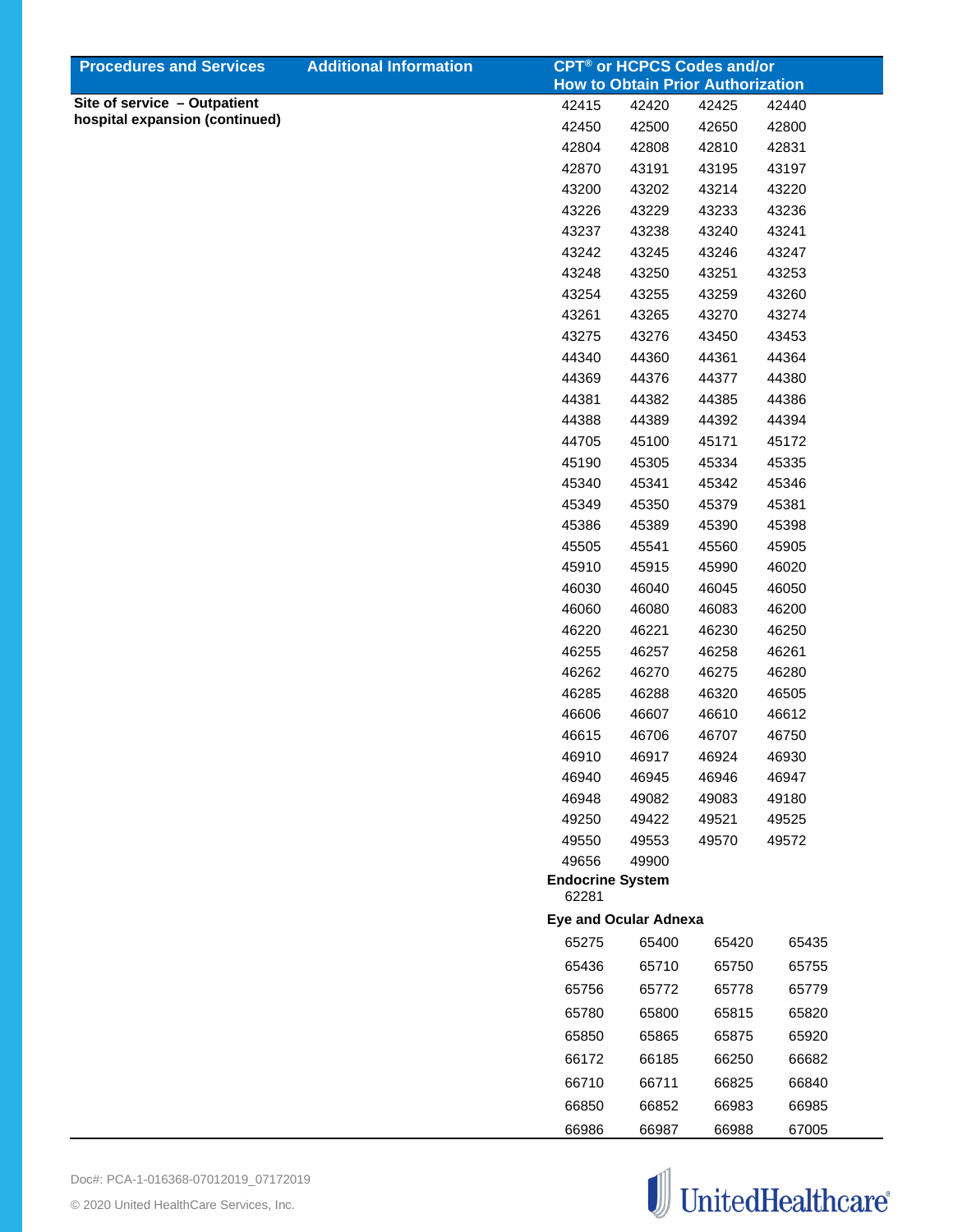| <b>Procedures and Services</b> | <b>Additional Information</b> |                                             |       | <b>CPT<sup>®</sup> or HCPCS Codes and/or</b><br><b>How to Obtain Prior Authorization</b> |       |
|--------------------------------|-------------------------------|---------------------------------------------|-------|------------------------------------------------------------------------------------------|-------|
| Site of service-Outpatient     |                               | 67015                                       | 67025 | 67039                                                                                    | 67041 |
| hospital expansion (continued) |                               | 67042                                       | 67043 | 67101                                                                                    | 67105 |
|                                |                               | 67107                                       | 67108 | 67110                                                                                    | 67113 |
|                                |                               | 67120                                       | 67121 | 67145                                                                                    | 67210 |
|                                |                               | 67218                                       | 67220 | 67221                                                                                    | 67314 |
|                                |                               | 67316                                       | 67318 | 67345                                                                                    | 67400 |
|                                |                               | 67412                                       | 67414 | 67420                                                                                    | 67445 |
|                                |                               | 67550                                       | 67560 | 67700                                                                                    | 67800 |
|                                |                               | 67801                                       | 67805 | 67808                                                                                    | 67840 |
|                                |                               | 67875                                       | 67880 | 67935                                                                                    | 67938 |
|                                |                               | 67971                                       | 67973 | 67975                                                                                    | 68100 |
|                                |                               | 68110                                       | 68115 | 68135                                                                                    | 68320 |
|                                |                               | 68440                                       | 68700 | 68720                                                                                    | 68750 |
|                                |                               | 68811                                       | 68815 |                                                                                          |       |
|                                |                               | <b>Female Genital System</b><br>56405       | 56420 | 56440                                                                                    | 56441 |
|                                |                               | 56442                                       | 56501 | 56515                                                                                    | 56605 |
|                                |                               | 56620                                       | 56700 | 56740                                                                                    | 56810 |
|                                |                               | 56821                                       | 57000 | 57061                                                                                    | 57065 |
|                                |                               | 57100                                       | 57105 | 57106                                                                                    | 57130 |
|                                |                               | 57135                                       | 57240 | 57250                                                                                    | 57260 |
|                                |                               | 57268                                       | 57282 | 57283                                                                                    | 57287 |
|                                |                               | 57295                                       | 57300 | 57410                                                                                    | 57415 |
|                                |                               | 57420                                       | 57421 | 57425                                                                                    | 57452 |
|                                |                               | 57454                                       | 57456 | 57461                                                                                    | 57500 |
|                                |                               | 57505                                       | 57510 | 57511                                                                                    | 57513 |
|                                |                               | 57520                                       | 57530 | 57700                                                                                    | 57720 |
|                                |                               | 57800                                       | 58100 | 58120                                                                                    | 58263 |
|                                |                               | 58560                                       | 58561 | 58562                                                                                    | 58700 |
|                                |                               | 58925                                       | 59150 | 59151                                                                                    |       |
|                                |                               | <b>Foot Surgery</b>                         |       |                                                                                          |       |
|                                |                               | 28295                                       |       |                                                                                          |       |
|                                |                               | <b>Hemic and Lymphatic Systems</b><br>38221 | 38222 | 38500                                                                                    | 38505 |
|                                |                               | 38510                                       | 38520 | 38525                                                                                    | 38740 |
|                                |                               | 38760                                       |       |                                                                                          |       |
|                                |                               | <b>Integumentary System</b><br>10121        | 10180 | 11000                                                                                    | 11010 |
|                                |                               | 11012                                       | 11440 | 11441                                                                                    | 11443 |
|                                |                               | 11444                                       | 11446 | 11450                                                                                    | 11451 |
|                                |                               | 11462                                       | 11463 | 11470                                                                                    | 11471 |
|                                |                               | 11601                                       | 11602 | 11603                                                                                    | 11604 |
|                                |                               | 11620                                       | 11621 | 11622                                                                                    | 11623 |
|                                |                               | 11624                                       | 11626 | 11640                                                                                    | 11641 |
|                                |                               | 11642                                       | 11643 | 11644                                                                                    | 11646 |
|                                |                               |                                             |       |                                                                                          |       |

![](_page_19_Picture_2.jpeg)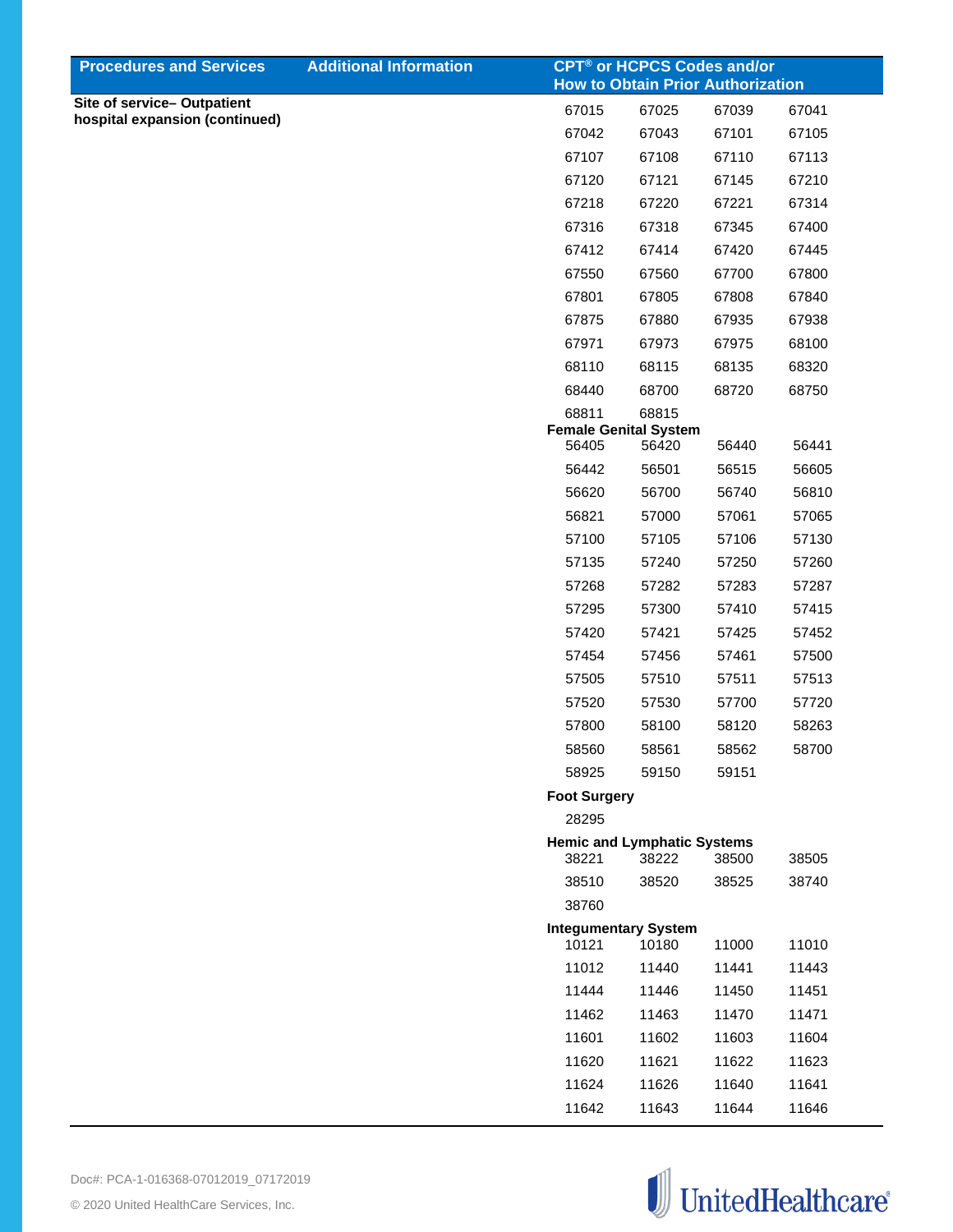| <b>Procedures and Services</b>                               | <b>Additional Information</b> | <b>CPT<sup>®</sup> or HCPCS Codes and/or</b> |       |       |       |
|--------------------------------------------------------------|-------------------------------|----------------------------------------------|-------|-------|-------|
|                                                              |                               | <b>How to Obtain Prior Authorization</b>     |       |       |       |
| Site of service-Outpatient<br>hospital expansion (continued) |                               | 11750                                        | 11755 | 11760 | 11770 |
|                                                              |                               | 11772                                        | 12031 | 12032 | 12034 |
|                                                              |                               | 12035                                        | 12037 | 12041 | 12042 |
|                                                              |                               | 12051                                        | 12052 | 13100 | 13120 |
|                                                              |                               | 13121                                        | 13131 | 13151 | 13152 |
|                                                              |                               | 15100                                        | 15120 | 15220 | 15240 |
|                                                              |                               | 15260                                        | 15576 | 15760 | 15770 |
|                                                              |                               | 15850                                        | 17000 | 17004 | 17110 |
|                                                              |                               | 17111                                        | 17311 | 17313 | 19101 |
|                                                              |                               | 19110                                        | 19112 | 19120 | 19125 |
|                                                              |                               | <b>Male Genital System</b>                   |       |       |       |
|                                                              |                               | 54001                                        | 54055 | 54057 | 54060 |
|                                                              |                               | 54100                                        | 54110 | 54150 | 54162 |
|                                                              |                               | 54163                                        | 54164 | 54300 | 54360 |
|                                                              |                               | 54450                                        | 54512 | 54530 | 54600 |
|                                                              |                               | 54620                                        | 54640 | 54700 | 54830 |
|                                                              |                               | 54840                                        | 54860 | 55041 | 55060 |
|                                                              |                               | 55100                                        | 55110 | 55120 | 55500 |
|                                                              |                               | 55520                                        | 55540 |       |       |
|                                                              |                               | <b>Musculoskeletal System</b>                |       |       |       |
|                                                              |                               | 20200                                        | 20205 | 20220 | 20225 |
|                                                              |                               | 20240                                        | 20245 | 20520 | 20525 |
|                                                              |                               | 20526                                        | 20551 | 20552 | 20553 |
|                                                              |                               | 20600                                        | 20604 | 20605 | 20606 |
|                                                              |                               | 20610                                        | 20611 | 20612 | 20693 |
|                                                              |                               | 20694                                        | 20912 | 21011 | 21012 |
|                                                              |                               | 21013                                        | 21014 | 21030 | 21031 |
|                                                              |                               | 21040                                        | 21046 | 21048 | 21315 |
|                                                              |                               | 21325                                        | 21330 | 21335 | 21336 |
|                                                              |                               | 21337                                        | 21356 | 21365 | 21385 |
|                                                              |                               | 21390                                        | 21407 | 21550 | 21554 |
|                                                              |                               |                                              |       |       |       |
|                                                              |                               | 21555                                        | 21556 | 21557 | 21920 |
|                                                              |                               | 21930                                        | 21932 | 21933 | 22900 |
|                                                              |                               | 22901                                        | 22902 | 22903 | 23071 |
|                                                              |                               | 23075                                        | 23076 | 23140 | 23150 |
|                                                              |                               | 23405                                        | 23415 | 23430 | 23480 |
|                                                              |                               | 23615                                        | 23630 | 23700 | 24000 |
|                                                              |                               | 24006                                        | 24065 | 24066 | 24071 |
|                                                              |                               | 24073                                        | 24075 | 24076 | 24101 |
|                                                              |                               | 24102                                        | 24105 | 24110 | 24120 |
|                                                              |                               | 24130                                        | 24147 | 24200 | 24201 |
|                                                              |                               | 24300                                        | 24310 | 24340 | 24357 |
|                                                              |                               | 24358                                        | 24366 | 24515 | 24516 |
|                                                              |                               | 24586                                        | 24615 | 24665 | 24666 |
|                                                              |                               | 25000                                        | 25071 | 25073 | 25075 |
|                                                              |                               |                                              |       |       |       |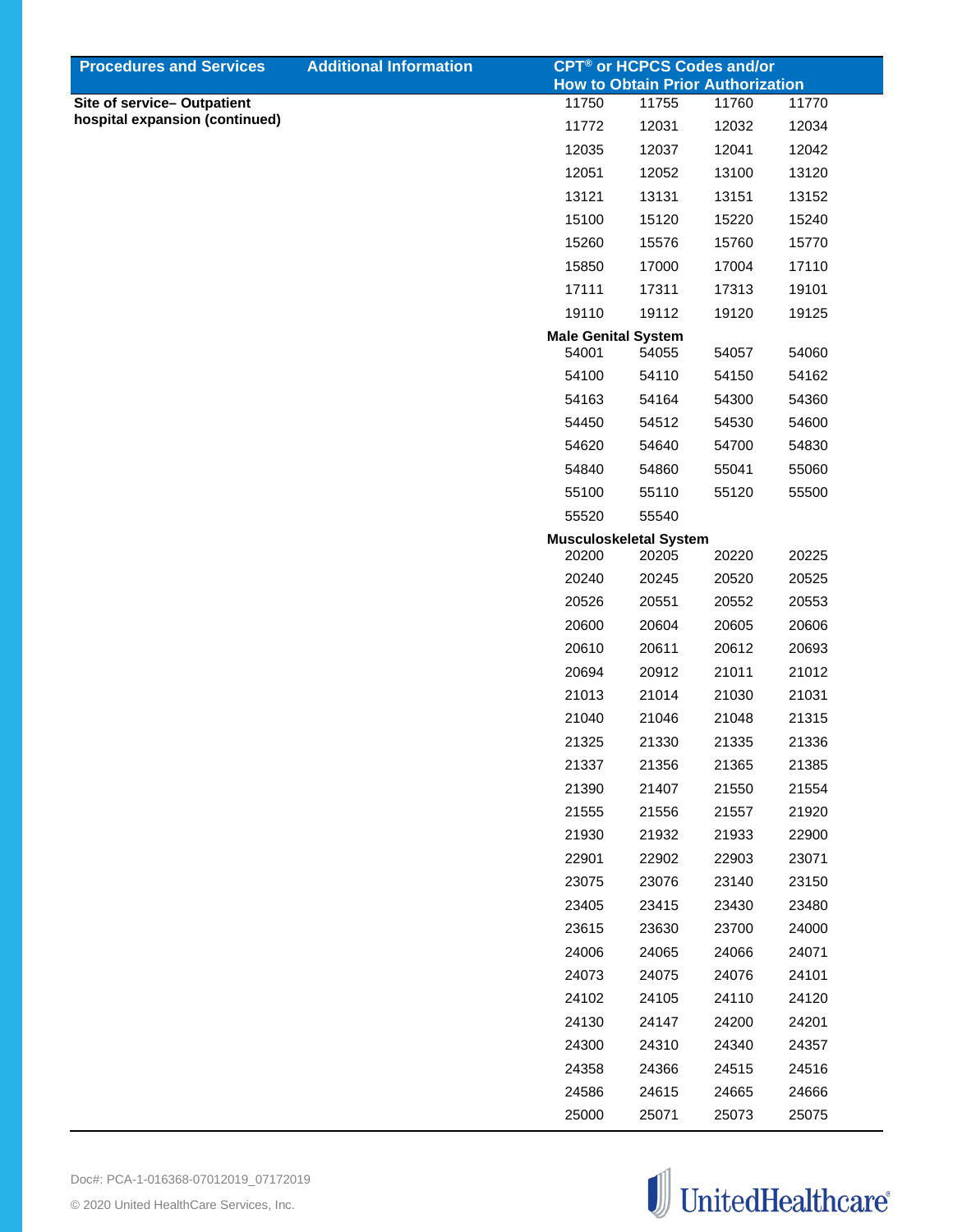| <b>Procedures and Services</b> | <b>Additional Information</b> | <b>CPT<sup>®</sup> or HCPCS Codes and/or</b>      |       |       |       |
|--------------------------------|-------------------------------|---------------------------------------------------|-------|-------|-------|
| Site of service - Outpatient   |                               | <b>How to Obtain Prior Authorization</b><br>25076 | 25085 | 25105 | 25107 |
| hospital expansion (continued) |                               | 25109                                             | 25110 | 25111 | 25112 |
|                                |                               | 25118                                             | 25120 | 25130 | 25151 |
|                                |                               | 25210                                             | 25215 | 25230 | 25240 |
|                                |                               | 25260                                             | 25270 | 25275 | 25280 |
|                                |                               | 25290                                             | 25295 | 25350 | 25445 |
|                                |                               | 25545                                             | 25605 | 25606 | 25607 |
|                                |                               | 25608                                             | 25609 | 25624 | 25628 |
|                                |                               | 25645                                             | 25652 | 25810 | 25825 |
|                                |                               | 26011                                             | 26020 | 26045 | 26055 |
|                                |                               | 26070                                             | 26075 | 26080 | 26105 |
|                                |                               | 26110                                             | 26111 | 26113 | 26115 |
|                                |                               | 26116                                             | 26121 | 26123 | 26160 |
|                                |                               | 26180                                             | 26200 | 26210 | 26215 |
|                                |                               | 26236                                             | 26320 | 26356 | 26357 |
|                                |                               | 26392                                             | 26410 | 26418 | 26420 |
|                                |                               | 26426                                             | 26432 | 26433 | 26437 |
|                                |                               | 26440                                             | 26442 | 26445 | 26455 |
|                                |                               | 26480                                             | 26500 | 26502 | 26516 |
|                                |                               | 26520                                             | 26525 | 26530 | 26535 |
|                                |                               | 26540                                             | 26541 | 26542 | 26567 |
|                                |                               | 26608                                             | 26615 | 26650 | 26665 |
|                                |                               | 26676                                             | 26715 | 26727 | 26735 |
|                                |                               | 26742                                             | 26746 | 26756 | 26765 |
|                                |                               | 26841                                             | 26842 | 26850 | 26860 |
|                                |                               | 26862                                             | 26910 | 26951 | 26952 |
|                                |                               | 27006                                             | 27043 | 27045 | 27047 |
|                                |                               | 27048                                             | 27062 | 27093 | 27095 |
|                                |                               | 27310                                             | 27323 | 27324 | 27327 |
|                                |                               | 27328                                             | 27329 | 27331 | 27332 |
|                                |                               | 27334                                             | 27335 | 27337 | 27339 |
|                                |                               | 27340                                             | 27345 | 27347 | 27372 |
|                                |                               | 27403                                             | 27407 | 27418 | 27570 |
|                                |                               | 27613                                             | 27614 | 27618 | 27619 |
|                                |                               | 27620                                             | 27626 | 27632 | 27634 |
|                                |                               | 27638                                             | 27640 | 27658 | 27665 |
|                                |                               | 27685                                             | 27705 | 27720 | 27756 |
|                                |                               | 27788                                             | 28005 | 28010 | 28011 |
|                                |                               | 28020                                             | 28022 | 28035 | 28039 |
|                                |                               | 28041                                             | 28043 | 28045 | 28047 |
|                                |                               | 28055                                             | 28060 | 28080 | 28086 |
|                                |                               | 28088                                             | 28090 | 28092 | 28100 |
|                                |                               | 28103                                             | 28104 | 28108 | 28110 |
|                                |                               | 28111                                             | 28112 | 28113 | 28118 |

![](_page_21_Picture_1.jpeg)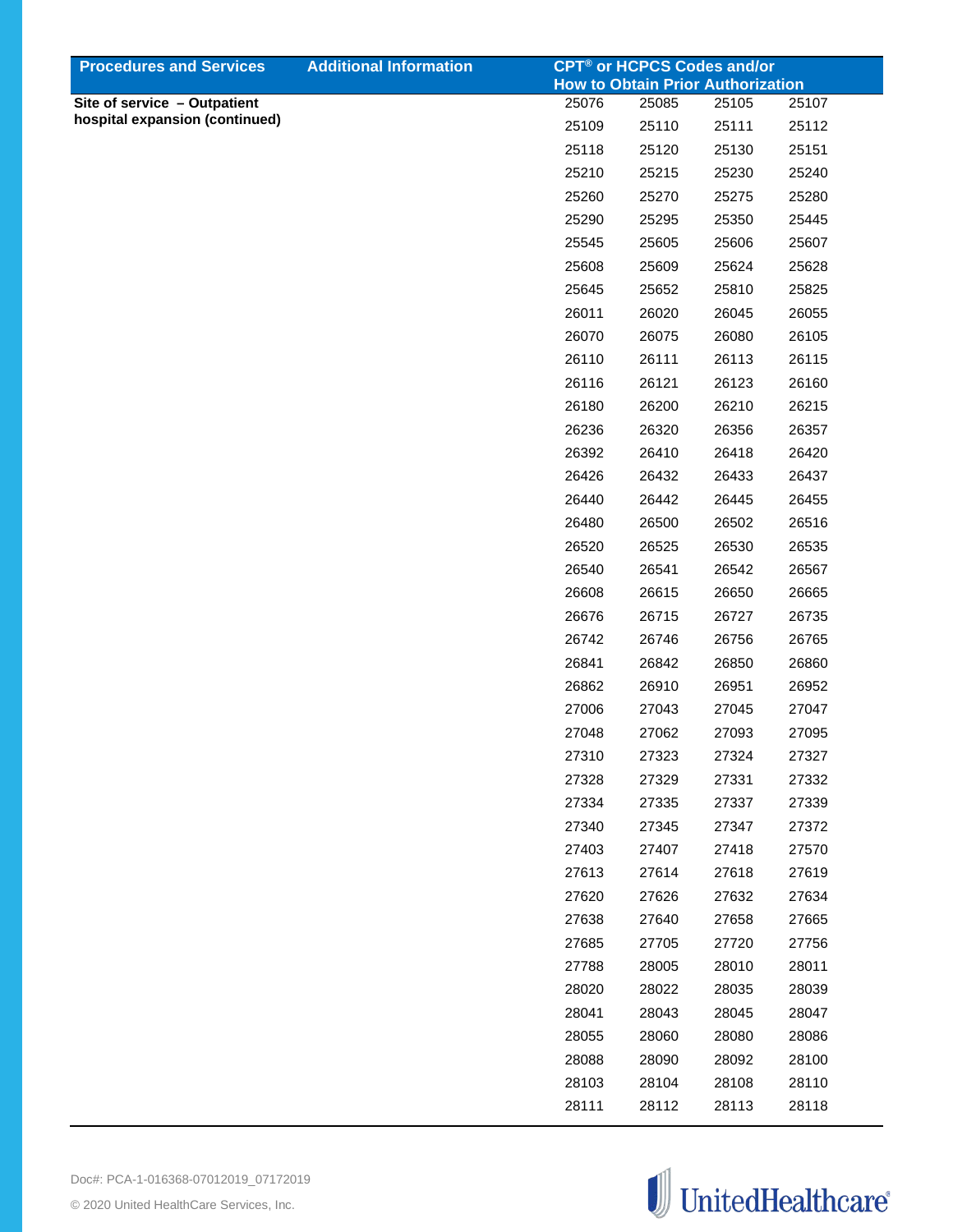| <b>Procedures and Services</b>                                 | <b>Additional Information</b> |                                |       | <b>CPT<sup>®</sup> or HCPCS Codes and/or</b> |       |
|----------------------------------------------------------------|-------------------------------|--------------------------------|-------|----------------------------------------------|-------|
|                                                                |                               |                                |       | <b>How to Obtain Prior Authorization</b>     |       |
| Site of service - Outpatient<br>hospital expansion (continued) |                               | 28119                          | 28120 | 28124                                        | 28126 |
|                                                                |                               | 28153                          | 28160 | 28190                                        | 28192 |
|                                                                |                               | 28193                          | 28208 | 28225                                        | 28234 |
|                                                                |                               | 28250                          | 28272 | 28280                                        | 28286 |
|                                                                |                               | 28288                          | 28306 | 28310                                        | 28312 |
|                                                                |                               | 28313                          | 28315 | 28475                                        | 28476 |
|                                                                |                               | 28496                          | 28515 | 28525                                        | 28645 |
|                                                                |                               | 28666                          | 28675 | 28755                                        | 28760 |
|                                                                |                               | 28825                          | 29800 | 29804                                        | 29906 |
|                                                                |                               | G0289                          |       |                                              |       |
|                                                                |                               | <b>Nervous System</b><br>64561 | 64585 | 64600                                        | 64610 |
|                                                                |                               | 64642                          | 64644 | 64646                                        | 64647 |
|                                                                |                               | 64702                          | 64718 | 64719                                        | 64774 |
|                                                                |                               | 64776                          | 64782 | 64784                                        | 64788 |
|                                                                |                               | 64795                          | 64831 | 64835                                        |       |
|                                                                |                               | <b>Respiratory System</b>      |       |                                              |       |
|                                                                |                               | 30000                          | 30020 | 30100                                        | 30110 |
|                                                                |                               | 30115                          | 30117 | 30118                                        | 30130 |
|                                                                |                               | 30220                          | 30310 | 30580                                        | 30630 |
|                                                                |                               | 30801                          | 30802 | 30930                                        | 31020 |
|                                                                |                               | 31030                          | 31032 | 31200                                        | 31205 |
|                                                                |                               | 31525                          | 31526 | 31528                                        | 31529 |
|                                                                |                               | 31530                          | 31535 | 31536                                        | 31540 |
|                                                                |                               | 31541                          | 31545 | 31570                                        | 31571 |
|                                                                |                               | 31574                          | 31575 | 31576                                        | 31578 |
|                                                                |                               | 31591                          | 31611 | 31622                                        | 31623 |
|                                                                |                               | 31624                          | 31625 | 31628                                        | 31652 |
|                                                                |                               | 32405                          | 32555 | 32557                                        |       |
|                                                                |                               | <b>Urinary System</b><br>50430 | 50435 | 50575                                        | 50688 |
|                                                                |                               | 51102                          | 51702 | 51710                                        | 51715 |
|                                                                |                               | 51720                          | 51726 | 51728                                        | 51729 |
|                                                                |                               | 52001                          | 52007 | 52214                                        | 52265 |
|                                                                |                               | 52275                          | 52276 | 52282                                        | 52283 |
|                                                                |                               | 52285                          | 52287 | 52300                                        | 52315 |
|                                                                |                               | 52320                          | 52325 | 52327                                        | 52330 |
|                                                                |                               | 52341                          | 52344 | 52354                                        | 52450 |
|                                                                |                               | 52500                          | 52630 | 52640                                        | 53020 |
|                                                                |                               | 53230                          | 53260 | 53265                                        | 53270 |
|                                                                |                               | 53440                          | 53445 | 53450                                        | 53500 |
|                                                                |                               | 53605                          | 53665 |                                              |       |
|                                                                |                               |                                |       |                                              |       |

![](_page_22_Picture_1.jpeg)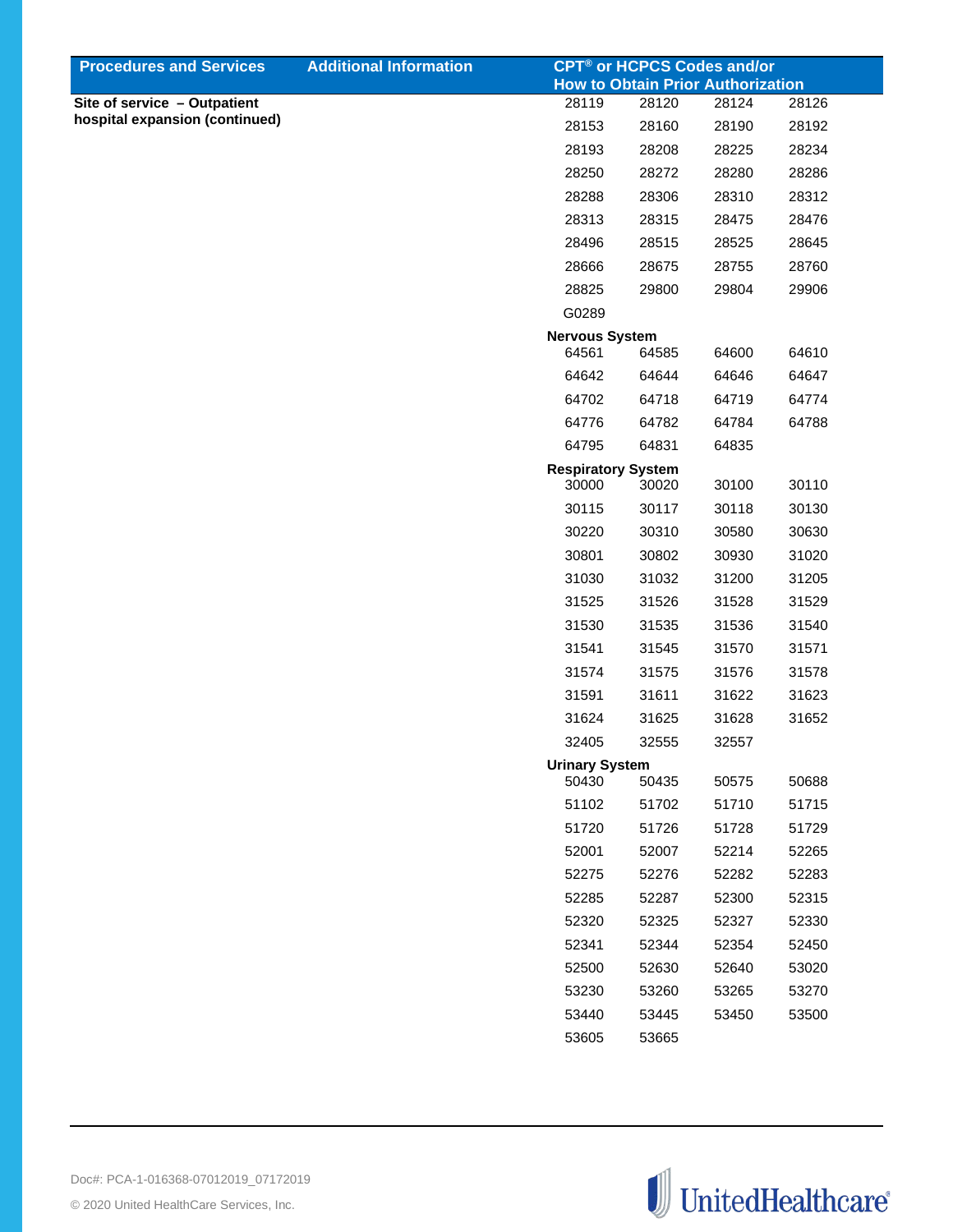| Site of service - Outpatient<br>Prior authorization only required when<br><b>Auditory System</b><br>hospital expansion Phase II<br>requesting service in an outpatient<br>69637<br>hospital setting<br><b>Digestive System</b><br>Prior authorization not required if<br>performed at a participating<br>49320<br>46260<br>47562<br>47563<br>Ambulatory Surgery Center (ASC)<br>49322<br>49560<br>49321<br>49520<br>Prior authorization not required for<br>49565<br>care providers in AK, KY, MA, RI, TX,<br>UT, WI<br><b>Integumentary System</b><br>11771<br>15731<br>15736<br><b>Male Genital System</b><br>54065<br>55875<br>55706<br>55873<br>55876<br><b>Musculoskeletal System</b><br>20670<br>20650<br>20690<br>20692<br>20900<br>20902<br>20924<br>21010<br>21070<br>23410<br>23120<br>23130<br>23412<br>23420<br>23440<br>23450<br>23455<br>23460<br>23462<br>23465<br>24149<br>23466<br>23550<br>23552<br>24305<br>24341<br>24342<br>24343<br>24344<br>24345<br>24346<br>24359<br>24400<br>24430<br>24435<br>24605<br>25101<br>25115<br>25116<br>25310<br>25320<br>25312<br>25332<br>25337<br>25360<br>25365<br>25391<br>25390<br>25392<br>25400<br>25405<br>25415<br>25800<br>25431<br>25440<br>25447<br>25805<br>25820<br>26350<br>25830<br>26370<br>26591<br>26531<br>26536<br>27306<br>27350<br>27380<br>27381<br>27420<br>27385<br>27386<br>27405<br>27422<br>27427<br>27428<br>27429<br>27615<br>27606<br>27610<br>27612<br>27630<br>27650<br>27625<br>27635<br>27652<br>27654<br>27656<br>27659<br>27680<br>27664<br>27675<br>27676<br>27687<br>27691<br>27681<br>27690<br>27695<br>27696<br>27870<br>27698<br>28202<br>28062<br>28122<br>28200<br>28232<br>28210<br>28220<br>28230<br>28270<br>28304<br>28238<br>28300 | <b>Procedures and Services</b> | <b>Additional Information</b> | <b>CPT<sup>®</sup> or HCPCS Codes and/or</b><br><b>How to Obtain Prior Authorization</b> |  |  |  |
|--------------------------------------------------------------------------------------------------------------------------------------------------------------------------------------------------------------------------------------------------------------------------------------------------------------------------------------------------------------------------------------------------------------------------------------------------------------------------------------------------------------------------------------------------------------------------------------------------------------------------------------------------------------------------------------------------------------------------------------------------------------------------------------------------------------------------------------------------------------------------------------------------------------------------------------------------------------------------------------------------------------------------------------------------------------------------------------------------------------------------------------------------------------------------------------------------------------------------------------------------------------------------------------------------------------------------------------------------------------------------------------------------------------------------------------------------------------------------------------------------------------------------------------------------------------------------------------------------------------------------------------------------------------------------------------------------------------------------------------------|--------------------------------|-------------------------------|------------------------------------------------------------------------------------------|--|--|--|
|                                                                                                                                                                                                                                                                                                                                                                                                                                                                                                                                                                                                                                                                                                                                                                                                                                                                                                                                                                                                                                                                                                                                                                                                                                                                                                                                                                                                                                                                                                                                                                                                                                                                                                                                            |                                |                               |                                                                                          |  |  |  |
|                                                                                                                                                                                                                                                                                                                                                                                                                                                                                                                                                                                                                                                                                                                                                                                                                                                                                                                                                                                                                                                                                                                                                                                                                                                                                                                                                                                                                                                                                                                                                                                                                                                                                                                                            |                                |                               |                                                                                          |  |  |  |
|                                                                                                                                                                                                                                                                                                                                                                                                                                                                                                                                                                                                                                                                                                                                                                                                                                                                                                                                                                                                                                                                                                                                                                                                                                                                                                                                                                                                                                                                                                                                                                                                                                                                                                                                            |                                |                               |                                                                                          |  |  |  |
|                                                                                                                                                                                                                                                                                                                                                                                                                                                                                                                                                                                                                                                                                                                                                                                                                                                                                                                                                                                                                                                                                                                                                                                                                                                                                                                                                                                                                                                                                                                                                                                                                                                                                                                                            |                                |                               |                                                                                          |  |  |  |
|                                                                                                                                                                                                                                                                                                                                                                                                                                                                                                                                                                                                                                                                                                                                                                                                                                                                                                                                                                                                                                                                                                                                                                                                                                                                                                                                                                                                                                                                                                                                                                                                                                                                                                                                            |                                |                               |                                                                                          |  |  |  |
|                                                                                                                                                                                                                                                                                                                                                                                                                                                                                                                                                                                                                                                                                                                                                                                                                                                                                                                                                                                                                                                                                                                                                                                                                                                                                                                                                                                                                                                                                                                                                                                                                                                                                                                                            |                                |                               |                                                                                          |  |  |  |
|                                                                                                                                                                                                                                                                                                                                                                                                                                                                                                                                                                                                                                                                                                                                                                                                                                                                                                                                                                                                                                                                                                                                                                                                                                                                                                                                                                                                                                                                                                                                                                                                                                                                                                                                            |                                |                               |                                                                                          |  |  |  |
|                                                                                                                                                                                                                                                                                                                                                                                                                                                                                                                                                                                                                                                                                                                                                                                                                                                                                                                                                                                                                                                                                                                                                                                                                                                                                                                                                                                                                                                                                                                                                                                                                                                                                                                                            |                                |                               |                                                                                          |  |  |  |
|                                                                                                                                                                                                                                                                                                                                                                                                                                                                                                                                                                                                                                                                                                                                                                                                                                                                                                                                                                                                                                                                                                                                                                                                                                                                                                                                                                                                                                                                                                                                                                                                                                                                                                                                            |                                |                               |                                                                                          |  |  |  |
|                                                                                                                                                                                                                                                                                                                                                                                                                                                                                                                                                                                                                                                                                                                                                                                                                                                                                                                                                                                                                                                                                                                                                                                                                                                                                                                                                                                                                                                                                                                                                                                                                                                                                                                                            |                                |                               |                                                                                          |  |  |  |
|                                                                                                                                                                                                                                                                                                                                                                                                                                                                                                                                                                                                                                                                                                                                                                                                                                                                                                                                                                                                                                                                                                                                                                                                                                                                                                                                                                                                                                                                                                                                                                                                                                                                                                                                            |                                |                               |                                                                                          |  |  |  |
|                                                                                                                                                                                                                                                                                                                                                                                                                                                                                                                                                                                                                                                                                                                                                                                                                                                                                                                                                                                                                                                                                                                                                                                                                                                                                                                                                                                                                                                                                                                                                                                                                                                                                                                                            |                                |                               |                                                                                          |  |  |  |
|                                                                                                                                                                                                                                                                                                                                                                                                                                                                                                                                                                                                                                                                                                                                                                                                                                                                                                                                                                                                                                                                                                                                                                                                                                                                                                                                                                                                                                                                                                                                                                                                                                                                                                                                            |                                |                               |                                                                                          |  |  |  |
|                                                                                                                                                                                                                                                                                                                                                                                                                                                                                                                                                                                                                                                                                                                                                                                                                                                                                                                                                                                                                                                                                                                                                                                                                                                                                                                                                                                                                                                                                                                                                                                                                                                                                                                                            |                                |                               |                                                                                          |  |  |  |
|                                                                                                                                                                                                                                                                                                                                                                                                                                                                                                                                                                                                                                                                                                                                                                                                                                                                                                                                                                                                                                                                                                                                                                                                                                                                                                                                                                                                                                                                                                                                                                                                                                                                                                                                            |                                |                               |                                                                                          |  |  |  |
|                                                                                                                                                                                                                                                                                                                                                                                                                                                                                                                                                                                                                                                                                                                                                                                                                                                                                                                                                                                                                                                                                                                                                                                                                                                                                                                                                                                                                                                                                                                                                                                                                                                                                                                                            |                                |                               |                                                                                          |  |  |  |
|                                                                                                                                                                                                                                                                                                                                                                                                                                                                                                                                                                                                                                                                                                                                                                                                                                                                                                                                                                                                                                                                                                                                                                                                                                                                                                                                                                                                                                                                                                                                                                                                                                                                                                                                            |                                |                               |                                                                                          |  |  |  |
|                                                                                                                                                                                                                                                                                                                                                                                                                                                                                                                                                                                                                                                                                                                                                                                                                                                                                                                                                                                                                                                                                                                                                                                                                                                                                                                                                                                                                                                                                                                                                                                                                                                                                                                                            |                                |                               |                                                                                          |  |  |  |
|                                                                                                                                                                                                                                                                                                                                                                                                                                                                                                                                                                                                                                                                                                                                                                                                                                                                                                                                                                                                                                                                                                                                                                                                                                                                                                                                                                                                                                                                                                                                                                                                                                                                                                                                            |                                |                               |                                                                                          |  |  |  |
|                                                                                                                                                                                                                                                                                                                                                                                                                                                                                                                                                                                                                                                                                                                                                                                                                                                                                                                                                                                                                                                                                                                                                                                                                                                                                                                                                                                                                                                                                                                                                                                                                                                                                                                                            |                                |                               |                                                                                          |  |  |  |
|                                                                                                                                                                                                                                                                                                                                                                                                                                                                                                                                                                                                                                                                                                                                                                                                                                                                                                                                                                                                                                                                                                                                                                                                                                                                                                                                                                                                                                                                                                                                                                                                                                                                                                                                            |                                |                               |                                                                                          |  |  |  |
|                                                                                                                                                                                                                                                                                                                                                                                                                                                                                                                                                                                                                                                                                                                                                                                                                                                                                                                                                                                                                                                                                                                                                                                                                                                                                                                                                                                                                                                                                                                                                                                                                                                                                                                                            |                                |                               |                                                                                          |  |  |  |
|                                                                                                                                                                                                                                                                                                                                                                                                                                                                                                                                                                                                                                                                                                                                                                                                                                                                                                                                                                                                                                                                                                                                                                                                                                                                                                                                                                                                                                                                                                                                                                                                                                                                                                                                            |                                |                               |                                                                                          |  |  |  |
|                                                                                                                                                                                                                                                                                                                                                                                                                                                                                                                                                                                                                                                                                                                                                                                                                                                                                                                                                                                                                                                                                                                                                                                                                                                                                                                                                                                                                                                                                                                                                                                                                                                                                                                                            |                                |                               |                                                                                          |  |  |  |
|                                                                                                                                                                                                                                                                                                                                                                                                                                                                                                                                                                                                                                                                                                                                                                                                                                                                                                                                                                                                                                                                                                                                                                                                                                                                                                                                                                                                                                                                                                                                                                                                                                                                                                                                            |                                |                               |                                                                                          |  |  |  |
|                                                                                                                                                                                                                                                                                                                                                                                                                                                                                                                                                                                                                                                                                                                                                                                                                                                                                                                                                                                                                                                                                                                                                                                                                                                                                                                                                                                                                                                                                                                                                                                                                                                                                                                                            |                                |                               |                                                                                          |  |  |  |
|                                                                                                                                                                                                                                                                                                                                                                                                                                                                                                                                                                                                                                                                                                                                                                                                                                                                                                                                                                                                                                                                                                                                                                                                                                                                                                                                                                                                                                                                                                                                                                                                                                                                                                                                            |                                |                               |                                                                                          |  |  |  |
|                                                                                                                                                                                                                                                                                                                                                                                                                                                                                                                                                                                                                                                                                                                                                                                                                                                                                                                                                                                                                                                                                                                                                                                                                                                                                                                                                                                                                                                                                                                                                                                                                                                                                                                                            |                                |                               |                                                                                          |  |  |  |
|                                                                                                                                                                                                                                                                                                                                                                                                                                                                                                                                                                                                                                                                                                                                                                                                                                                                                                                                                                                                                                                                                                                                                                                                                                                                                                                                                                                                                                                                                                                                                                                                                                                                                                                                            |                                |                               |                                                                                          |  |  |  |
|                                                                                                                                                                                                                                                                                                                                                                                                                                                                                                                                                                                                                                                                                                                                                                                                                                                                                                                                                                                                                                                                                                                                                                                                                                                                                                                                                                                                                                                                                                                                                                                                                                                                                                                                            |                                |                               |                                                                                          |  |  |  |
|                                                                                                                                                                                                                                                                                                                                                                                                                                                                                                                                                                                                                                                                                                                                                                                                                                                                                                                                                                                                                                                                                                                                                                                                                                                                                                                                                                                                                                                                                                                                                                                                                                                                                                                                            |                                |                               |                                                                                          |  |  |  |
|                                                                                                                                                                                                                                                                                                                                                                                                                                                                                                                                                                                                                                                                                                                                                                                                                                                                                                                                                                                                                                                                                                                                                                                                                                                                                                                                                                                                                                                                                                                                                                                                                                                                                                                                            |                                |                               |                                                                                          |  |  |  |
|                                                                                                                                                                                                                                                                                                                                                                                                                                                                                                                                                                                                                                                                                                                                                                                                                                                                                                                                                                                                                                                                                                                                                                                                                                                                                                                                                                                                                                                                                                                                                                                                                                                                                                                                            |                                |                               |                                                                                          |  |  |  |
|                                                                                                                                                                                                                                                                                                                                                                                                                                                                                                                                                                                                                                                                                                                                                                                                                                                                                                                                                                                                                                                                                                                                                                                                                                                                                                                                                                                                                                                                                                                                                                                                                                                                                                                                            |                                |                               |                                                                                          |  |  |  |
|                                                                                                                                                                                                                                                                                                                                                                                                                                                                                                                                                                                                                                                                                                                                                                                                                                                                                                                                                                                                                                                                                                                                                                                                                                                                                                                                                                                                                                                                                                                                                                                                                                                                                                                                            |                                |                               |                                                                                          |  |  |  |
|                                                                                                                                                                                                                                                                                                                                                                                                                                                                                                                                                                                                                                                                                                                                                                                                                                                                                                                                                                                                                                                                                                                                                                                                                                                                                                                                                                                                                                                                                                                                                                                                                                                                                                                                            |                                |                               |                                                                                          |  |  |  |
|                                                                                                                                                                                                                                                                                                                                                                                                                                                                                                                                                                                                                                                                                                                                                                                                                                                                                                                                                                                                                                                                                                                                                                                                                                                                                                                                                                                                                                                                                                                                                                                                                                                                                                                                            |                                |                               |                                                                                          |  |  |  |
|                                                                                                                                                                                                                                                                                                                                                                                                                                                                                                                                                                                                                                                                                                                                                                                                                                                                                                                                                                                                                                                                                                                                                                                                                                                                                                                                                                                                                                                                                                                                                                                                                                                                                                                                            |                                |                               |                                                                                          |  |  |  |
|                                                                                                                                                                                                                                                                                                                                                                                                                                                                                                                                                                                                                                                                                                                                                                                                                                                                                                                                                                                                                                                                                                                                                                                                                                                                                                                                                                                                                                                                                                                                                                                                                                                                                                                                            |                                |                               |                                                                                          |  |  |  |
|                                                                                                                                                                                                                                                                                                                                                                                                                                                                                                                                                                                                                                                                                                                                                                                                                                                                                                                                                                                                                                                                                                                                                                                                                                                                                                                                                                                                                                                                                                                                                                                                                                                                                                                                            |                                |                               |                                                                                          |  |  |  |

![](_page_23_Picture_1.jpeg)

![](_page_23_Picture_2.jpeg)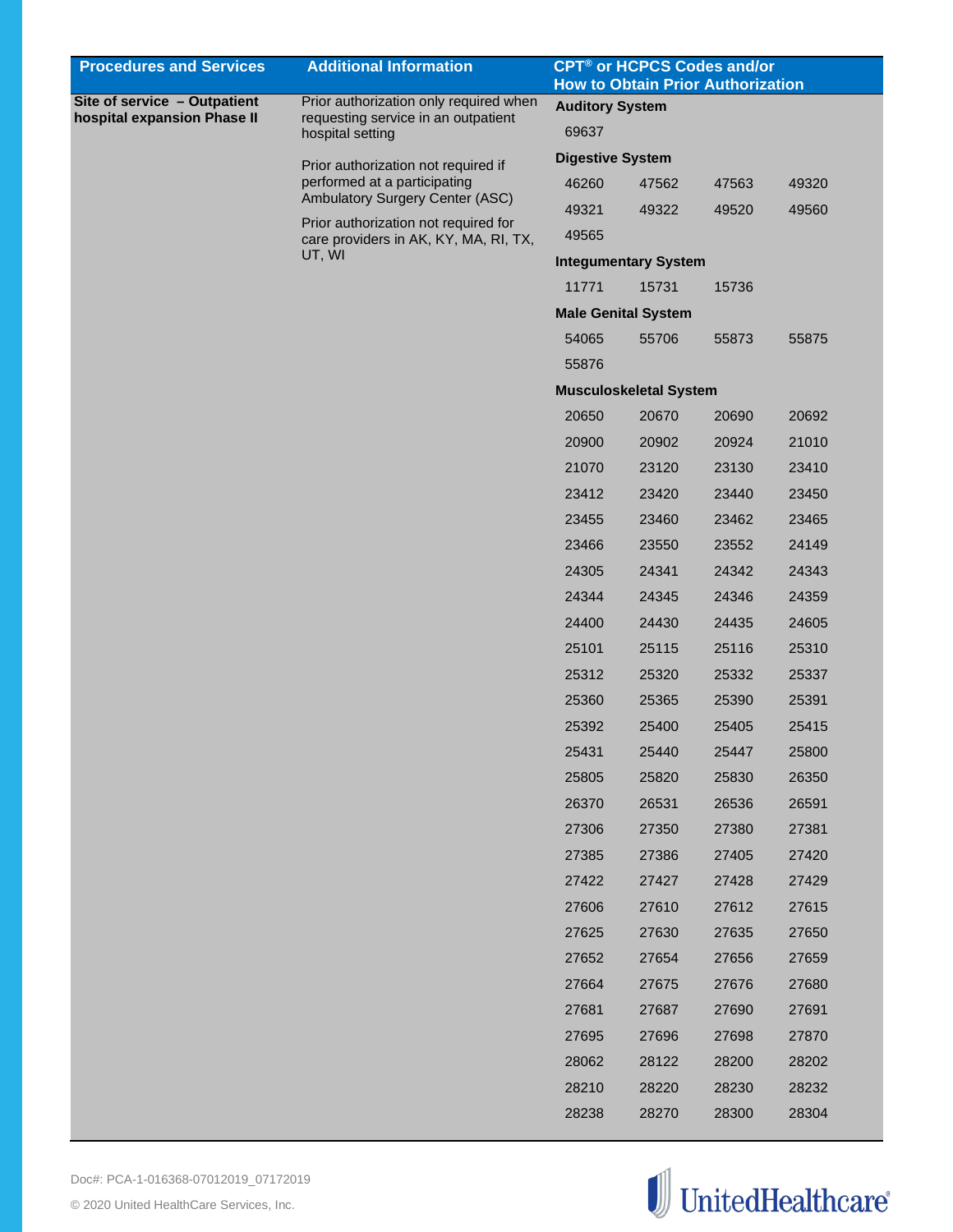| <b>Procedures and Services</b>                                         | <b>Additional Information</b>                                            | <b>CPT<sup>®</sup> or HCPCS Codes and/or</b><br><b>How to Obtain Prior Authorization</b> |       |       |       |
|------------------------------------------------------------------------|--------------------------------------------------------------------------|------------------------------------------------------------------------------------------|-------|-------|-------|
| Site of service - Outpatient                                           |                                                                          | 28305                                                                                    | 28308 | 28309 | 28320 |
| hospital expansion Phase II<br>(continued)                             |                                                                          | 28322                                                                                    | 28705 | 28715 | 28725 |
|                                                                        |                                                                          | 28730                                                                                    | 28735 | 28737 | 28740 |
|                                                                        |                                                                          | 28750                                                                                    | 28810 | 28820 |       |
|                                                                        |                                                                          | <b>Nervous System</b>                                                                    |       |       |       |
|                                                                        |                                                                          | 60280                                                                                    | 60281 | 61070 | 62290 |
|                                                                        |                                                                          | 62291                                                                                    | 62362 | 62365 | 64400 |
|                                                                        |                                                                          | 64402                                                                                    | 64405 | 64408 | 64413 |
|                                                                        |                                                                          | 64415                                                                                    | 64416 | 64417 | 64418 |
|                                                                        |                                                                          | 64420                                                                                    | 64421 | 64425 | 64430 |
|                                                                        |                                                                          | 64435                                                                                    | 64445 | 64446 | 64447 |
|                                                                        |                                                                          | 64448                                                                                    | 64449 | 64450 | 64455 |
|                                                                        |                                                                          | 64505                                                                                    | 64510 | 64517 | 64530 |
|                                                                        |                                                                          | 64581                                                                                    | 64605 | 64704 | 64708 |
|                                                                        |                                                                          | 64712                                                                                    | 64714 | 64726 | 64772 |
|                                                                        |                                                                          | 64790                                                                                    | 64857 | 64910 |       |
|                                                                        |                                                                          | <b>Respiratory System</b>                                                                |       |       |       |
|                                                                        |                                                                          | 31572                                                                                    |       |       |       |
|                                                                        |                                                                          | <b>Urinary System</b>                                                                    |       |       |       |
|                                                                        |                                                                          | 52317                                                                                    | 52318 | 52601 | 52648 |
|                                                                        |                                                                          | 52649                                                                                    | 53852 |       |       |
|                                                                        |                                                                          |                                                                                          |       |       |       |
|                                                                        |                                                                          |                                                                                          |       |       |       |
|                                                                        |                                                                          |                                                                                          |       |       |       |
|                                                                        |                                                                          |                                                                                          |       |       |       |
| Sleep apnea procedures<br>and surgeries                                | Prior authorization required                                             | 21685                                                                                    | 41599 | 42145 |       |
| Maxillomandibular advancement or Applies to inpatient or outpatient    |                                                                          |                                                                                          |       |       |       |
| oral pharyngeal tissue reduction for<br>treatment of obstructive sleep | procedures and surgeries including<br>but not limited to                 |                                                                                          |       |       |       |
| apnea                                                                  | palatopharyngoplasty - oral<br>pharyngeal reconstructive surgery that    |                                                                                          |       |       |       |
|                                                                        | includes laser-assisted                                                  |                                                                                          |       |       |       |
|                                                                        | uvulopalatoplasty.<br>Applies only for surgical sleep apnea              |                                                                                          |       |       |       |
|                                                                        | procedures and not sleep studies.                                        |                                                                                          |       |       |       |
| <b>Sleep studies</b><br>Laboratory-assisted and related                | Prior authorization required                                             | 95805<br>95811                                                                           | 95807 | 95808 | 95810 |
| studies, including<br>polysomnography, to diagnosis                    | Excludes sleep studies performed in<br>the home. Not applicable to sleep |                                                                                          |       |       |       |
| sleep apnea and other sleep                                            | apnea procedures and surgeries -                                         |                                                                                          |       |       |       |
| disorders                                                              | see Sleep apnea procedures and<br>surgeries.                             |                                                                                          |       |       |       |
|                                                                        |                                                                          |                                                                                          |       |       |       |

![](_page_24_Picture_2.jpeg)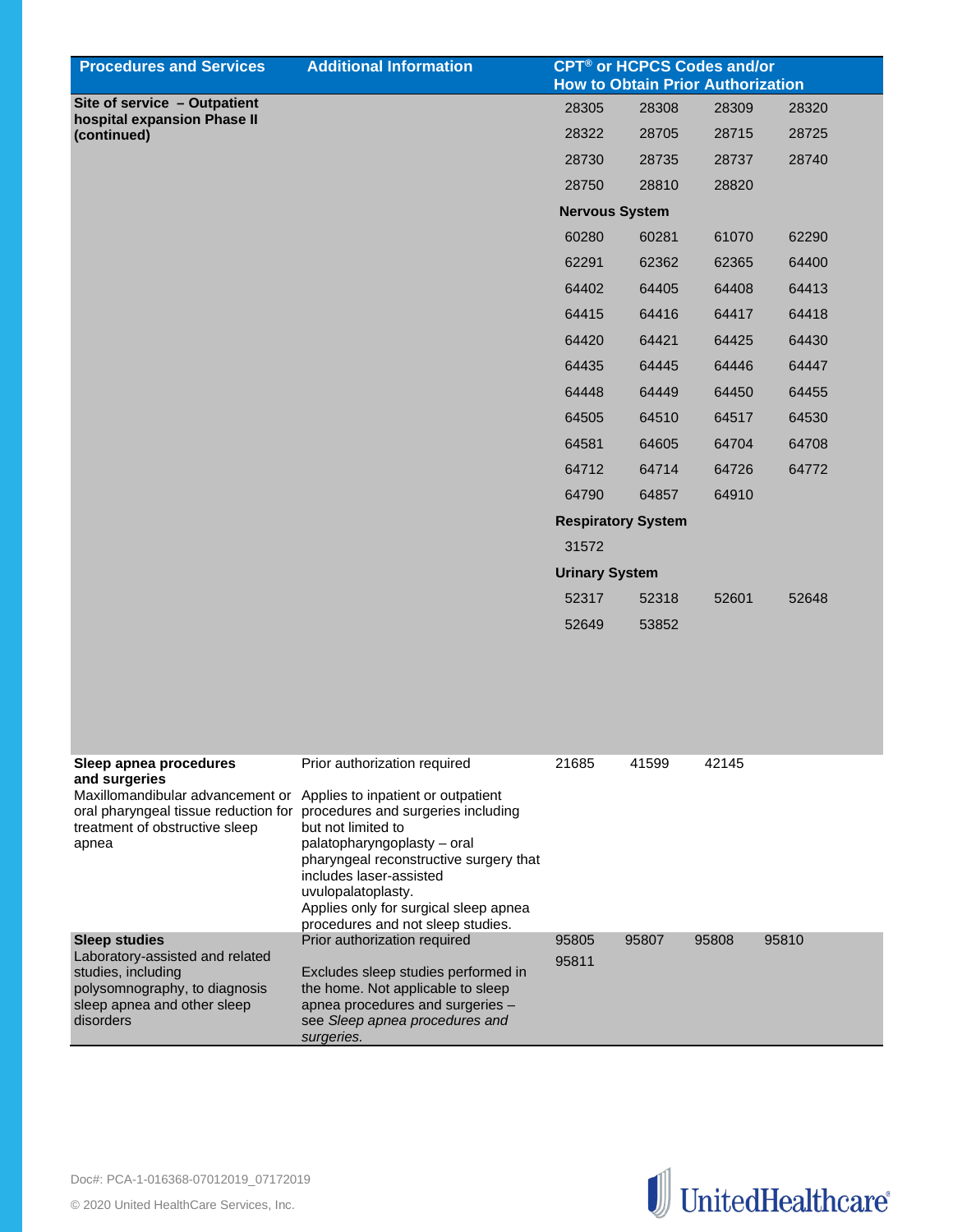| <b>Procedures and Services</b>                                                                  | <b>Additional Information</b>                                                                                                                                                                                                                                                                                                                                                                                                                                                                                                                                                               | CPT <sup>®</sup> or HCPCS Codes and/or<br><b>How to Obtain Prior Authorization</b> |                                  |                         |                         |  |
|-------------------------------------------------------------------------------------------------|---------------------------------------------------------------------------------------------------------------------------------------------------------------------------------------------------------------------------------------------------------------------------------------------------------------------------------------------------------------------------------------------------------------------------------------------------------------------------------------------------------------------------------------------------------------------------------------------|------------------------------------------------------------------------------------|----------------------------------|-------------------------|-------------------------|--|
| <b>Specific medications as</b><br>indicated on the prescription<br>drug list (PDL)              | Notification/prior authorization<br>required for certain medications to<br>make sure they're a covered benefit<br>for the indication for which they're<br>prescribed. For a list of medications<br>requiring notification/prior<br>authorization, please refer to the PDL<br>at UHCprovider.com > Menu ><br>Resource Library > Drug Lists and<br>Pharmacy > UnitedHealthcare<br>Prescription Drug List.<br>Please call 800-711-4555 when<br>prescribing medications that require<br>notification/prior authorization. You<br>may also fax specialty medication<br>requests to: 877-342-4596 |                                                                                    |                                  |                         |                         |  |
| <b>Spinal cord stimulators</b><br>Spinal cord stimulators when<br>implanted for pain management | Prior authorization required.                                                                                                                                                                                                                                                                                                                                                                                                                                                                                                                                                               | 63650<br>63663<br>64553<br>L8687                                                   | 63655<br>63664<br>64570<br>L8688 | 63661<br>63685<br>L8682 | 63662<br>63688<br>L8685 |  |
| <b>Spinal surgery</b>                                                                           | Prior authorization required.                                                                                                                                                                                                                                                                                                                                                                                                                                                                                                                                                               | 20930<br>22110                                                                     | 22100<br>22112                   | 22101<br>22114          | 22102<br>22206          |  |
|                                                                                                 |                                                                                                                                                                                                                                                                                                                                                                                                                                                                                                                                                                                             | 22207                                                                              | 22210                            | 22212                   | 22214                   |  |
|                                                                                                 |                                                                                                                                                                                                                                                                                                                                                                                                                                                                                                                                                                                             | 22220                                                                              | 22224                            | 22510                   | 22511                   |  |
|                                                                                                 |                                                                                                                                                                                                                                                                                                                                                                                                                                                                                                                                                                                             | 22512                                                                              | 22513                            | 22514                   | 22515                   |  |
|                                                                                                 |                                                                                                                                                                                                                                                                                                                                                                                                                                                                                                                                                                                             | 22532                                                                              | 22533                            | 22534                   | 22548                   |  |
|                                                                                                 |                                                                                                                                                                                                                                                                                                                                                                                                                                                                                                                                                                                             | 22551                                                                              | 22552                            | 22554                   | 22556                   |  |
|                                                                                                 |                                                                                                                                                                                                                                                                                                                                                                                                                                                                                                                                                                                             | 22558                                                                              | 22585                            | 22586                   | 22590                   |  |
|                                                                                                 |                                                                                                                                                                                                                                                                                                                                                                                                                                                                                                                                                                                             | 22595                                                                              | 22600                            | 22610                   | 22612                   |  |
|                                                                                                 |                                                                                                                                                                                                                                                                                                                                                                                                                                                                                                                                                                                             | 22614                                                                              | 22630                            | 22632                   | 22633                   |  |
|                                                                                                 |                                                                                                                                                                                                                                                                                                                                                                                                                                                                                                                                                                                             | 22634                                                                              | 22800                            | 22802                   | 22804                   |  |
|                                                                                                 |                                                                                                                                                                                                                                                                                                                                                                                                                                                                                                                                                                                             | 22808                                                                              | 22810                            | 22812                   | 22818                   |  |
|                                                                                                 |                                                                                                                                                                                                                                                                                                                                                                                                                                                                                                                                                                                             | 22819                                                                              | 22830                            | 22840                   | 22841                   |  |
|                                                                                                 |                                                                                                                                                                                                                                                                                                                                                                                                                                                                                                                                                                                             | 22842                                                                              | 22843                            | 22844                   | 22845                   |  |
|                                                                                                 |                                                                                                                                                                                                                                                                                                                                                                                                                                                                                                                                                                                             | 22846                                                                              | 22847                            | 22848                   | 22849                   |  |
|                                                                                                 |                                                                                                                                                                                                                                                                                                                                                                                                                                                                                                                                                                                             | 22850                                                                              | 22852                            | 22853                   | 22854                   |  |
|                                                                                                 |                                                                                                                                                                                                                                                                                                                                                                                                                                                                                                                                                                                             | 22855                                                                              | 22856                            | 22857                   | 22858                   |  |
|                                                                                                 |                                                                                                                                                                                                                                                                                                                                                                                                                                                                                                                                                                                             | 22859                                                                              | 22861                            | 22862                   | 22864                   |  |
|                                                                                                 |                                                                                                                                                                                                                                                                                                                                                                                                                                                                                                                                                                                             | 22865                                                                              | 22899                            | 27279                   | 27280                   |  |
|                                                                                                 |                                                                                                                                                                                                                                                                                                                                                                                                                                                                                                                                                                                             | 63001                                                                              | 63003                            | 63005                   | 63011                   |  |
|                                                                                                 |                                                                                                                                                                                                                                                                                                                                                                                                                                                                                                                                                                                             | 63012                                                                              | 63015                            | 63016                   | 63017                   |  |
|                                                                                                 |                                                                                                                                                                                                                                                                                                                                                                                                                                                                                                                                                                                             | 63020                                                                              | 63030                            | 63035                   | 63040                   |  |
|                                                                                                 |                                                                                                                                                                                                                                                                                                                                                                                                                                                                                                                                                                                             | 63042                                                                              | 63043                            | 63044                   | 63045                   |  |
|                                                                                                 |                                                                                                                                                                                                                                                                                                                                                                                                                                                                                                                                                                                             | 63046                                                                              | 63047                            | 63048                   | 63050                   |  |
|                                                                                                 |                                                                                                                                                                                                                                                                                                                                                                                                                                                                                                                                                                                             | 63051                                                                              | 63055                            | 63056                   | 63057                   |  |
|                                                                                                 |                                                                                                                                                                                                                                                                                                                                                                                                                                                                                                                                                                                             | 63064                                                                              | 63066                            | 63075                   | 63076                   |  |
|                                                                                                 |                                                                                                                                                                                                                                                                                                                                                                                                                                                                                                                                                                                             | 63077                                                                              | 63078                            | 63081                   | 63082                   |  |
|                                                                                                 |                                                                                                                                                                                                                                                                                                                                                                                                                                                                                                                                                                                             | 63085                                                                              | 63086                            | 63087                   | 63088                   |  |
|                                                                                                 |                                                                                                                                                                                                                                                                                                                                                                                                                                                                                                                                                                                             | 63090                                                                              | 63091                            | 63101                   | 63102                   |  |

![](_page_25_Picture_2.jpeg)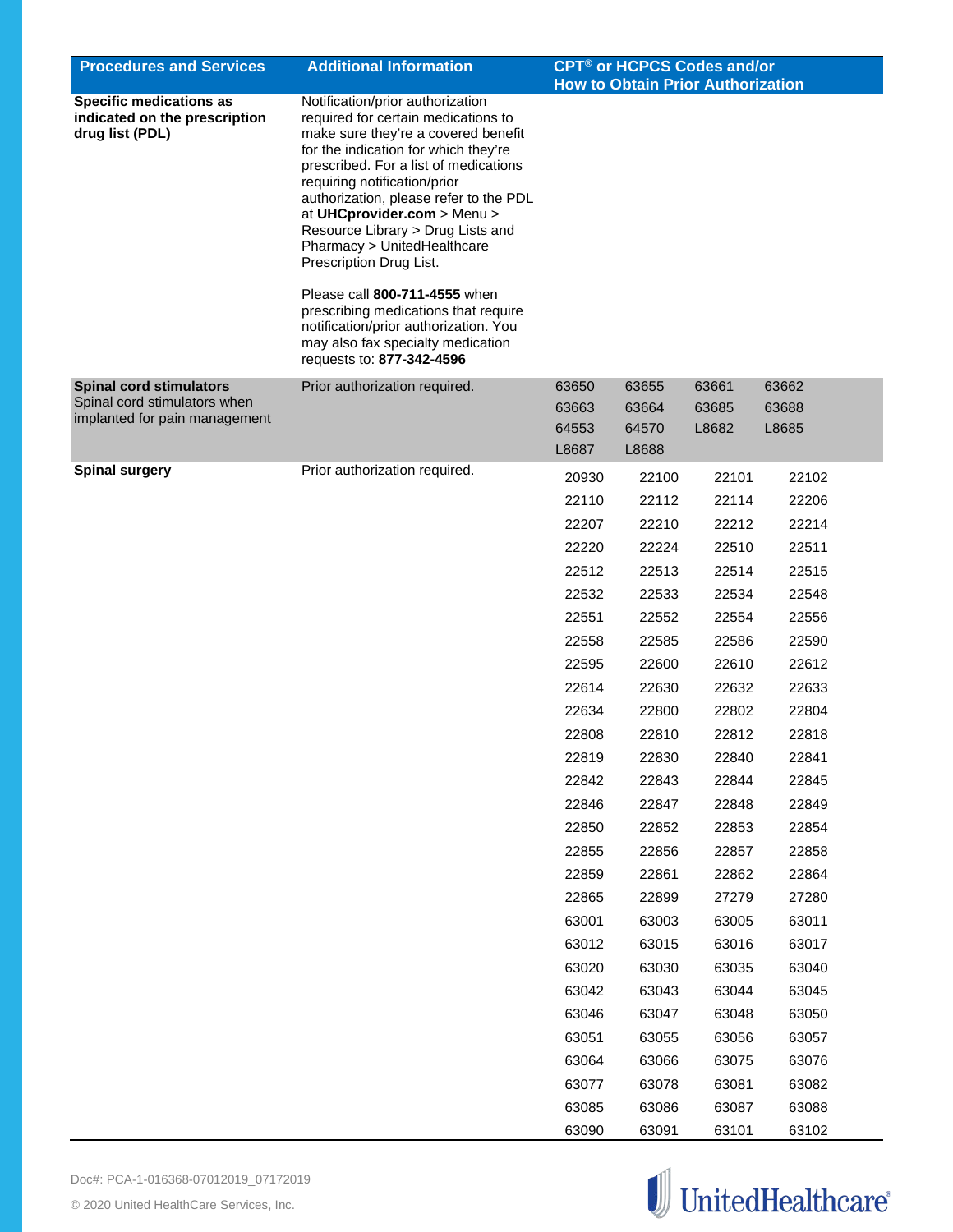| <b>Procedures and Services</b>                                                                                          | <b>Additional Information</b>                                                                                           | <b>CPT<sup>®</sup> or HCPCS Codes and/or</b>                                                                                                                                                                                                               |                            |                                          |                |
|-------------------------------------------------------------------------------------------------------------------------|-------------------------------------------------------------------------------------------------------------------------|------------------------------------------------------------------------------------------------------------------------------------------------------------------------------------------------------------------------------------------------------------|----------------------------|------------------------------------------|----------------|
|                                                                                                                         |                                                                                                                         |                                                                                                                                                                                                                                                            |                            | <b>How to Obtain Prior Authorization</b> |                |
| <b>Spinal surgery (continued)</b>                                                                                       |                                                                                                                         | 63103                                                                                                                                                                                                                                                      | 63170                      | 63172                                    | 63173          |
|                                                                                                                         |                                                                                                                         | 63180                                                                                                                                                                                                                                                      | 63182                      | 63185                                    | 63190          |
|                                                                                                                         |                                                                                                                         | 63191                                                                                                                                                                                                                                                      | 63194                      | 63195                                    | 63196          |
|                                                                                                                         |                                                                                                                         | 63197                                                                                                                                                                                                                                                      | 63198                      | 63199                                    | 63200          |
|                                                                                                                         |                                                                                                                         | 63250                                                                                                                                                                                                                                                      | 63251                      | 63252                                    | 63265          |
|                                                                                                                         |                                                                                                                         | 63266                                                                                                                                                                                                                                                      | 63267                      | 63268                                    | 63270          |
|                                                                                                                         |                                                                                                                         | 63271                                                                                                                                                                                                                                                      | 63272                      | 63273                                    | 63275          |
|                                                                                                                         |                                                                                                                         | 63276                                                                                                                                                                                                                                                      | 63277                      | 63278                                    | 63280          |
|                                                                                                                         |                                                                                                                         | 63281                                                                                                                                                                                                                                                      | 63282                      | 63283                                    | 63285          |
|                                                                                                                         |                                                                                                                         | 63286                                                                                                                                                                                                                                                      | 63287                      | 63290                                    | 63295          |
|                                                                                                                         |                                                                                                                         | 63300                                                                                                                                                                                                                                                      | 63301                      | 63302                                    | 63303          |
|                                                                                                                         |                                                                                                                         | 63304                                                                                                                                                                                                                                                      | 63305                      | 63306                                    | 63307          |
|                                                                                                                         |                                                                                                                         | 63308                                                                                                                                                                                                                                                      | 0095T                      | 0098T                                    | 0164T          |
|                                                                                                                         |                                                                                                                         | 0309T                                                                                                                                                                                                                                                      |                            |                                          |                |
| Stimulators - not related to<br>spine                                                                                   | Prior authorization required.                                                                                           | <b>Bone growth stimulator</b><br>E0747                                                                                                                                                                                                                     | E0748                      | E0749                                    | E0760          |
| Implantation of a device that sends                                                                                     |                                                                                                                         | <b>Neurostimulator</b>                                                                                                                                                                                                                                     |                            |                                          |                |
| electrical impulses                                                                                                     |                                                                                                                         | 43647                                                                                                                                                                                                                                                      | 43648                      | 43881                                    | 43882          |
|                                                                                                                         |                                                                                                                         | 61863                                                                                                                                                                                                                                                      | 61864                      | 61867                                    | 61868          |
|                                                                                                                         |                                                                                                                         | 61885                                                                                                                                                                                                                                                      | 61886                      | 64555                                    | 64568          |
|                                                                                                                         |                                                                                                                         | 64590                                                                                                                                                                                                                                                      | 64595                      | 0312T                                    | 0313T          |
|                                                                                                                         |                                                                                                                         | 0314T                                                                                                                                                                                                                                                      | 0315T                      | 0316T                                    | 0317T          |
| <b>Transplant</b><br>Organ or tissue transplant or<br>transplant related services before<br>pre-treatment or evaluation | Prior authorization required for<br>transplant or transplant-related<br>services before pre-treatment<br>or evaluation. | For transplant and CAR T-Cell therapy services<br>including Kymriah <sup>™</sup> (tisagenlecleucel) and<br>Yescarta™ (axicabtagene ciloleucel), please call<br>888-936-7246 or the notification number on the back<br>of the member's health plan ID card. |                            |                                          |                |
|                                                                                                                         |                                                                                                                         |                                                                                                                                                                                                                                                            | <b>Bone marrow harvest</b> |                                          |                |
|                                                                                                                         |                                                                                                                         | 38240<br>38241<br>38242<br><b>Evaluation for transplant</b><br>99205                                                                                                                                                                                       |                            |                                          |                |
|                                                                                                                         |                                                                                                                         | Heart<br>33940                                                                                                                                                                                                                                             | 33944                      | 33945                                    |                |
|                                                                                                                         |                                                                                                                         | Heart/lung                                                                                                                                                                                                                                                 |                            |                                          |                |
|                                                                                                                         |                                                                                                                         | 33930<br><b>Intestine</b>                                                                                                                                                                                                                                  | 33935                      |                                          |                |
|                                                                                                                         |                                                                                                                         | 44132                                                                                                                                                                                                                                                      | 44133                      | 44135                                    |                |
|                                                                                                                         |                                                                                                                         | <b>Kidney</b>                                                                                                                                                                                                                                              |                            |                                          |                |
|                                                                                                                         |                                                                                                                         | 50300<br>50360                                                                                                                                                                                                                                             | 50320<br>50365             | 50323<br>50370                           | 50340<br>50380 |
|                                                                                                                         |                                                                                                                         | 50547                                                                                                                                                                                                                                                      |                            |                                          |                |
|                                                                                                                         |                                                                                                                         | Liver<br>47135                                                                                                                                                                                                                                             | 47143                      | 47147                                    |                |
|                                                                                                                         |                                                                                                                         | Lung                                                                                                                                                                                                                                                       |                            |                                          |                |
|                                                                                                                         |                                                                                                                         | 32850                                                                                                                                                                                                                                                      | 32851                      | 32852                                    | 32853          |
|                                                                                                                         |                                                                                                                         | 32854                                                                                                                                                                                                                                                      | 32856                      | S2060                                    | S2061          |
|                                                                                                                         |                                                                                                                         | <b>Pancreas</b><br>48551                                                                                                                                                                                                                                   | 48552                      | 48554                                    |                |
|                                                                                                                         |                                                                                                                         | Services related to transplants                                                                                                                                                                                                                            |                            |                                          |                |
|                                                                                                                         |                                                                                                                         | 32855<br>38210                                                                                                                                                                                                                                             | 33933<br>38212             | 38208<br>38213                           | 38209<br>38214 |
|                                                                                                                         |                                                                                                                         |                                                                                                                                                                                                                                                            |                            |                                          |                |

![](_page_26_Picture_2.jpeg)